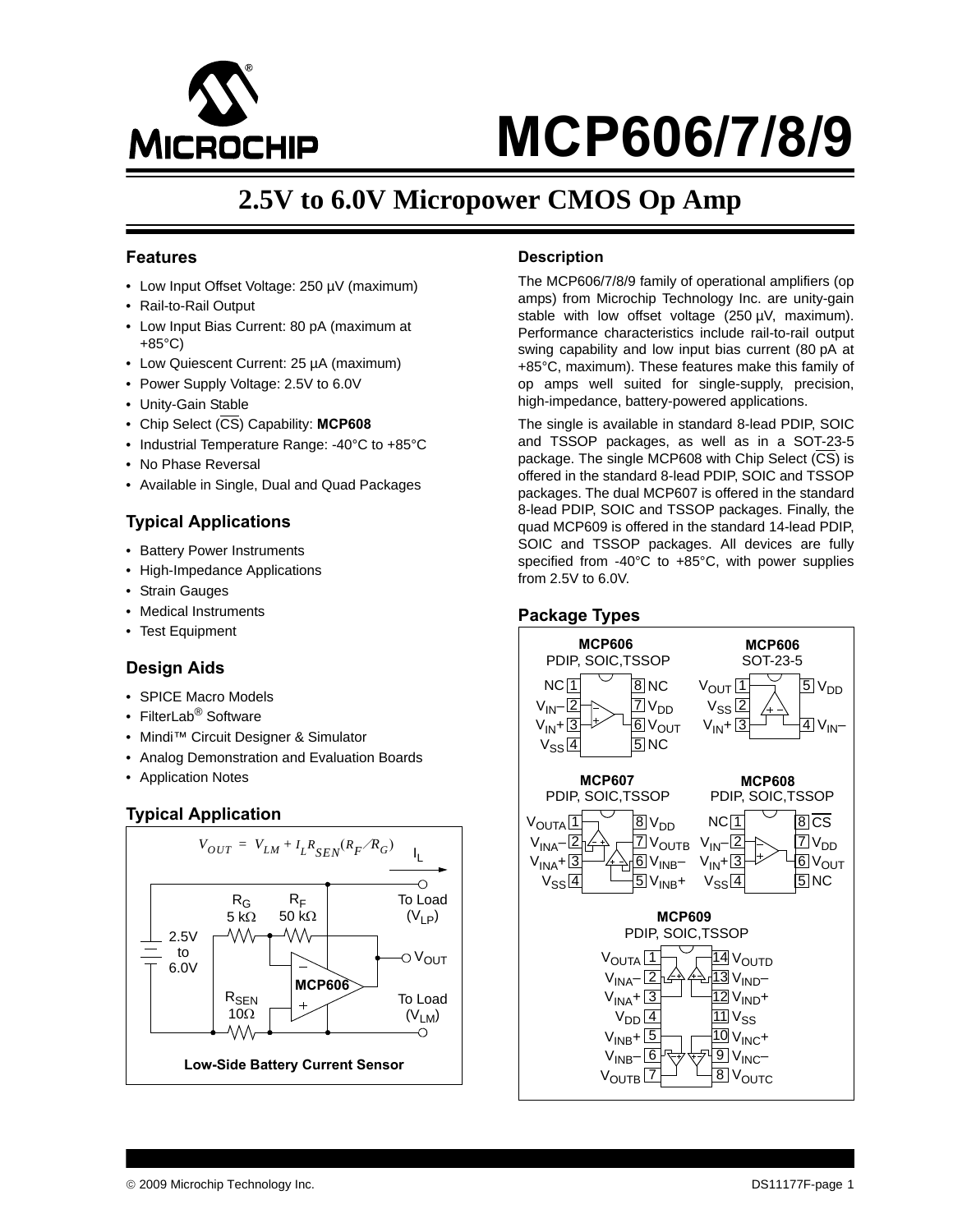**NOTES:**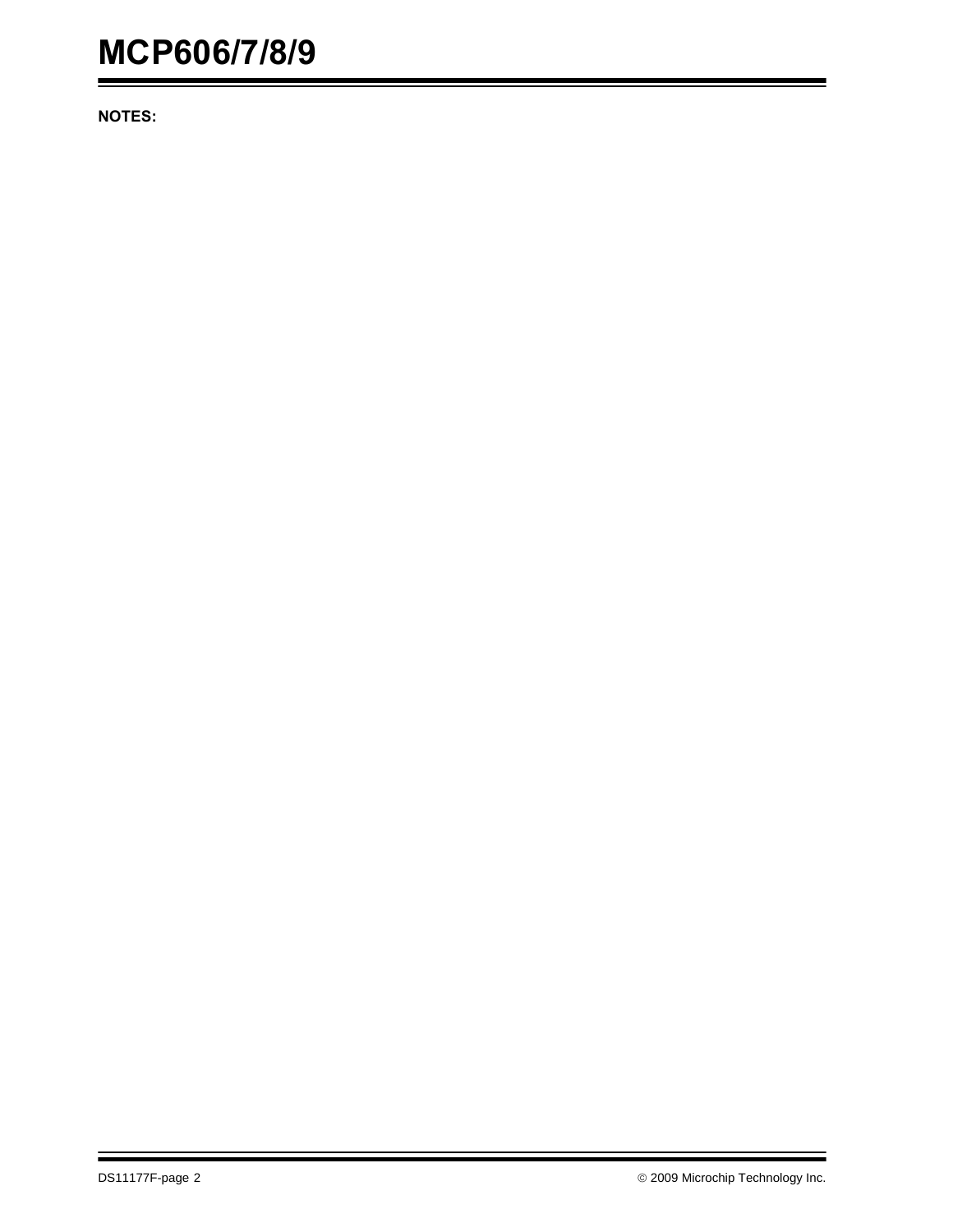#### <span id="page-2-1"></span>**1.0 ELECTRICAL CHARACTERISTICS**

#### <span id="page-2-0"></span>**Absolute Maximum Ratings †**

| Analog Inputs ( $V_{IN}$ +, $V_{IN}$ -) †† $V_{SS}$ – 1.0V to $V_{DD}$ + 1.0V |
|-------------------------------------------------------------------------------|
| All Other Inputs and Outputs $V_{SS}$ – 0.3V to $V_{DD}$ + 0.3V               |
|                                                                               |
|                                                                               |
| Current at Output and Supply Pins ±30 mA                                      |
|                                                                               |
|                                                                               |
| ESD Protection On All Pins (HBM; MM)  ≥ 3 kV; 200V                            |

**† Notice:** Stresses above those listed under "Absolute Maximum Ratings" may cause permanent damage to the device. This is a stress rating only and functional operation of the device at those or any other conditions above those indicated in the operational listings of this specification is not implied. Exposure to maximum rating conditions for extended periods may affect device reliability.

**††** See **[Section 4.1.2 "Input Voltage and Current Limits"](#page-14-0)**.

#### **DC CHARACTERISTICS**

**Electrical Characteristics:** Unless otherwise indica<u>te</u>d, V<sub>DD</sub> = +2.5V to +5.5V, V<sub>SS</sub> = GND, T<sub>A</sub> = +25°C, V<sub>CM</sub> = V<sub>DD</sub>/2,  $V_{\rm OUT}$  ≈  $V_{\rm DD}/2$ ,  $V_{\rm L}$  =  $V_{\rm DD}/2$ ,  $R_{\rm L}$  = 100 kΩ to  $V_{\rm L}$ , and CS is tied low (refer to [Figure 1-2](#page-4-0) and [Figure 1-3](#page-4-1)).

| <b>Parameters</b>                   | Sym                                   | Min            | <b>Typ</b>     | <b>Max</b>     | <b>Units</b>  | <b>Conditions</b>                                                      |
|-------------------------------------|---------------------------------------|----------------|----------------|----------------|---------------|------------------------------------------------------------------------|
| <b>Input Offset</b>                 |                                       |                |                |                |               |                                                                        |
| Input Offset Voltage                | $\ensuremath{\mathsf{V}}_\mathsf{OS}$ | $-250$         |                | $+250$         | μV            |                                                                        |
| Input Offset Drift with Temperature | $\Delta V_{OS}/\Delta T_A$            |                | ±1.8           |                | µV/°C         | $T_A = -40^{\circ}C$ to $+85^{\circ}C$                                 |
| Power Supply Rejection Ratio        | <b>PSRR</b>                           | 80             | 93             |                | dB            |                                                                        |
| Input Bias Current and Impedance    |                                       |                |                |                |               |                                                                        |
| Input Bias Current                  | $I_{\mathsf{B}}$                      |                | 1              |                | pA            |                                                                        |
| At Temperature                      | l <sub>B</sub>                        |                |                | 80             | pA            | $T_A = +85^{\circ}C$                                                   |
| Input Offset Bias Current           | l <sub>OS</sub>                       |                | $\mathbf{1}$   |                | pA            |                                                                        |
| Common Mode Input Impedance         | $Z_{CM}$                              |                | $10^{13}$   6  |                | $\Omega$   pF |                                                                        |
| Differential Input Impedance        | Z <sub>DIFF</sub>                     |                | $10^{13}$   6  | —              | $\Omega$   pF |                                                                        |
| <b>Common Mode</b>                  |                                       |                |                |                |               |                                                                        |
| Common Mode Input Range             | $V_{CMR}$                             | $V_{SS} - 0.3$ |                | $V_{DD} - 1.1$ | V             | CMRR $\geq$ 75 dB                                                      |
| Common Mode Rejection Ratio         | <b>CMRR</b>                           | 75             | 91             |                | dB            | $V_{DD} = 5V$ , $V_{CM} = -0.3V$ to 3.9V                               |
| Open-Loop Gain                      |                                       |                |                |                |               |                                                                        |
| DC Open-Loop Gain<br>(Large-signal) | $A_{OL}$                              | 105            | 121            |                | dB            | $R_1 = 25 k\Omega$ to $V_1$ ,<br>$V_{OUT}$ = 50 mV to $V_{DD}$ – 50 mV |
| DC Open-Loop Gain<br>(Large-signal) | $A_{OL}$                              | 100            | 118            |                | dВ            | $R_1 = 5 k\Omega$ to $V_1$ ,<br>$V_{OUT} = 0.1V$ to $V_{DD} - 0.1V$    |
| Output                              |                                       |                |                |                |               |                                                                        |
| Maximum Output Voltage Swing        | V <sub>OL</sub> , V <sub>OH</sub>     | $V_{SS}$ + 15  |                | $V_{DD} - 20$  | mV            | $R_1 = 25 k\Omega$ to $V_1$ ,<br>0.5V input overdrive                  |
|                                     | V <sub>OL</sub> , V <sub>OH</sub>     | $V_{SS}$ + 45  |                | $V_{DD}$ – 60  | mV            | $R_1 = 5 k\Omega$ to $V_1$ ,<br>0.5V input overdrive                   |
| Linear Output Voltage Range         | $V_{OUT}$                             | $V_{SS}$ + 50  |                | $V_{DD}$ – 50  | mV            | $R_1 = 25 k\Omega$ to $V_1$ ,<br>$A_{OL} \ge 105$ dB                   |
|                                     | <b>V<sub>OUT</sub></b>                | $V_{SS}$ + 100 |                | $V_{DD}$ – 100 | mV            | $R_1 = 5 k\Omega$ to $V_1$ ,<br>$A_{OL} \ge 100$ dB                    |
| <b>Output Short Circuit Current</b> | $I_{SC}$                              |                | $\overline{7}$ |                | mA            | $V_{DD} = 2.5V$                                                        |
|                                     | <sub>sc</sub>                         |                | 17             |                | mA            | $V_{DD} = 5.5V$                                                        |
| <b>Power Supply</b>                 |                                       |                |                |                |               |                                                                        |
| Supply Voltage                      | V <sub>DD</sub>                       | 2.5            |                | 6.0            | $\vee$        |                                                                        |
| Quiescent Current per Amplifier     | lQ                                    |                | 18.7           | 25             | μA            | $I_{\rm O} = 0$                                                        |

**Note 1:** All parts with date codes November 2007 and later have been screened to ensure operation at  $V_{DD} = 6.0V$ . However, the other minimum and maximum specifications are measured at 2.5V and 5.5V.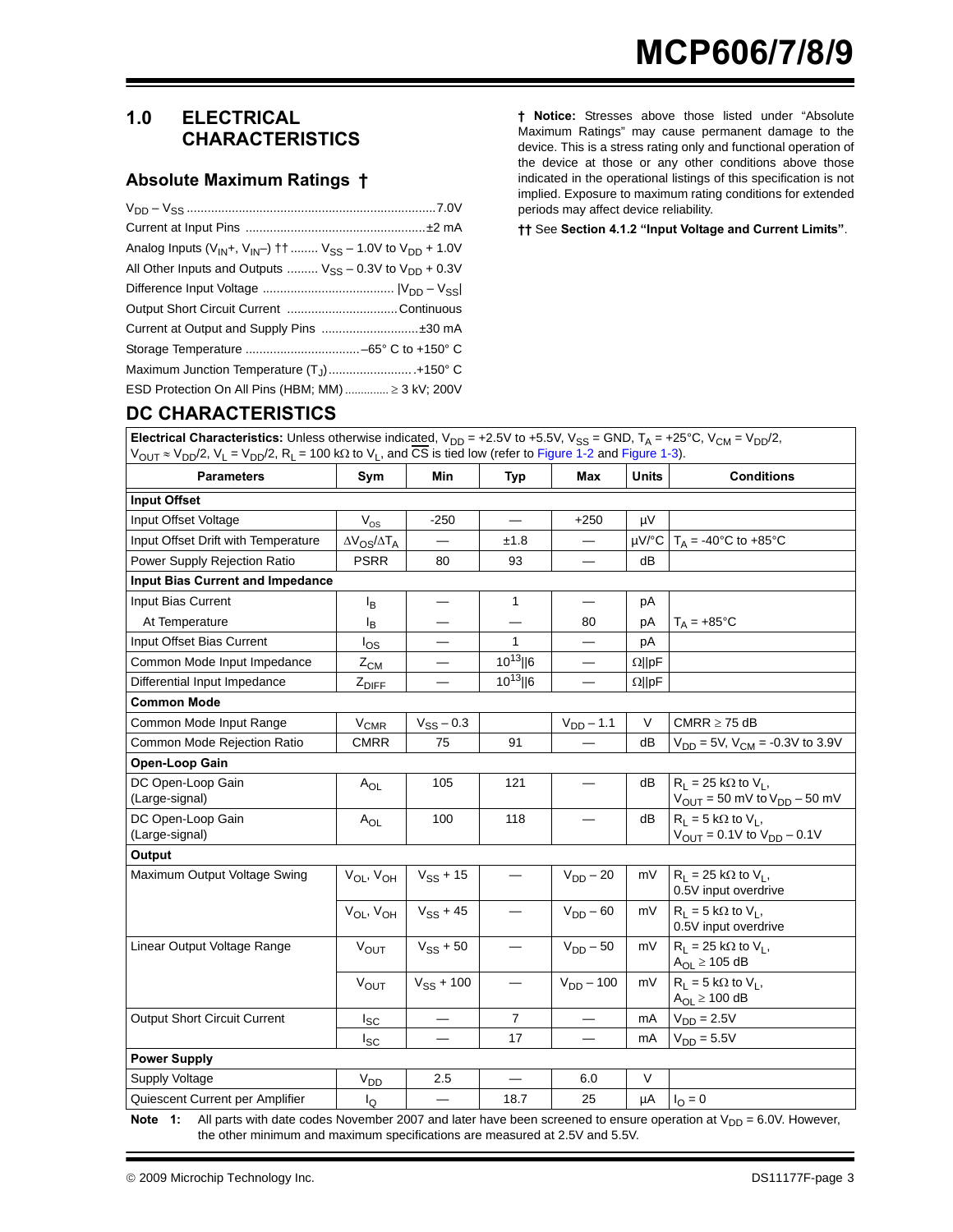#### **AC CHARACTERISTICS**

| <b>Electrical Characteristics:</b> Unless otherwise indicated, $V_{DD}$ = +2.5V to +5.5V, $V_{SS}$ = GND, $T_A$ = +25°C, $V_{CM}$ = $V_{DD}/2$ ,<br>$V_{\text{OUT}} \approx V_{\text{DD}}/2$ , $V_L = V_{\text{DD}}/2$ , R <sub>L</sub> = 100 kΩ to V <sub>L</sub> and C <sub>L</sub> = 60 pF, and CS is tied low (refer to Figure 1-2 and Figure 1-3). |             |  |      |  |                      |                       |  |  |  |
|---------------------------------------------------------------------------------------------------------------------------------------------------------------------------------------------------------------------------------------------------------------------------------------------------------------------------------------------------------|-------------|--|------|--|----------------------|-----------------------|--|--|--|
| <b>Units</b><br><b>Conditions</b><br><b>Parameters</b><br>Sym<br>Min<br>Max<br>Typ                                                                                                                                                                                                                                                                      |             |  |      |  |                      |                       |  |  |  |
| <b>AC Response</b>                                                                                                                                                                                                                                                                                                                                      |             |  |      |  |                      |                       |  |  |  |
| <b>Gain Bandwidth Product</b>                                                                                                                                                                                                                                                                                                                           | <b>GBWP</b> |  | 155  |  | kHz                  |                       |  |  |  |
| Phase Margin                                                                                                                                                                                                                                                                                                                                            | <b>PM</b>   |  | 62   |  | $\circ$              | $G = +1$ V/V          |  |  |  |
| Slew Rate                                                                                                                                                                                                                                                                                                                                               | <b>SR</b>   |  | 0.08 |  | $V/\mu s$            |                       |  |  |  |
| <b>Noise</b>                                                                                                                                                                                                                                                                                                                                            |             |  |      |  |                      |                       |  |  |  |
| Input Noise Voltage                                                                                                                                                                                                                                                                                                                                     | $E_{ni}$    |  | 2.8  |  | $\mu V_{\text{P-P}}$ | $f = 0.1$ Hz to 10 Hz |  |  |  |
| Input Noise Voltage Density                                                                                                                                                                                                                                                                                                                             | $e_{ni}$    |  | 38   |  | $nV/\sqrt{Hz}$       | $f = 1$ kHz           |  |  |  |
| <b>Input Noise Current Density</b>                                                                                                                                                                                                                                                                                                                      | Ini         |  | 3    |  | $fA/\sqrt{Hz}$       | $f = 1$ kHz           |  |  |  |

#### **MCP608 CHIP SELECT CHARACTERISTICS**

**Electrical Characteristics:** Unless otherwise indicated,  $V_{DD}$  = +2.5<u>V</u> to +5.5V,  $V_{SS}$  = GND, T<sub>A</sub> = +25°C, V<sub>CM</sub> = V<sub>DD</sub>/2,  $V_{\rm OUT}$  ≈  $V_{\rm DD}$ /2,  $V_{\rm L}$  =  $V_{\rm DD}$ /2, R<sub>L</sub> = 100 kΩ to  $V_{\rm L}$  and C<sub>L</sub> = 60 pF, and CS is tied low (refer to [Figure 1-2](#page-4-0) and [Figure 1-3\)](#page-4-1). Parameters | Sym | Min | Typ | Max | Units | Conditions **CS Low Specifications**  $\overline{\text{CS}}$  Logic Threshold, Low  $|V_{\text{IL}}|V_{\text{SS}}| = |0.2 V_{\text{DD}}|V$  $\overline{\text{CS}}$  Input Current, Low  $\begin{vmatrix} 1_{\text{CSL}} & -0.1 & 0.01 & -1 \end{vmatrix}$   $\mu$ A  $\overline{\text{CS}}$  = 0.2V<sub>DD</sub> **CS High Specifications**  $\overline{\text{CS}}$  Logic Threshold, High  $|V_{\text{H}}|$  0.8  $V_{\text{DD}}$   $|V_{\text{DD}}|$  V  $\overline{\text{CS}}$  Input Current, High  $|\cdot|_{\text{CSH}}$   $|$   $|$  0.01  $|$  0.1  $|$   $\mu$ A  $|\overline{\text{CS}}$  = V<sub>DD</sub>  $\overline{\text{CS}}$  Input High, GND Current  $\begin{vmatrix} 1_{\text{SS}} & -2 & -0.05 & -1 \end{vmatrix}$   $\mu$ A  $\overline{\text{CS}} = V_{\text{DD}}$ Amplifier Output Leakage,  $\overline{CS}$  High  $\left| \begin{array}{c} |_{O(LEAK)} \end{array} \right|$   $-$  | 10 |  $-$  | nA  $\overline{CS}$  = V<sub>DD</sub> **CS Dynamic Specifications** CS Low to Amplifier Output Turn-on Time  $\qquad$   $\qquad$  t<sub>ON</sub>  $\qquad$   $\qquad$   $\qquad$   $\qquad$   $\qquad$   $\qquad$   $\qquad$   $\qquad$   $\qquad$   $\qquad$   $\qquad$   $\qquad$   $\qquad$   $\qquad$   $\qquad$   $\qquad$   $\qquad$   $\qquad$   $\qquad$   $\qquad$   $\qquad$   $\qquad$   $\qquad$   $\qquad$   $\qquad$   $\qquad$   $\qquad$   $G = +1$  V/V,  $R_L = 1$  kΩ to V<sub>SS</sub> CS High to Amplifier Output Hi-Z tOFF — 0.1 — µs CS = 0.8VDD to VOUT = 0.1 VDD/2,  $G = +1$  V/V,  $R_L = 1$  kΩ to V<sub>SS</sub>  $\overline{\text{CS}}$  Hysteresis  $\vert$  V<sub>HYST</sub>  $\vert$   $\vert$  0.6  $\vert$   $\vert$  V  $\vert$  V<sub>DD</sub> = 5.0V



<span id="page-3-0"></span>*FIGURE 1-1: Timing Diagram for the CS Pin on the MCP608.*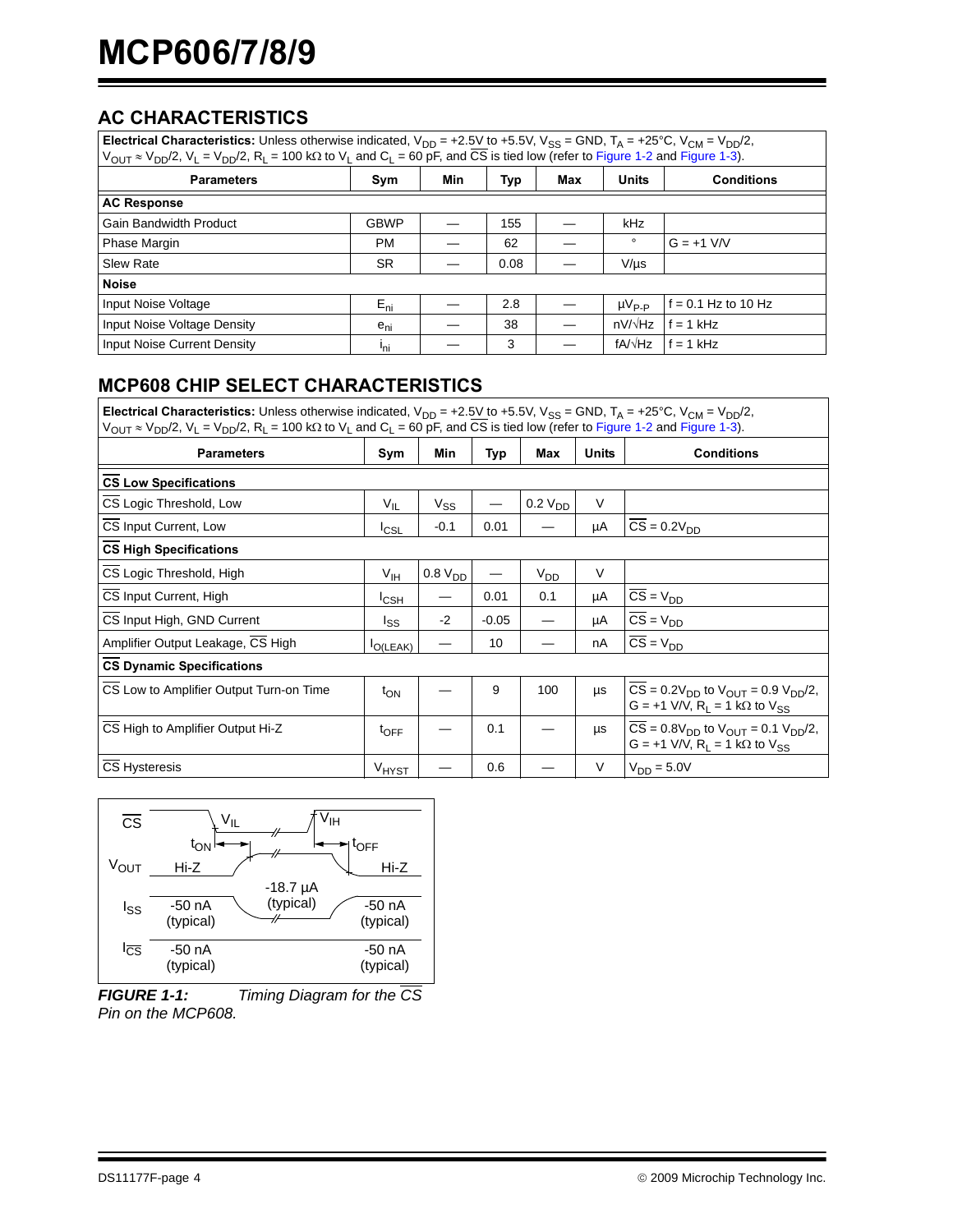#### **TEMPERATURE CHARACTERISTICS**

| <b>Electrical Characteristics:</b> Unless otherwise indicated, $V_{DD}$ = +2.5V to +5.5V and $V_{SS}$ = GND. |                |       |       |        |              |                   |  |  |
|--------------------------------------------------------------------------------------------------------------|----------------|-------|-------|--------|--------------|-------------------|--|--|
| <b>Parameters</b>                                                                                            | Sym            | Min   | Typ   | Max    | <b>Units</b> | <b>Conditions</b> |  |  |
| <b>Temperature Ranges</b>                                                                                    |                |       |       |        |              |                   |  |  |
| Specified Temperature Range                                                                                  | T <sub>A</sub> | -40   |       | +85    | °C           |                   |  |  |
| <b>Operating Temperature Range</b>                                                                           | T <sub>A</sub> | -40   |       | $+125$ | °C           | Note 1            |  |  |
| Storage Temperature Range                                                                                    | $T_A$          | $-65$ |       | $+150$ | °C           |                   |  |  |
| <b>Thermal Package Resistances</b>                                                                           |                |       |       |        |              |                   |  |  |
| Thermal Resistance, 5L-SOT23                                                                                 | $\theta_{JA}$  |       | 220.7 |        | °C/W         |                   |  |  |
| Thermal Resistance, 8L-PDIP                                                                                  | $\theta_{JA}$  |       | 89.3  |        | °C/W         |                   |  |  |
| Thermal Resistance, 8L-SOIC                                                                                  | $\theta_{JA}$  |       | 149.5 |        | °C/W         |                   |  |  |
| Thermal Resistance, 8L-TSSOP                                                                                 | $\theta_{JA}$  |       | 139   |        | °C/W         |                   |  |  |
| Thermal Resistance, 14L-PDIP                                                                                 | $\theta_{JA}$  |       | 70    |        | °C/W         |                   |  |  |
| Thermal Resistance, 14L-SOIC                                                                                 | $\theta_{JA}$  |       | 95.3  |        | °C/W         |                   |  |  |
| Thermal Resistance, 14L-TSSOP                                                                                | $\theta_{JA}$  |       | 100   |        | °C/W         |                   |  |  |

<span id="page-4-2"></span>**Note 1:** The MCP606/7/8/9 operate over this extended temperature range, but with reduced performance. In any case, the Junction Temperature  $(T<sub>J</sub>)$  must not exceed the Absolute Maximum specification of +150°C.

#### **1.1 Test Circuits**

The test circuits used for the DC and AC tests are shown in [Figure 1-2](#page-4-0) and [Figure 1-3](#page-4-1). The bypass capacitors are laid out according to the rules discussed in **[Section 4.5 "Supply Bypass"](#page-15-0)**.



<span id="page-4-0"></span>*FIGURE 1-2: AC and DC Test Circuit for Most Non-Inverting Gain Conditions.*



<span id="page-4-1"></span>*FIGURE 1-3: AC and DC Test Circuit for Most Inverting Gain Conditions.*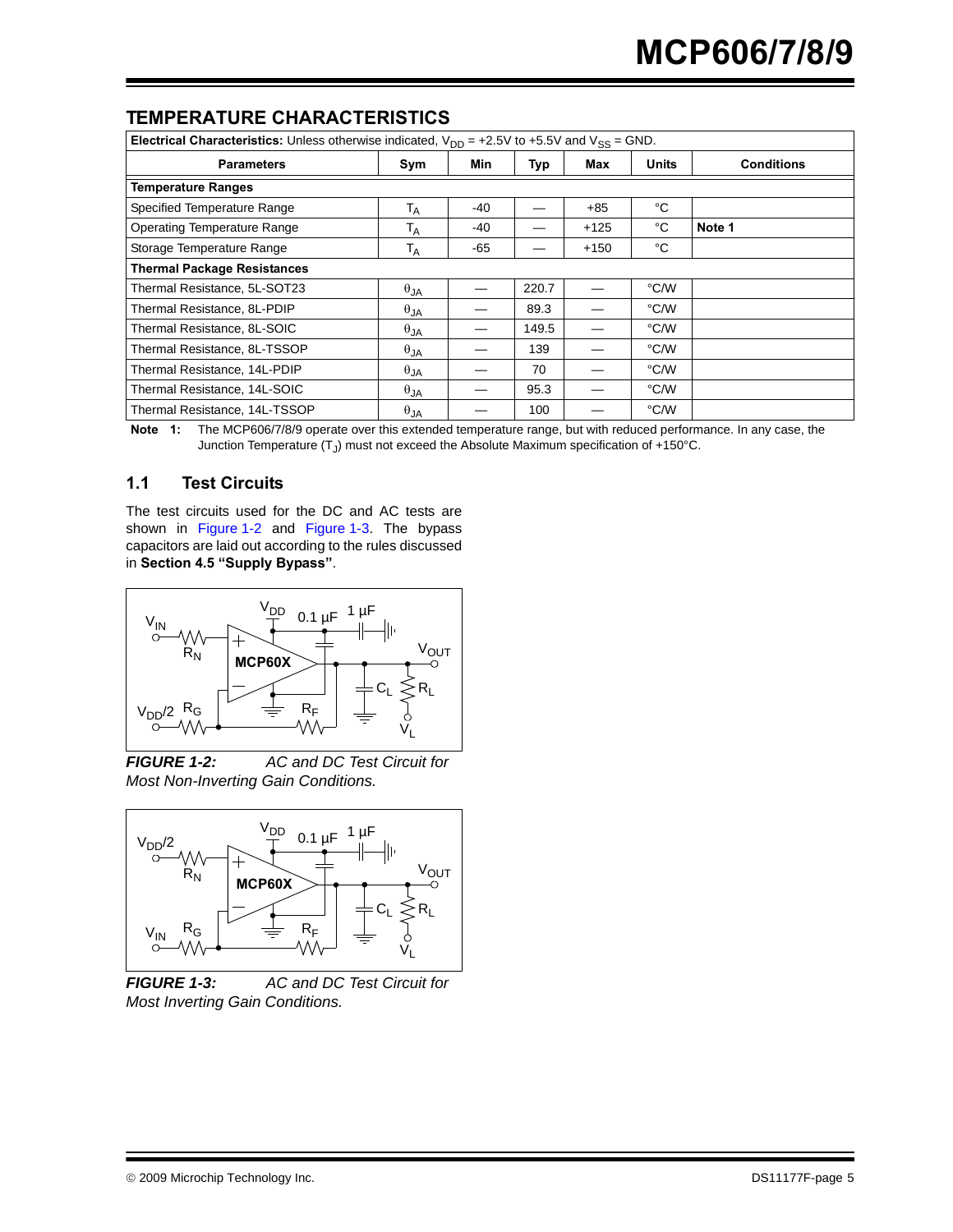**NOTES:**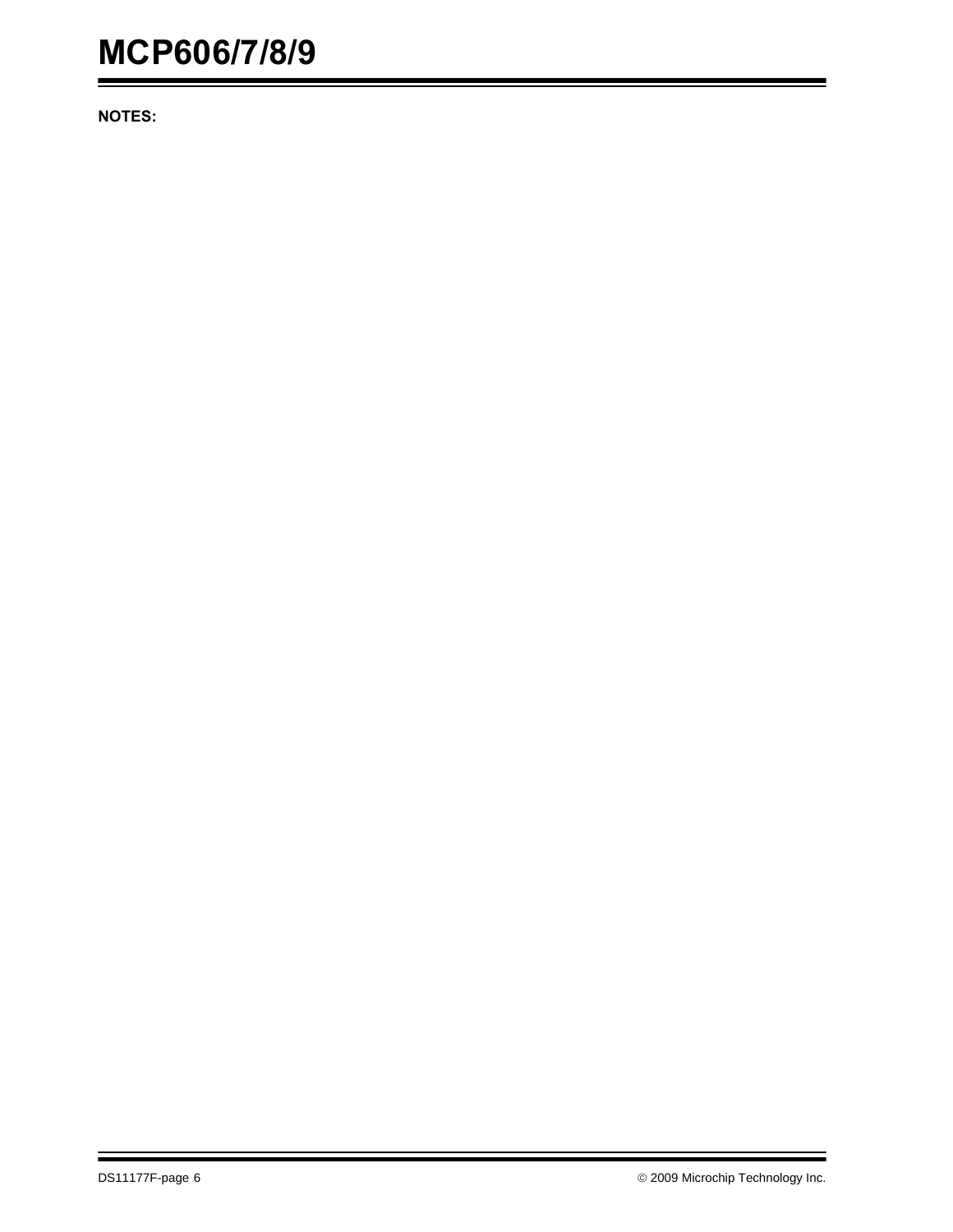#### <span id="page-6-0"></span>**2.0 TYPICAL PERFORMANCE CURVES**

**Note:** The graphs and tables provided following this note are a statistical summary based on a limited number of samples and are provided for informational purposes only. The performance characteristics listed herein are not tested or guaranteed. In some graphs or tables, the data presented may be outside the specified operating range (e.g., outside specified power supply range) and therefore outside the warranted range.



*FIGURE 2-1: Input Offset Voltage at*   $V_{DD} = 5.5V$ .



 $V_{DD} = 2.5V$ .





*FIGURE 2-3: Quiescent Current vs. Power Supply Voltage.*



*FIGURE 2-4: Input Offset Voltage Drift Magnitude at V<sub>DD</sub>* = 5.5V.



*FIGURE 2-5: Input Offset Voltage Drift Magnitude at V<sub>DD</sub>* = 2.5V.



*FIGURE 2-6: Quiescent Current vs. Ambient Temperature.*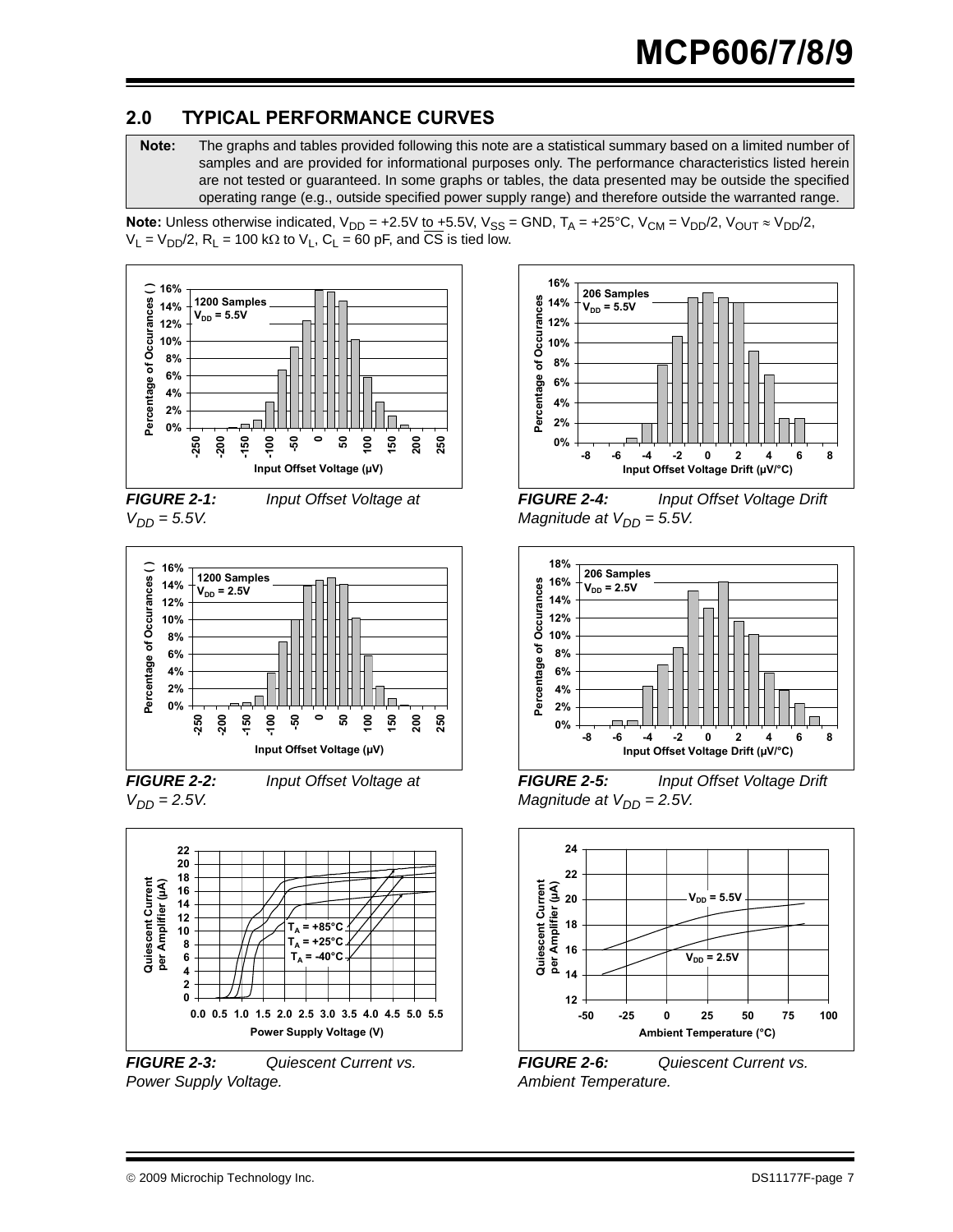**Note:** Unless otherwise indicated,  $V_{DD} = +2.5V$  to  $+5.5V$ ,  $V_{SS} = GND$ ,  $T_A = +25°C$ ,  $V_{CM} = V_{DD}/2$ ,  $V_{OUT} \approx V_{DD}/2$ ,  $V_L = V_{DD}/2$ ,  $R_L = 100 \text{ k}\Omega$  to  $V_L$ ,  $C_L = 60 \text{ pF}$ , and  $\overline{CS}$  is tied low.







*FIGURE 2-8: Open-Loop Gain and Phase vs. Frequency.*



*FIGURE 2-9: Channel-to-Channel Separation (MCP607 and MCP609 only).*



*FIGURE 2-10: Input Offset Voltage vs. Common Mode Input Voltage.*



*FIGURE 2-11: Gain Bandwidth Product, Phase Margin vs. Ambient Temperature.*



*vs. Frequency.*

*FIGURE 2-12: Input Noise Voltage Density*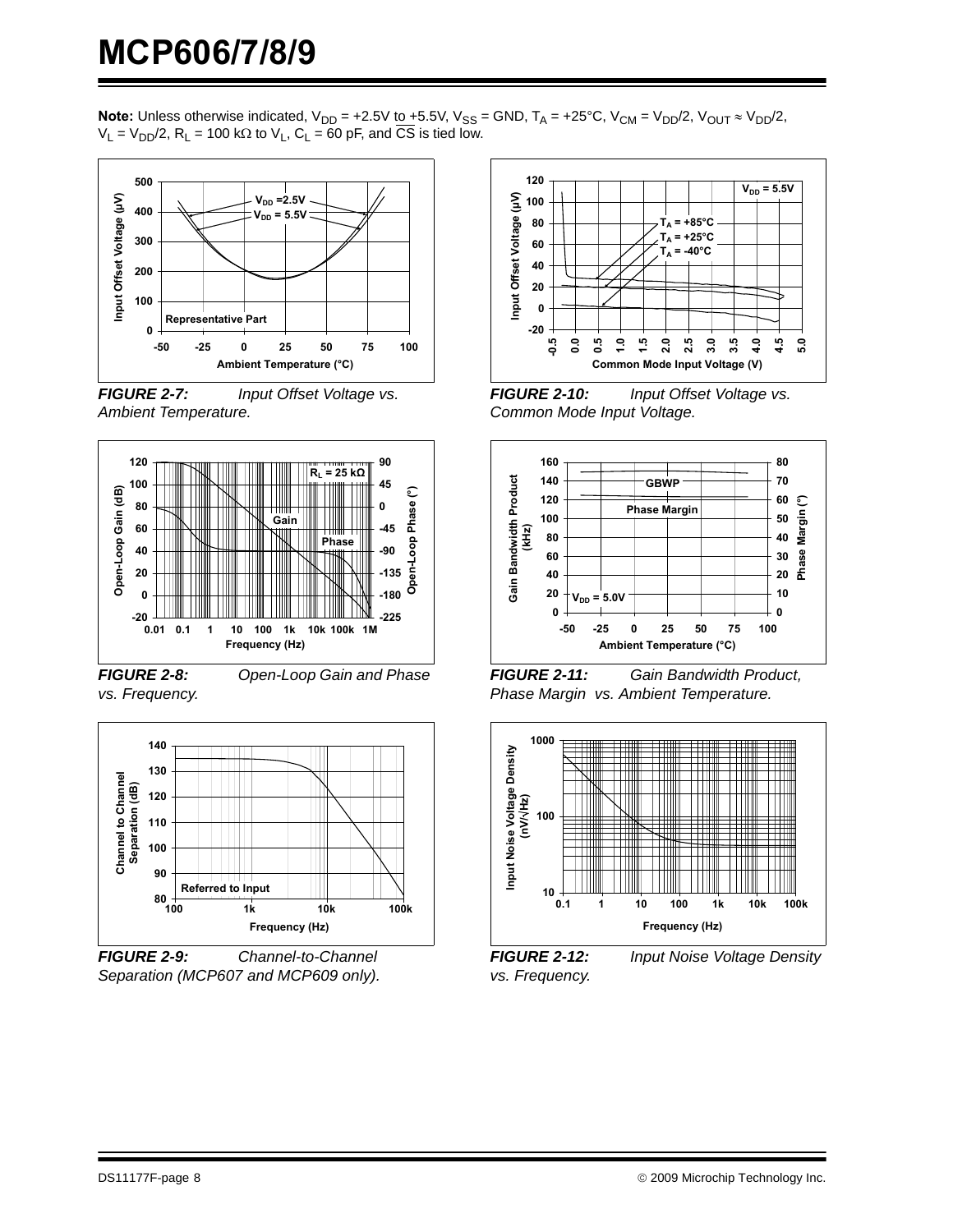





*FIGURE 2-14: DC Open-Loop Gain vs. Load Resistance.*









*FIGURE 2-16: Input Bias Current, Input Offset Current vs. Common Mode Input Voltage.*



*FIGURE 2-17: DC Open-Loop Gain vs. Power Supply Voltage.*



*FIGURE 2-18: CMRR, PSRR vs. Ambient Temperature.*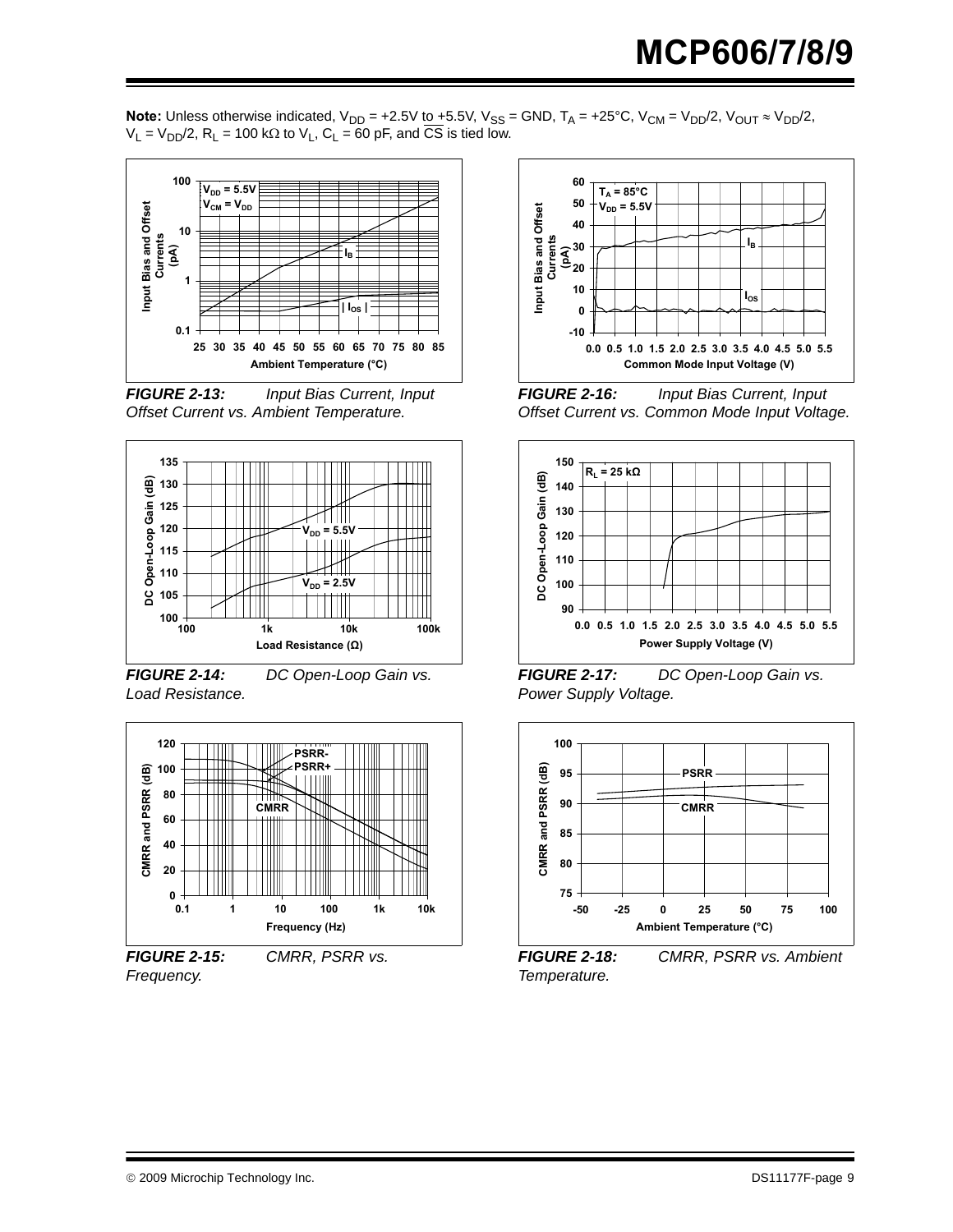

*FIGURE 2-19: Output Voltage Headroom vs. Output Current Magnitude.*



*FIGURE 2-20: Maximum Output Voltage Swing vs. Frequency.*



*FIGURE 2-21: Slew Rate vs. Ambient Temperature.*



<span id="page-9-1"></span>*FIGURE 2-22: Output Voltage Headroom vs. Ambient Temperature at R<sub>L</sub> = 5 kΩ.* 



<span id="page-9-0"></span>*FIGURE 2-23: The MCP606/7/8/9 Show No Phase Reversal.*



*FIGURE 2-24: Output Short Circuit Current Magnitude vs. Ambient Temperature.*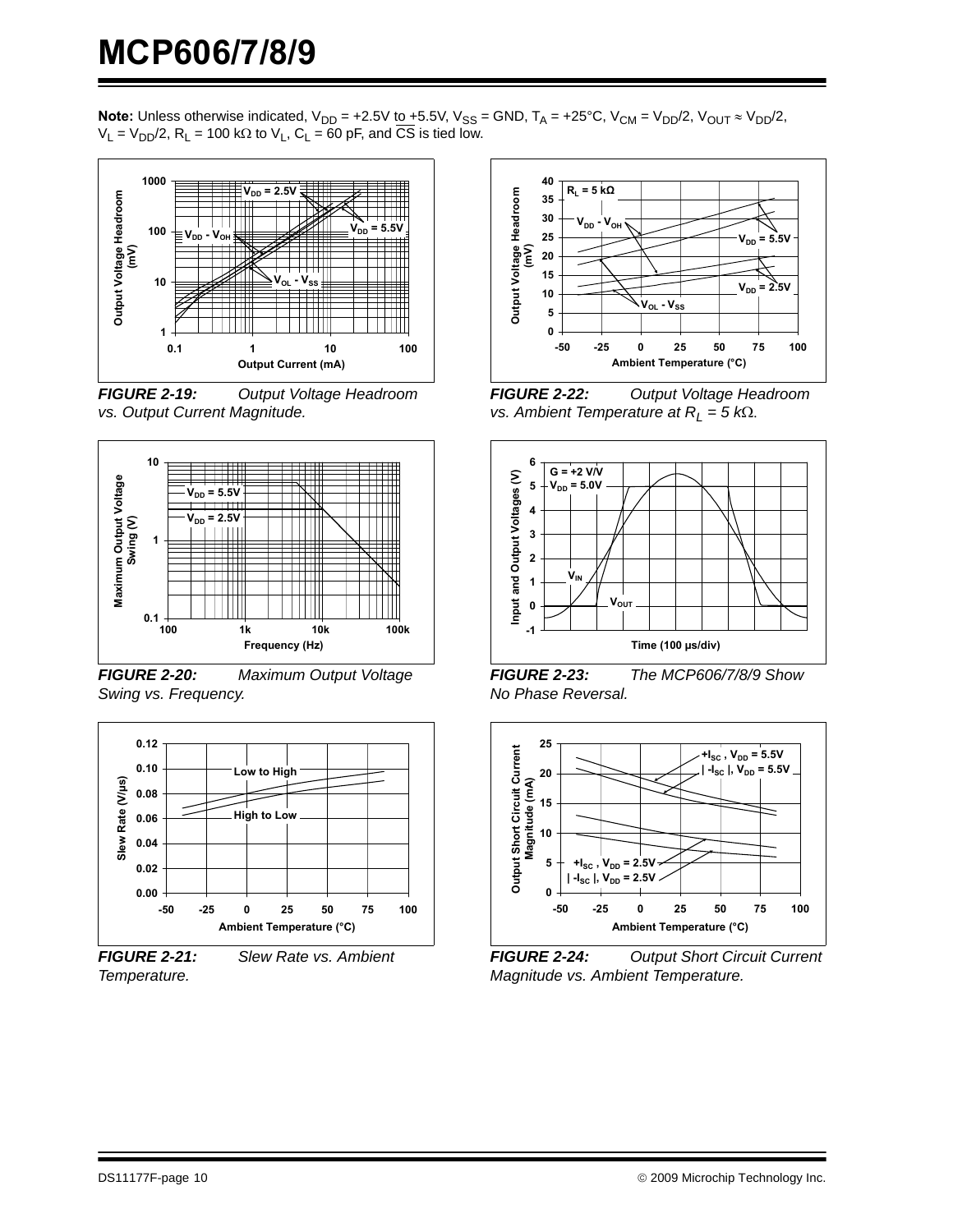

*FIGURE 2-25: Large-signal, Non-inverting Pulse Response.*



*FIGURE 2-26: Small-signal, Non-inverting Pulse Response.*



*(MCP608 only).*

*FIGURE 2-27: Chip Select (CS) Hysteresis* 



*FIGURE 2-28: Large-signal, Inverting Pulse Response.*



*FIGURE 2-29: Small-signal, Inverting Pulse Response.*



*FIGURE 2-30: Amplifier Output Response Times vs. Chip Select (CS) Pulse (MCP608 only).*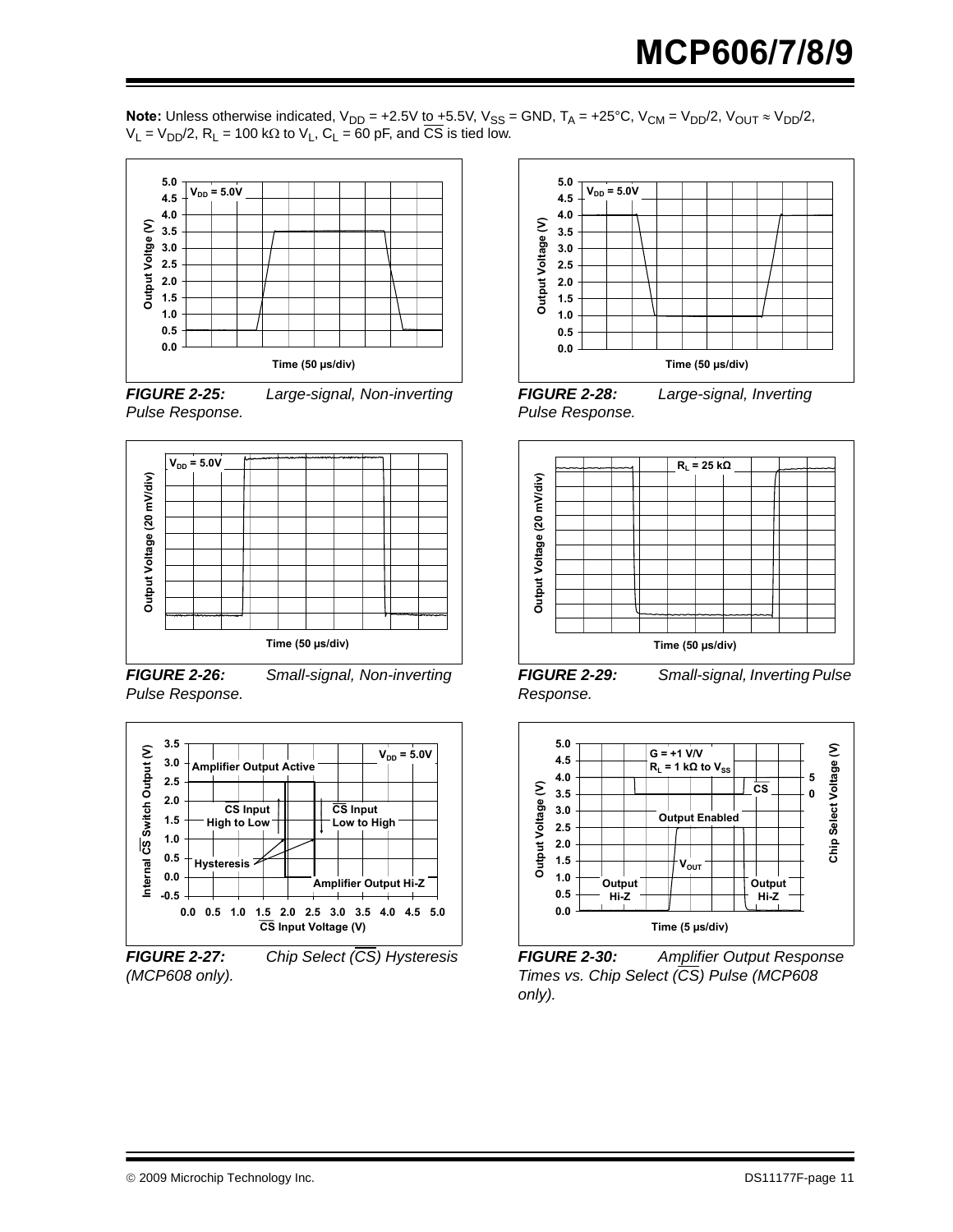**Note:** Unless otherwise indicated, V<sub>DD</sub> = +2.5V t<u>o +</u>5.5V, V<sub>SS</sub> = GND, T<sub>A</sub> = +25°C, V<sub>CM</sub> = V<sub>DD</sub>/2, V<sub>OUT</sub> ≈ V<sub>DD</sub>/2,  $V_L = V_{DD}/2$ , R<sub>L</sub> = 100 kΩ to V<sub>L</sub>, C<sub>L</sub> = 60 pF, and CS is tied low.



<span id="page-11-1"></span><span id="page-11-0"></span>*FIGURE 2-31: Measured Input Current vs. Input Voltage (below V<sub>SS</sub>).*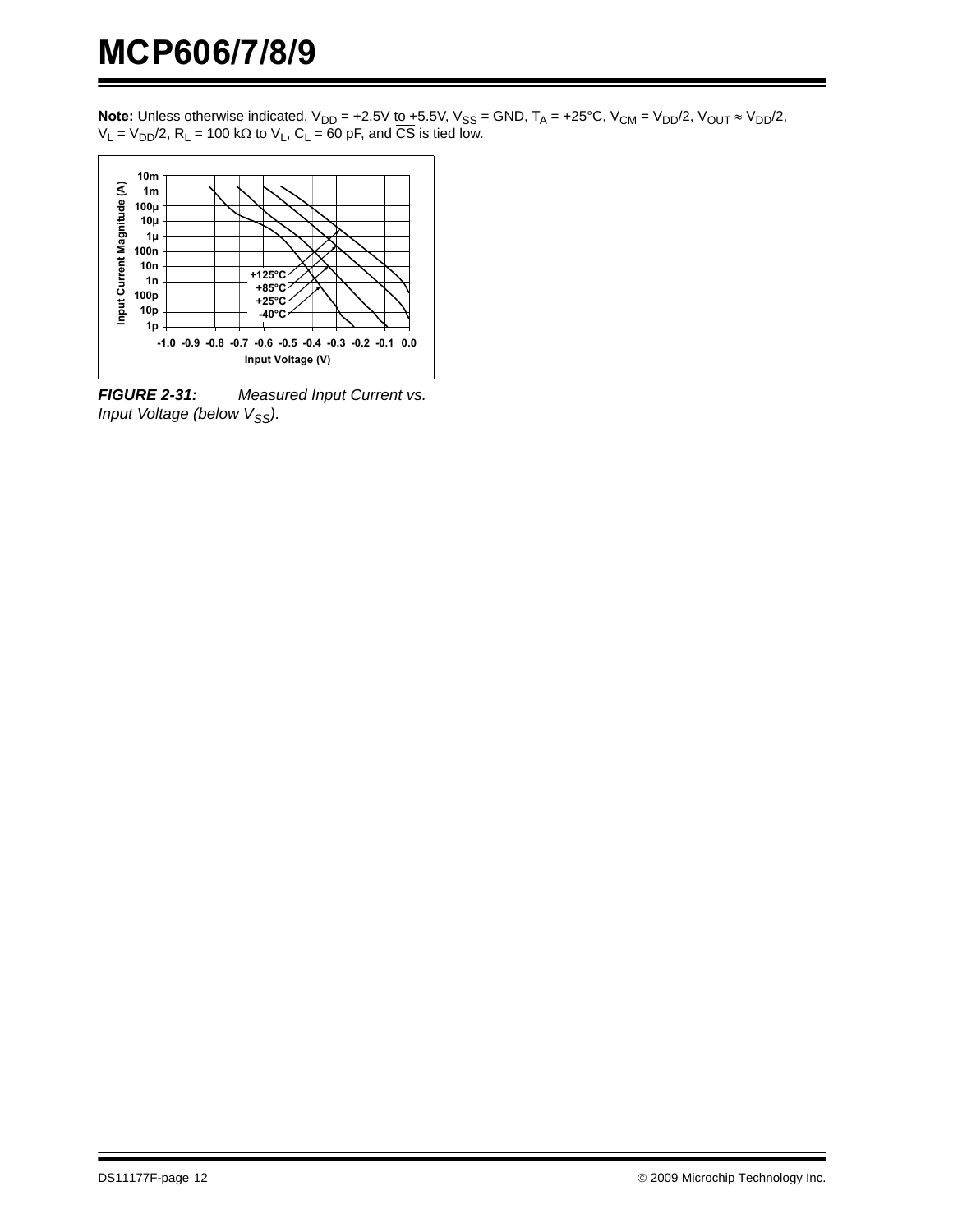#### <span id="page-12-1"></span>**3.0 PIN DESCRIPTIONS**

Descriptions of the pins are listed in [Table 3-1](#page-12-0).

<span id="page-12-2"></span><span id="page-12-0"></span>

| <b>TABLE 3-1:</b> | <b>PIN FUNCTION TABLE</b> |
|-------------------|---------------------------|
|-------------------|---------------------------|

| <b>MCP606</b>               |          |                |                |                   |                        |                                |
|-----------------------------|----------|----------------|----------------|-------------------|------------------------|--------------------------------|
| PDIP, SOIC,<br><b>TSSOP</b> | SOT-23-5 | <b>MCP607</b>  | <b>MCP608</b>  | <b>MCP609</b>     | Symbol                 | <b>Description</b>             |
| 6                           | 1        | 1              | 6              | 1                 | VOUT, VOUTA            | Output (op amp A)              |
| 2                           | 4        | 2              | 2              | $\overline{2}$    | $V_{IN}$ , $V_{INA}$ – | Inverting Input (op amp A)     |
| 3                           | 3        | 3              | 3              | 3                 | $V_{IN}+$ , $V_{INA}+$ | Non-inverting Input (op amp A) |
| $\overline{7}$              | 5        | 8              | $\overline{7}$ | 4                 | V <sub>DD</sub>        | Positive Power Supply          |
|                             |          | 5              |                | 5                 | $V_{INB}$ +            | Non-inverting Input (op amp B) |
|                             |          | 6              |                | 6                 | $V_{INB}$              | Inverting Input (op amp B)     |
|                             |          | $\overline{7}$ |                | $\overline{7}$    | V <sub>OUTB</sub>      | Output (op amp B)              |
|                             |          |                |                | 8                 | VOUTC                  | Output (op amp B)              |
|                             |          |                |                | 9                 | $V_{\text{INC}}$       | Inverting Input (op amp C)     |
|                             |          |                |                | 10                | $V_{INC}+$             | Non-inverting Input (op amp C) |
| $\overline{4}$              | 2        | 4              | 4              | 11                | $V_{SS}$               | <b>Negative Power Supply</b>   |
|                             |          |                |                | $12 \overline{ }$ | $VIND$ +               | Non-inverting Input (op amp D) |
|                             |          |                |                | 13                | V <sub>IND</sub>       | Inverting Input (op amp D)     |
|                             |          |                |                | 14                | VOUTD                  | Output (op amp D)              |
|                             |          |                | 8              |                   | $\overline{\text{cs}}$ | <b>Chip Select</b>             |
| 1, 5, 8                     |          |                | 1, 5           |                   | <b>NC</b>              | No Internal Connection         |

#### **3.1 Analog Outputs**

The output pins are low-impedance voltage sources.

#### **3.2 Analog Inputs**

The non-inverting and inverting inputs are highimpedance CMOS inputs with low bias currents.

#### **3.3 Chip Select Digital Input**

The Chip Select (CS) pin is a Schmitt-triggered, CMOS logic input. It is used to place the MCP608 op amp in a Low-power mode, with the output(s) in a Hi-Z state.

#### **3.4 Power Supply Pins**

The positive power supply pin  $(V_{DD})$  is 2.5V to 5.5V higher than the negative power supply pin  $(V_{SS})$ . For normal operation, the output pins are at voltages between  $V_{SS}$  and  $V_{DD}$ ; while the input pins are at voltages between  $V_{SS}$  – 0.3V and  $V_{DD}$  + 0.3V.

Typically, these parts are used in a single-supply (positive) configuration. In this case,  $V_{SS}$  is connected to ground and  $V_{DD}$  is connected to the supply.  $V_{DD}$  will need bypass capacitors .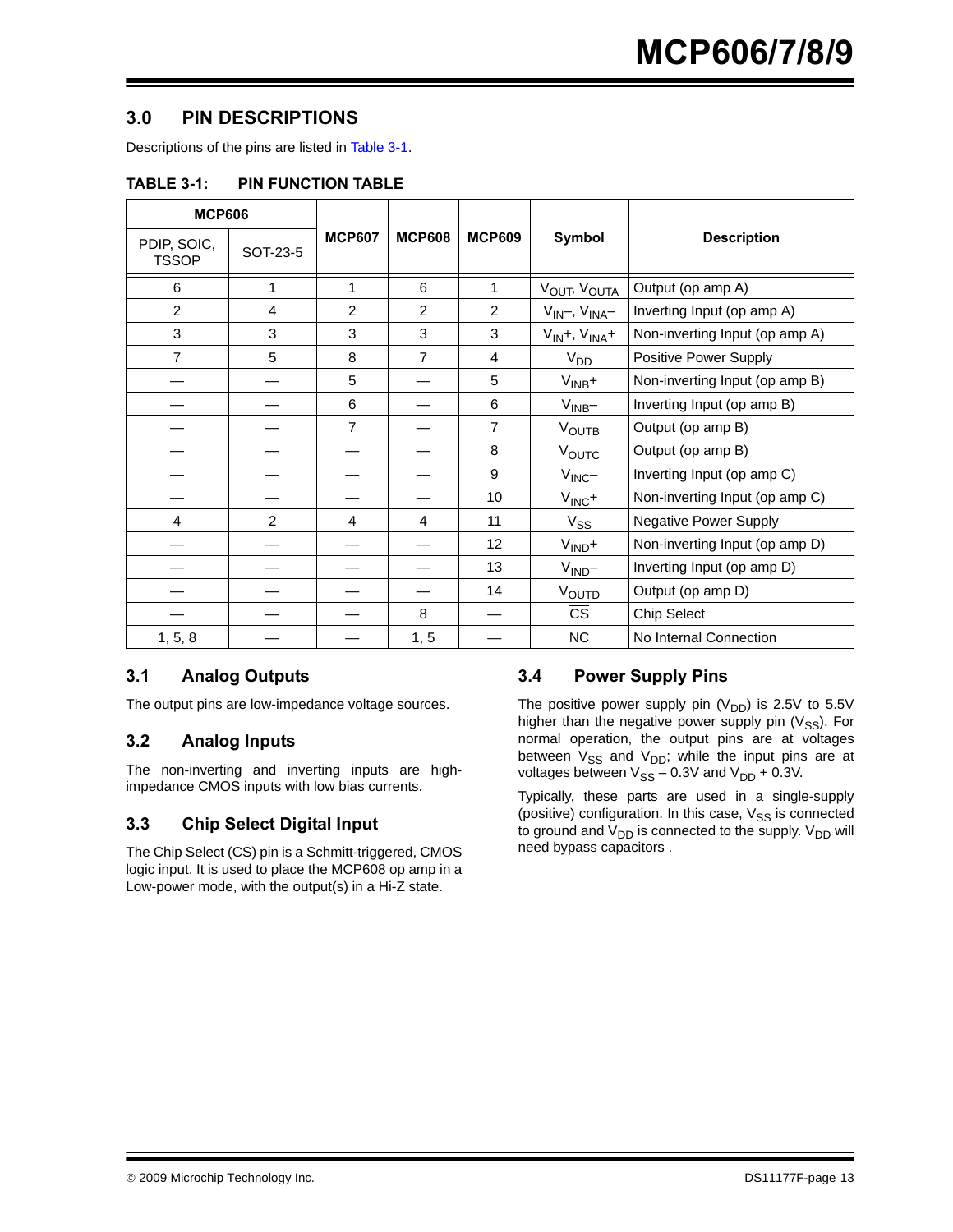**NOTES:**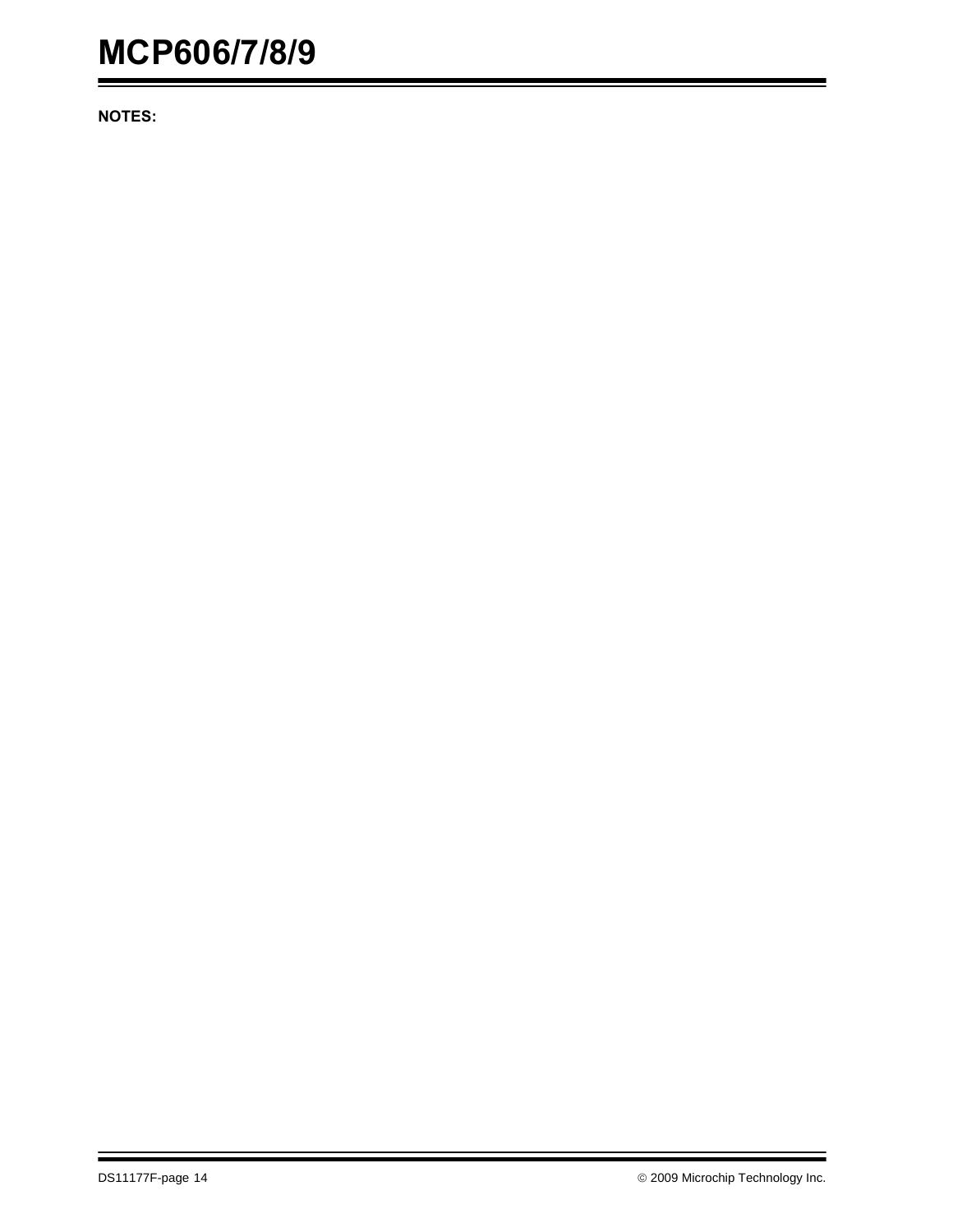#### <span id="page-14-7"></span>**4.0 APPLICATIONS INFORMATION**

The MCP606/7/8/9 family of op amps is manufactured using Microchip's state-of-the-art CMOS process These op amps are unity-gain stable and suitable for a wide range of general purpose applications.

#### **4.1 Rail-to-Rail Inputs**

#### <span id="page-14-4"></span>4.1.1 PHASE REVERSAL

The MCP606/7/8/9 op amp is designed to prevent phase reversal when the input pins exceed the supply voltages. [Figure 2-23](#page-9-0) shows the input voltage exceeding the supply voltage without any phase reversal.

#### <span id="page-14-5"></span><span id="page-14-0"></span>4.1.2 INPUT VOLTAGE AND CURRENT LIMITS

The ESD protection on the inputs can be depicted as shown in [Figure 4-1.](#page-14-1) This structure was chosen to protect the input transistors, and to minimize input bias current  $(I_B)$ . The input ESD diodes clamp the inputs when they try to go more than one diode drop below  $V_{SS}$ . They also clamp any voltages that go too far above  $V_{DD}$ ; their breakdown voltage is high enough to allow normal operation, and low enough to bypass quick ESD events within the specified limits.



*Structures.*

<span id="page-14-1"></span>*FIGURE 4-1: Simplified Analog Input ESD* 

In order to prevent damage and/or improper operation of these op amps, the circuit they are in must limit the currents and voltages at the  $V_{IN}$ + and  $V_{IN}$ – pins (see **[Absolute Maximum Ratings †](#page-2-0)** at the beginning of **[Section 1.0 "Electrical Characteristics"](#page-2-1)**). [Figure 4-2](#page-14-2) shows the recommended approach to protecting these inputs. The internal ESD diodes prevent the input pins  $(V_{IN}+$  and  $V_{IN}$ ) from going too far below ground, and the resistors  $R_1$  and  $R_2$  limit the possible current drawn out of the input pins. Diodes  $D_1$  and  $D_2$  prevent the input pins ( $V_{IN}$ + and  $V_{IN}$ ) from going too far above  $V_{DD}$ , and dump any currents onto  $V_{DD}$ . When implemented as shown, resistors  $R_1$  and  $R_2$  also limit the current through  $D_1$  and  $D_2$ .



<span id="page-14-2"></span>*FIGURE 4-2: Protecting the Analog Inputs.*

It is also possible to connect the diodes to the left of resistors  $R_1$  and  $R_2$ . In this case, current through the diodes  $D_1$  and  $D_2$  needs to be limited by some other mechanism. The resistors then serve as in-rush current limiters; the DC current into the input pins  $(V_{IN}+$  and  $V_{IN}$ ) should be very small.

A significant amount of current can flow out of the inputs when the common mode voltage  $(V_{CM})$  is below ground ( $V_{SS}$ ); see [Figure 2-31.](#page-11-0) Applications that are high impedance may need to limit the useable voltage range.

#### <span id="page-14-6"></span>4.1.3 NORMAL OPERATION

The input stage of the MCP606/7/8/9 op amps use a PMOS input stage. It operates at low common mode input voltage  $(V_{CM})$ , including ground. With this topology, the device operates with  $V_{CM}$  up to  $V_{DD}$  –1.1V and 0.3V below  $V_{SS}$ .

[Figure 4-3](#page-14-3) shows a unity gain buffer. Since  $V_{\text{OUT}}$  is the same voltage as the inverting input,  $V_{\text{OUT}}$  must be kept below  $V_{DD}$ –1.2V for correct operation.



<span id="page-14-3"></span>*FIGURE 4-3: Unity Gain Buffer has a*  Limited V<sub>OUT</sub> Range.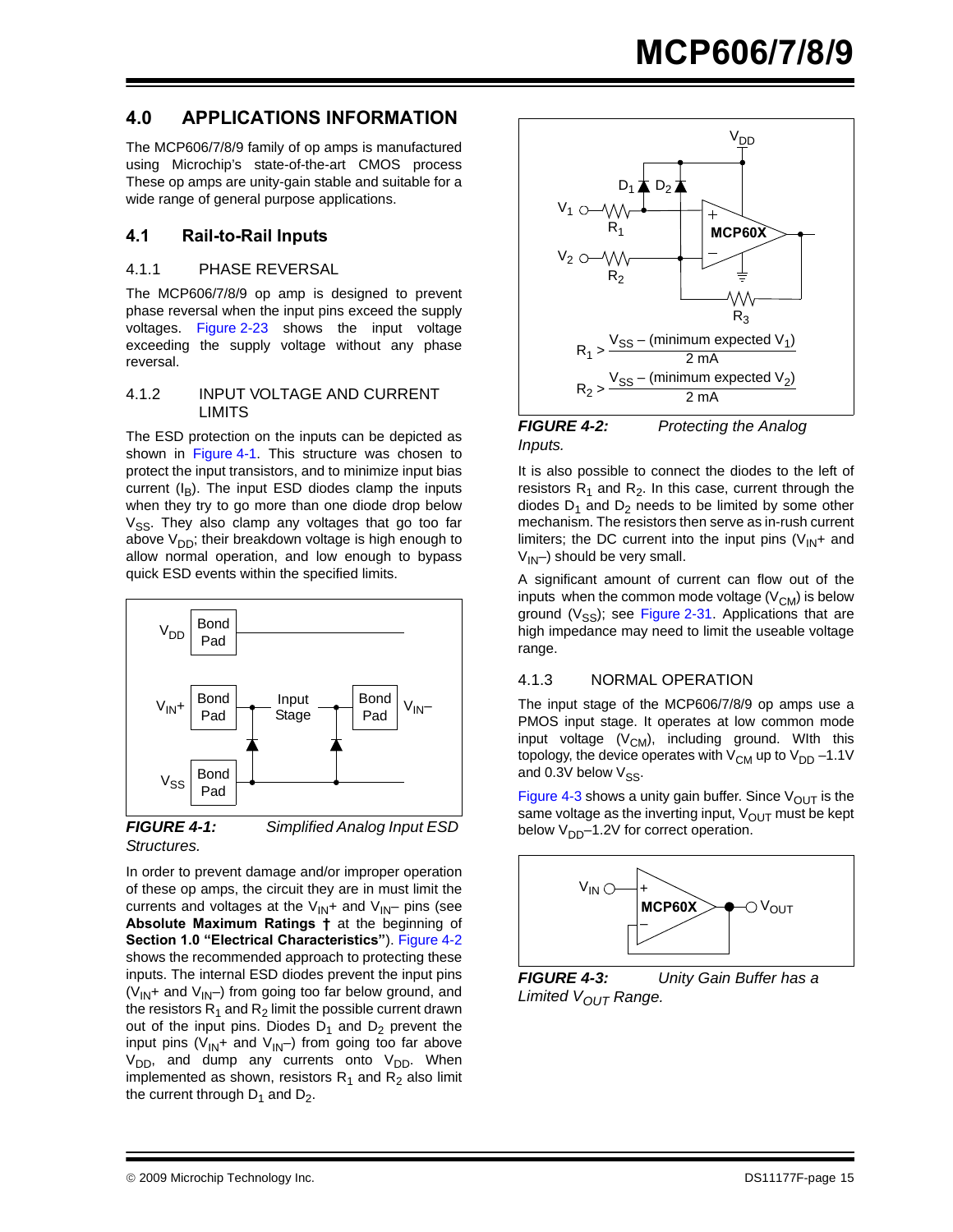#### **4.2 Rail-to-Rail Output**

There are two specifications that describe the output-swing capability of the MCP606/7/8/9 family of op amps. The first specification (Maximum Output Voltage Swing) defines the absolute maximum swing that can be achieved under the specified load conditions. For instance, the output voltage swings to within 15 mV of the negative rail with a 25 kΩ load to  $V<sub>DD</sub>/2$ . [Figure 2-23](#page-9-0) shows how the output voltage is limited when the input goes beyond the linear region of operation.

The second specification that describes the outputswing capability of these amplifiers (Linear Output Voltage Range) defines the maximum output swing that can be achieved while the amplifier still operates in its linear region. To verify linear operation in this range, the large-signal DC Open-Loop Gain  $(A<sub>OL</sub>)$  is measured at points inside the supply rails. The measurement must meet the specified  $A_{OL}$  conditions in the specification table.

#### <span id="page-15-3"></span>**4.3 Capacitive Loads**

Driving large capacitive loads can cause stability problems for voltage-feedback op amps. As the load capacitance increases, the feedback loop's phase margin decreases and the closed-loop bandwidth is reduced. This produces gain-peaking in the frequency response, with overshoot and ringing in the step response. A unity-gain buffer  $(G = +1)$  is the most sensitive to capacitive loads, though all gains show the same general behavior.

When driving large capacitive loads with these op amps (e.g.,  $> 60$  pF when  $G = +1$ ), a small series resistor at the output  $(R<sub>ISO</sub>$  in [Figure 4-4](#page-15-1)) improves the feedback loop's phase margin (stability) by making the output load resistive at higher frequencies. The bandwidth will be generally lower than the bandwidth with no capacitive load.



<span id="page-15-1"></span>*FIGURE 4-4: Output Resistor, RISO stabilizes large capacitive loads.*

[Figure 4-5](#page-15-2) gives recommended  $R_{ISO}$  values for different capacitive loads and gains. The x-axis is the normalized load capacitance  $(C_L/G_N)$ , where  $G_N$  is the circuit's noise gain. For non-inverting gains,  $G_N$  and the Signal Gain are equal. For inverting gains,  $G_N$  is 1+|Signal Gain| (e.g., -1 V/V gives  $G_N = +2$  V/V).



<span id="page-15-2"></span>*FIGURE 4-5:* Recommended R<sub>ISO</sub> Values *for Capacitive Loads.*

After selecting  $R_{ISO}$  for your circuit, double-check the resulting frequency response peaking and step response overshoot. Modify  $R_{ISO}$ 's value until the response is reasonable. Bench evaluation and simulations with the MCP606/7/8/9 SPICE macro model are helpful.

#### **4.4 MCP608 Chip Select**

The MCP608 is a single op amp with Chip Select (CS). When CS is pulled high, the supply current drops to 50 nA (typical) and flows through the CS pin to  $V_{SS}$ . When this happens, the amplifier output is put into a high-impedance state. By pulling  $\overline{CS}$  low, the amplifier is enabled. The CS pin has an internal 5 MΩ (typical) pull-down resistor connected to  $V_{SS}$ , so it will go low if the CS pins is left floating. [Figure 1-1](#page-3-0) shows the output voltage and supply current response to a CS pulse.

#### <span id="page-15-0"></span>**4.5 Supply Bypass**

With this family of operational amplifiers, the power supply pin  $(V_{DD}$  for single-supply) should have a local bypass capacitor (i.e.,  $0.01 \mu F$  to  $0.1 \mu F$ ) within 2 mm for good high-frequency performance. It also needs a bulk capacitor (i.e.,  $1 \mu$ F or larger) within 100 mm to provide large, slow currents. This bulk capacitor can be shared with other nearby analog parts.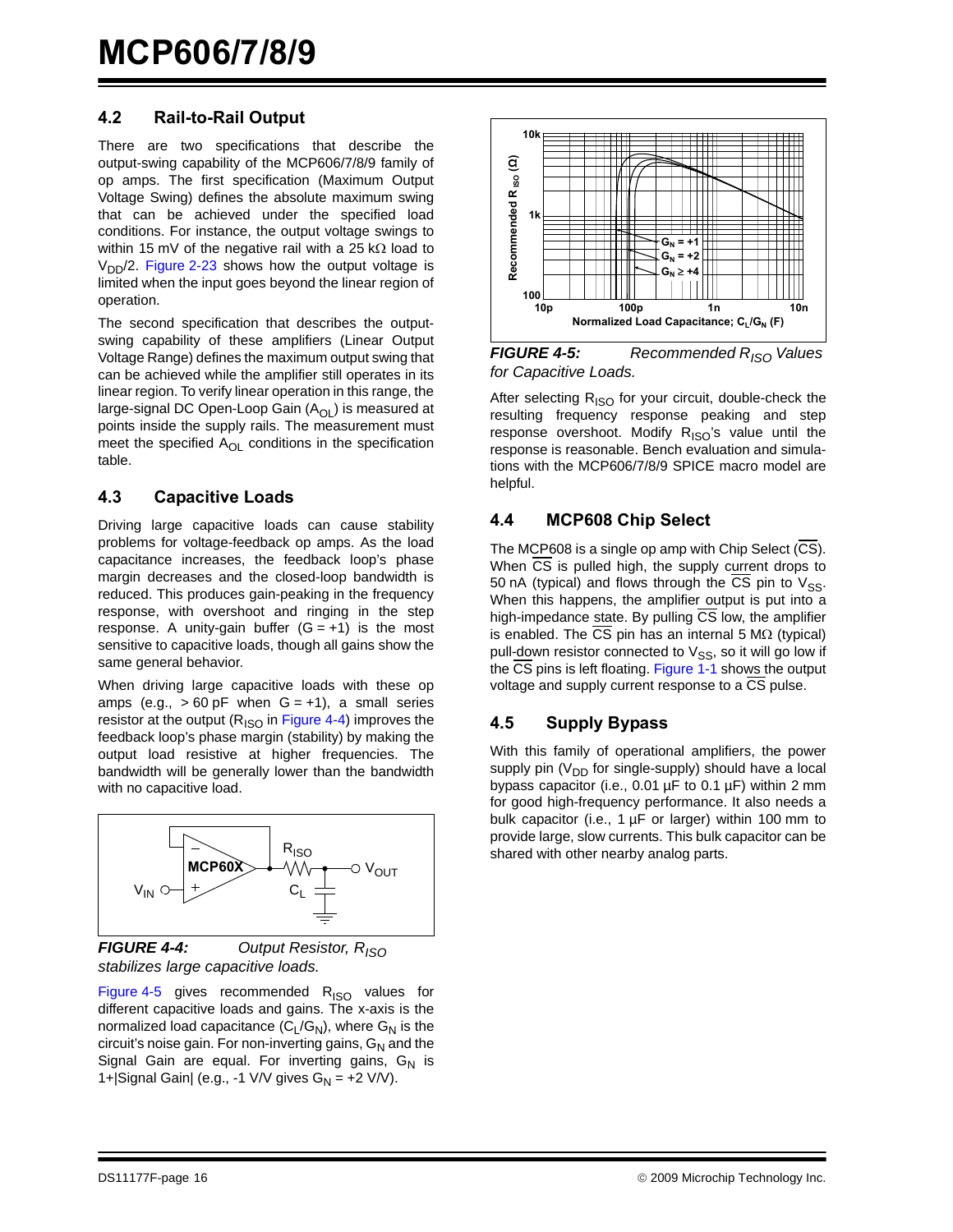#### **4.6 Unused Op Amps**

An unused op amp in a quad package (MCP609) should be configured as shown in [Figure 4-6.](#page-16-0) These circuits prevent the output from toggling and causing crosstalk. Circuits A sets the op amp at its minimum noise gain. The resistor divider produces any desired reference voltage within the output voltage range of the op amp; the op amp buffers that reference voltage. Circuit B uses the minimum number of components and operates as a comparator, but it may draw more current.



<span id="page-16-0"></span>*FIGURE 4-6: Unused Op Amps.*

#### **4.7 PCB Surface Leakage**

In applications where low input bias current is critical, Printed Circuit Board (PCB) surface-leakage effects need to be considered. Surface leakage is caused by humidity, dust or other contamination on the board. Under low humidity conditions, a typical resistance between nearby traces is 10<sup>12</sup>Ω. A 5V difference would cause 5 pA of current to flow, which is greater than the MCP606/7/8/9 family's bias current at +25°C (1 pA, typical).

The easiest way to reduce surface leakage is to use a guard ring around sensitive pins (or traces). The guard ring is biased at the same voltage as the sensitive pin. An example of this type of layout is shown in [Figure 4-7.](#page-16-1)



<span id="page-16-1"></span>*FIGURE 4-7: Example Guard Ring Layout for Inverting Gain.*

- 1. Non-inverting Gain and Unity-gain Buffer:
	- a) Connect the non-inverting pin  $(V_{IN}+)$  to the input with a wire that does not touch the PCB surface.
	- b) Connect the guard ring to the inverting input pin  $(V_{1N}-)$ . This biases the guard ring to the common mode input voltage.
- 2. Inverting Gain and Transimpedance Gain (convert current to voltage, such as photo detectors) amplifiers:
	- a) Connect the guard ring to the non-inverting input pin  $(V_{IN}+)$ . This biases the guard ring to the same reference voltage as the op amp (e.g.,  $V_{DD}/2$  or ground).
	- b) Connect the inverting pin  $(V_{IN}$ -) to the input with a wire that does not touch the PCB surface.

#### **4.8 Application Circuits**

#### 4.8.1 LOW-SIDE BATTERY CURRENT SENSOR

The MCP606/7/8/9 op amps can be used to sense the load current on the low-side of a battery using the circuit in [Figure 4-8.](#page-16-2) In this circuit, the current from the power supply (minus the current required to power the MCP606) flows through a sense resistor  $(R_{\text{SEN}})$ , which converts it to voltage. This is gained by the the amplifier and resistors,  $R_G$  and  $R_F$ . Since the non-inverting input of the amplifier is at the load's negative supply  $(V_{LM})$ , the gain from  $R_{\text{SEN}}$  to  $V_{\text{OUT}}$  is  $R_{\text{F}}/R_{\text{G}}$ .



<span id="page-16-2"></span>*Sensor.* Since the input bias current and input offset voltage of the MCP606 are low, and the input is capable of

swinging below ground, there is very little error generated by the amplifier. The quiescent current is very low, which helps conserve battery power. The rail-to-rail output makes it possible to read very low currents.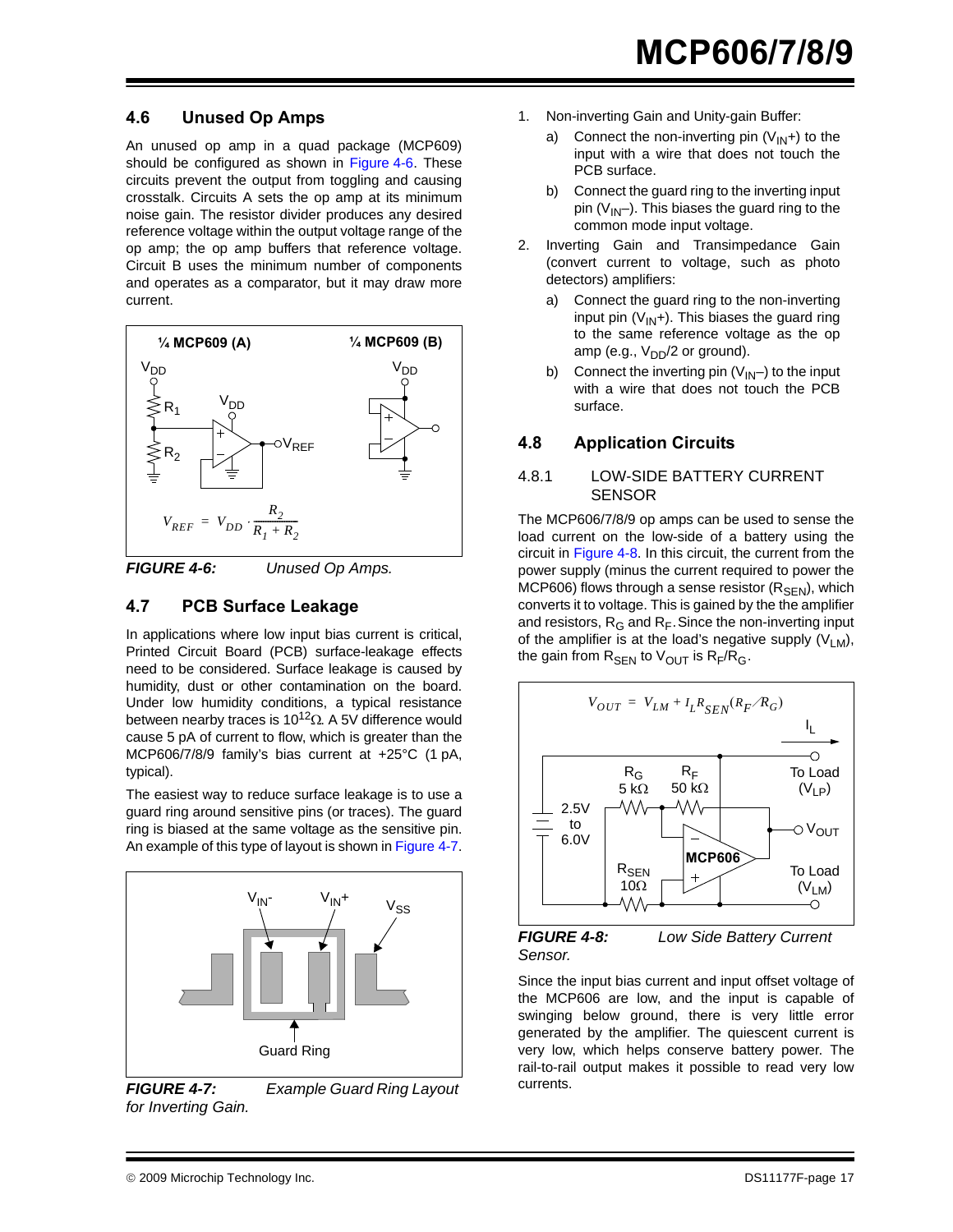#### 4.8.2 PHOTODIODE AMPLIFIERS

Sensors that produce an output current and have high output impedance can be connected to a transimpedance amplifier. The transimpedance amplifier converts the current into voltage. Photodiodes are one sensor that produce an output current.

The key op amp characteristics that are needed for these circuits are: low input offset voltage, low input bias current, high input impedance and an input common mode range that includes ground. The low input offset voltage and low input bias current support a very low voltage drop across the photodiode; this gives the best photodiode linearity. Since the photodiode is biased at ground, the op amp's input needs to function well both above and below ground.

#### 4.8.2.1 Photo-Voltaic Mode

[Figure 4-9](#page-17-0) shows a transimpedance amplifier with a photodiode  $(D_1)$  biased in the Photo-voltaic mode (0V across  $D_1$ ), which is used for precision photodiode sensing.

As light impinges on  $D_1$ , charge is generated, causing a current to flow in the reverse bias direction of  $D_1$ . The op amp's negative feedback forces the voltage across the  $D_1$  to be nearly 0V. Resistor  $R_2$  converts the current into voltage. Capacitor  $C_2$  limits the bandwidth and helps stabilize the circuit when  $D_1$ 's junction capacitance is large.



<span id="page-17-0"></span>*FIGURE 4-9: Photodiode (in Photo-voltaic mode) and Transimpedance Amplifier.*

#### 4.8.2.2 Photo-Conductive Mode

[Figure 4-9](#page-17-0) shows a transimpedance amplifier with a photodiode  $(D_1)$  biased in the Photo-conductive mode  $(D_1$  is reverse biased), which is used for high-speed applications.

As light impinges on  $D_1$ , charge is generated, causing a current to flow in the reverse bias direction of  $D_1$ . Placing a negative bias on  $D_1$  significantly reduces its junction capacitance, which allows the circuit to operate at a much higher speed. This reverse bias also increases the dark current and current noise, however. Resistor  $R<sub>2</sub>$  converts the current into voltage. Capacitor  $C_2$  limits the bandwidth and helps stabilize the circuit when  $D_1$ 's junction capacitance is large.



*FIGURE 4-10: Photodiode (in Photoconductive mode) and Transimpedance Amplifier.*

#### 4.8.3 TWO OP AMP INSTRUMENTATION AMPLIFIER

The two op amp instrumentation amplifier shown in [Figure 4-11](#page-17-1) serves the function of taking the difference of two input voltages, level-shifting it and gaining it to the output. This configuration is best suited for higher gains (i.e., gain > 3 V/V). The reference voltage ( $V_{REF}$ ) is typically at mid-supply  $(V_{DD}/2)$  in a single-supply environment.



#### <span id="page-17-1"></span>*FIGURE 4-11: Two Op Amp Instrumentation Amplifier.*

The key specifications that make the MCP606/7/8/9 family appropriate for this application circuit are low input bias current, low offset voltage and high common-mode rejection.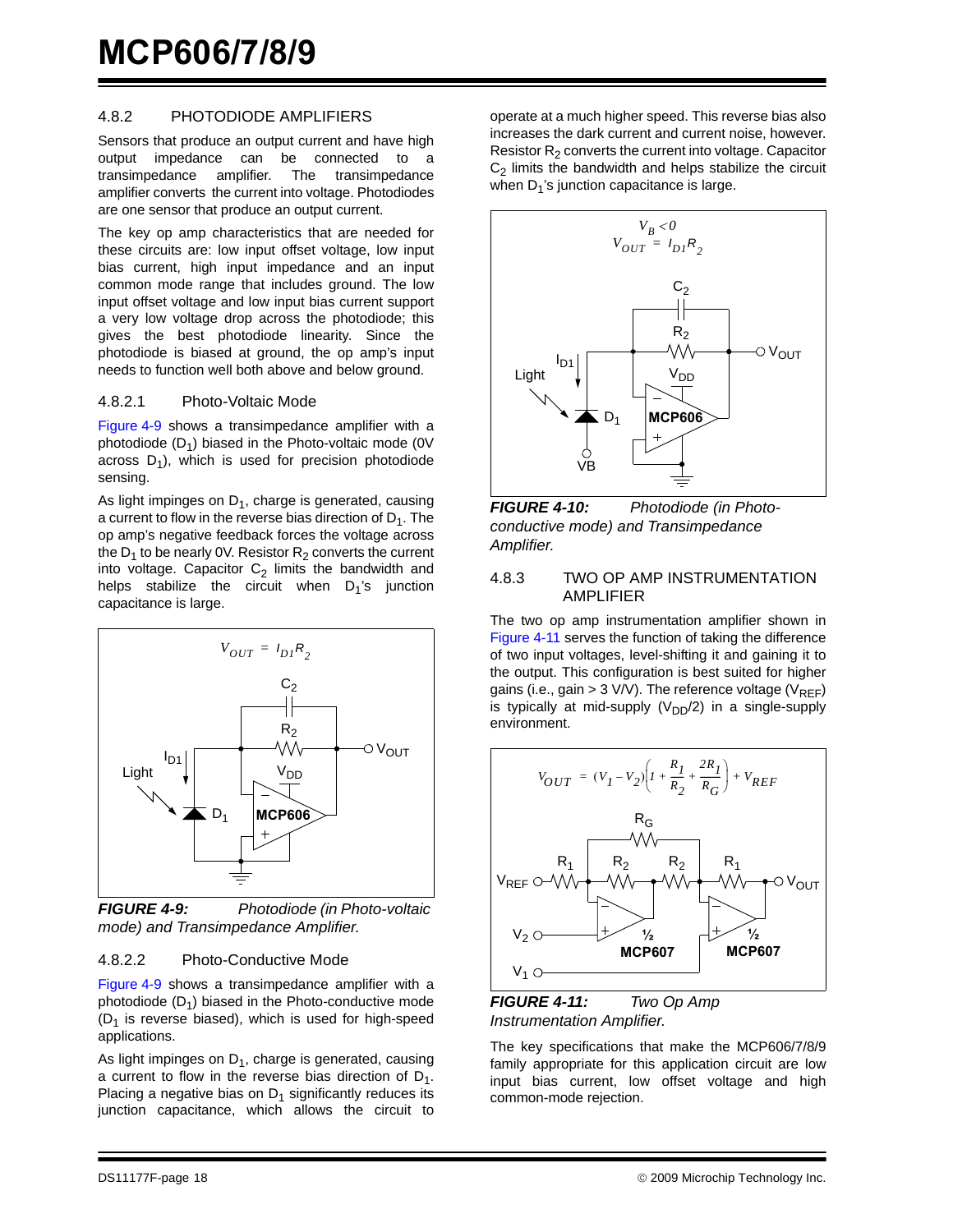#### 4.8.4 THREE OP AMP INSTRUMENTATION AMPLIFIER

A classic, three op amp instrumentation amplifier is illustrated in [Figure 4-12](#page-18-0). The two input op amps provide differential signal gain and a common mode gain of +1. The output op amp is a difference amplifier, which converts its input signal from differential to a single ended output; it rejects common mode signals at its input. The gain of this circuit is simply adjusted with one resistor ( $R_G$ ). The reference voltage ( $V_{REF}$ ) is typically referenced to mid-supply  $(V_{DD}/2)$  in single-supply applications.



<span id="page-18-0"></span>*FIGURE 4-12: Three Op Amp Instrumentation Amplifier.*

#### 4.8.5 PRECISION GAIN WITH GOOD LOAD ISOLATION

In [Figure 4-13,](#page-18-1) the MCP606 op amps,  $R_1$  and  $R_2$ provide a high gain to the input signal  $(V_{\text{IN}})$ . The MCP606's low offset voltage makes this an accurate circuit.

The MCP601 is configured as a unity-gain buffer. It isolates the MCP606's output from the load, increasing the high-gain stage's precision. Since the MCP601 has a higher output current, with the two amplifiers being housed in separate packages, there is minimal change in the MCP606's offset voltage due to loading effect.

<span id="page-18-1"></span>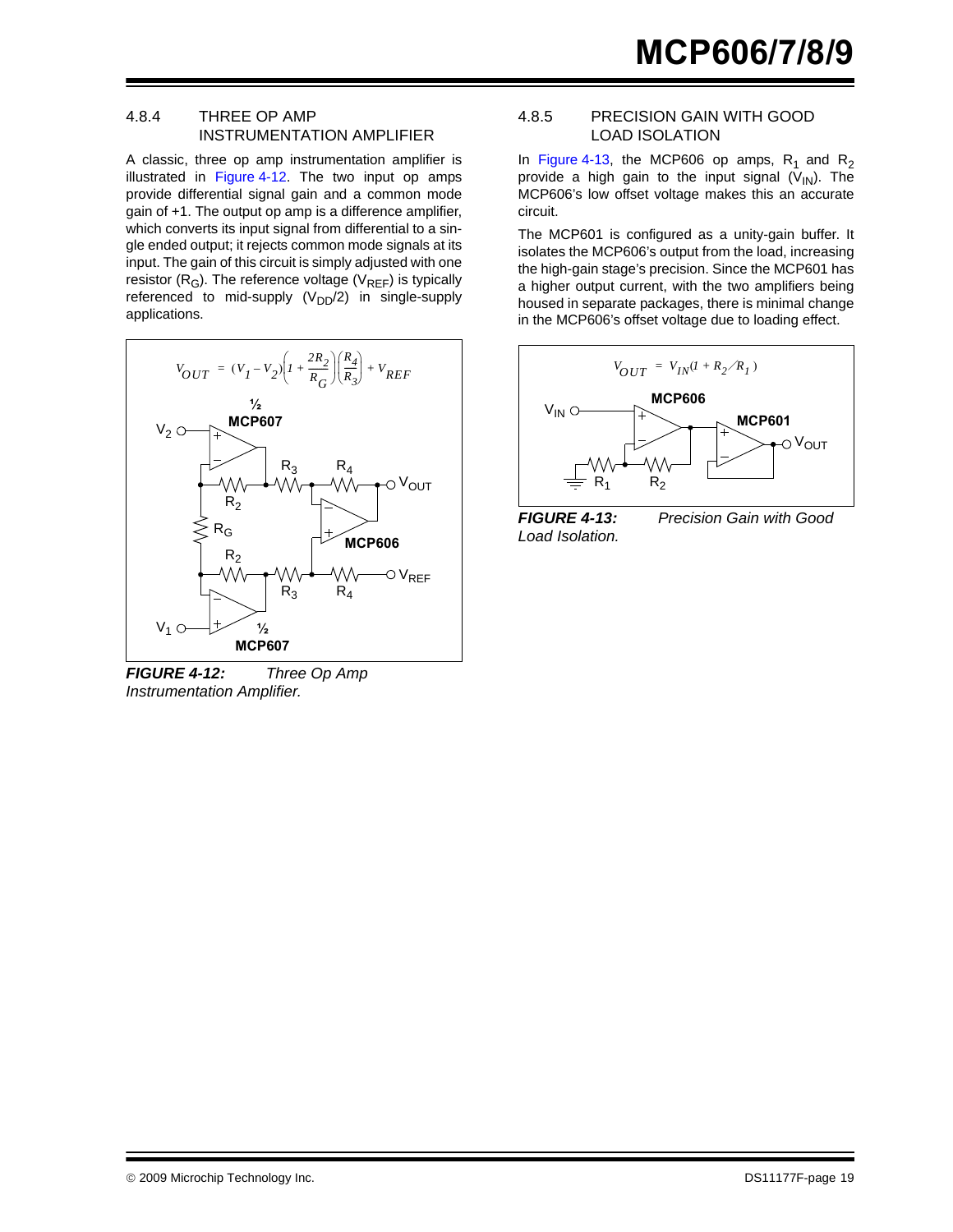**NOTES:**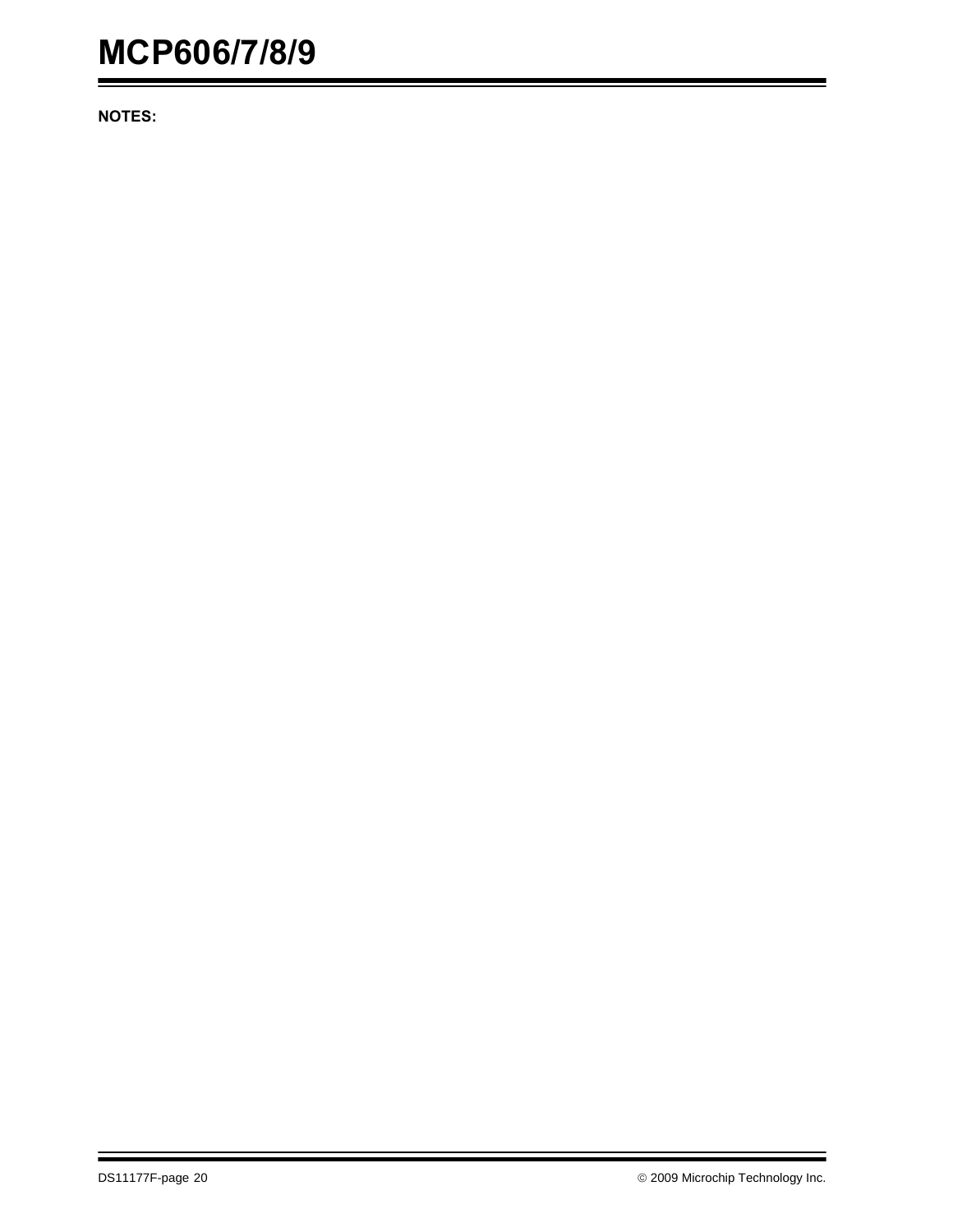#### <span id="page-20-0"></span>**5.0 DESIGN AIDS**

Microchip provides the basic design tools needed for the MCP606/7/8/9 family of op amps.

#### **5.1 SPICE Macro Model**

The latest SPICE macro model for the MCP606/7/8/9 op amps is available on the Microchip web site at www.microchip.com. This model is intended to be an initial design tool that works well in the op amp's linear [region of operation over the temperature range. See](www.microchip.com) the model file for information on its capabilities.

Bench testing is a very important part of any design and cannot be replaced with simulations. Also, simulation results using this macro model need to be validated by comparing them to the data sheet specifications and characteristic curves.

#### **5.2 FilterLab® Software**

Microchip's FilterLab<sup>®</sup> software is an innovative software tool that simplifies analog active filter (using op amps) design. Available at no cost from the Microchip web site at www.microchip.com/filterlab, the FilterLab design tool provides full schematic diagrams [of the filter circuit with component values. It also](www.microchip.com/filterlab) outputs the filter circuit in SPICE format, which can be used with the macro model to simulate actual filter performance.

#### **5.3 Mindi™ Circuit Designer & Simulator**

Microchip's Mindi™ Circuit Designer & Simulator aids in the design of various circuits useful for active filter, amplifier and power-management applications. It is a free online circuit designer & simulator available from the Microchip web site at www.microchip.com/mindi. This interactive circuit designer & simulator enables [designers to quickly generate circuit diagrams,](www.microchip.com/mindi) simulate circuits. Circuits developed using the Mindi Circuit Designer & Simulator can be downloaded to a personal computer or workstation.

#### **5.4 Microchip Advanced Part Selector (MAPS)**

MAPS is a software tool that helps semiconductor professionals efficiently identify Microchip devices that fit a particular design requirement. Available at no cost from the Microchip website at www.microchip.com/ [maps, the MAPS is an overall selection tool for](www.microchip.com/ maps) Microchip's product portfolio that includes Analog, Memory, MCUs and DSCs. Using this tool you can define a filter to sort features for a parametric search of devices and export side-by-side technical comparasion reports. Helpful links are also provided for Datasheets, Purchase, and Sampling of Microchip parts.

#### **5.5 Analog Demonstration and Evaluation Boards**

Microchip offers a broad spectrum of Analog Demonstration and Evaluation Boards that are designed to help you achieve faster time to market. For a complete listing of these boards and their corresponding user's guides and technical information, [visit the Microchip web site at www.microchip.com/](www.microchip.com/analogtools) analogtools.

Two of our boards that are especially useful are:

- 8-Pin SOIC/MSOP/TSSOP/DIP Evaluation Board, P/N SOIC8EV
- 14-Pin SOIC/TSSOP/DIP Evaluation Board, P/N SOIC14EV

#### **5.6 Application Notes**

The following Microchip Application Notes are available on the Microchip web site at www.microchip. com/ [appnotes and are recommended as supplemental](www.microchip. com/appnotes) reference resources.

- **ADN003:** *"Select the Right Operational Amplifier for your Filtering Circuits",* DS21821
- **AN722:** *"Operational Amplifier Topologies and DC Specifications",* DS00722
- **AN723:** *"Operational Amplifier AC Specifications and Applications",* DS00723
- **AN884:** *"Driving Capacitive Loads With Op Amps",* DS00884
- **AN990:** *"Analog Sensor Conditioning Circuits – An Overview",* DS00990

These application notes and others are listed in the design guide:

*"Signal Chain Design Guide",* DS21825

<sup>©</sup> 2009 Microchip Technology Inc. DS11177F-page 21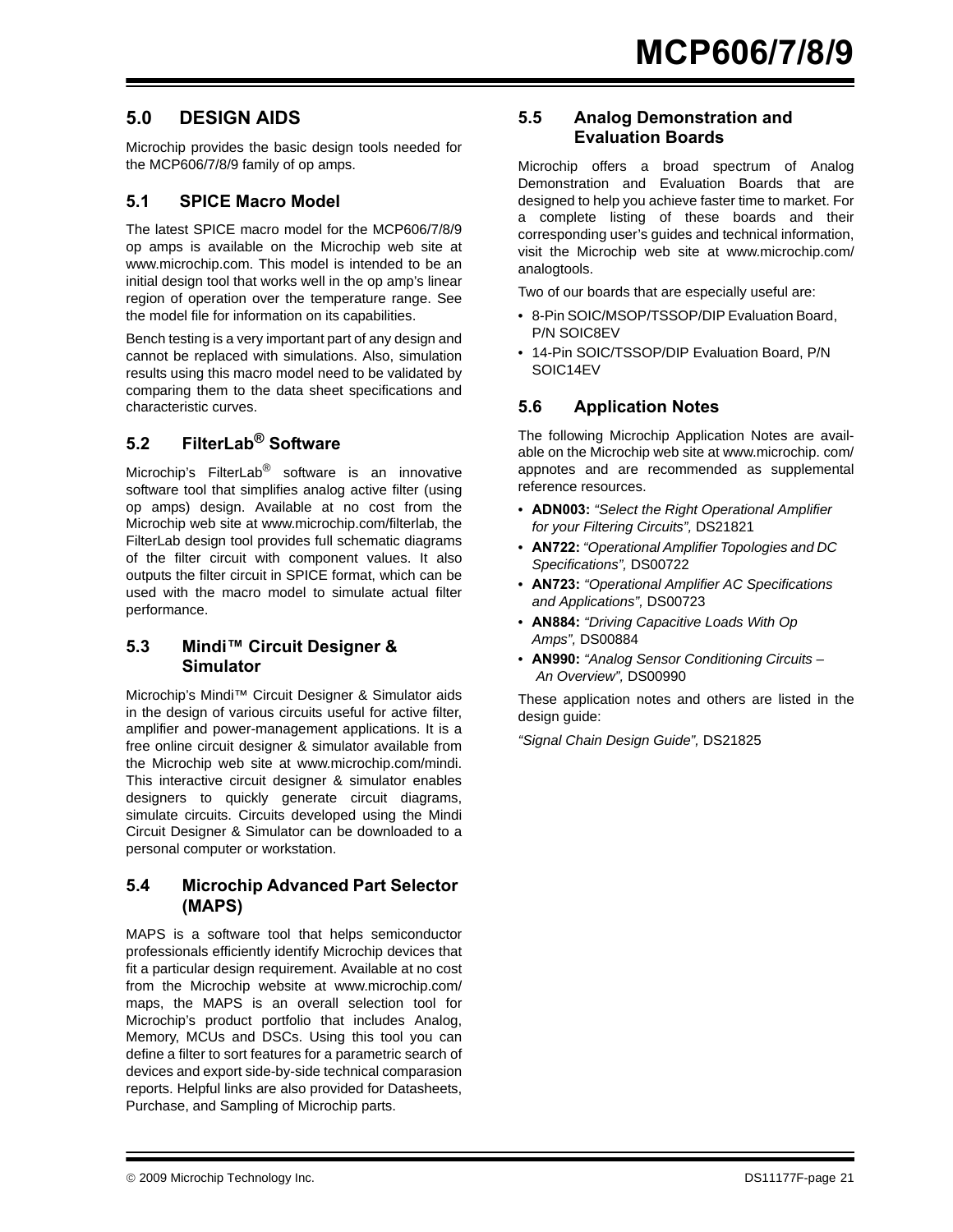**NOTES:**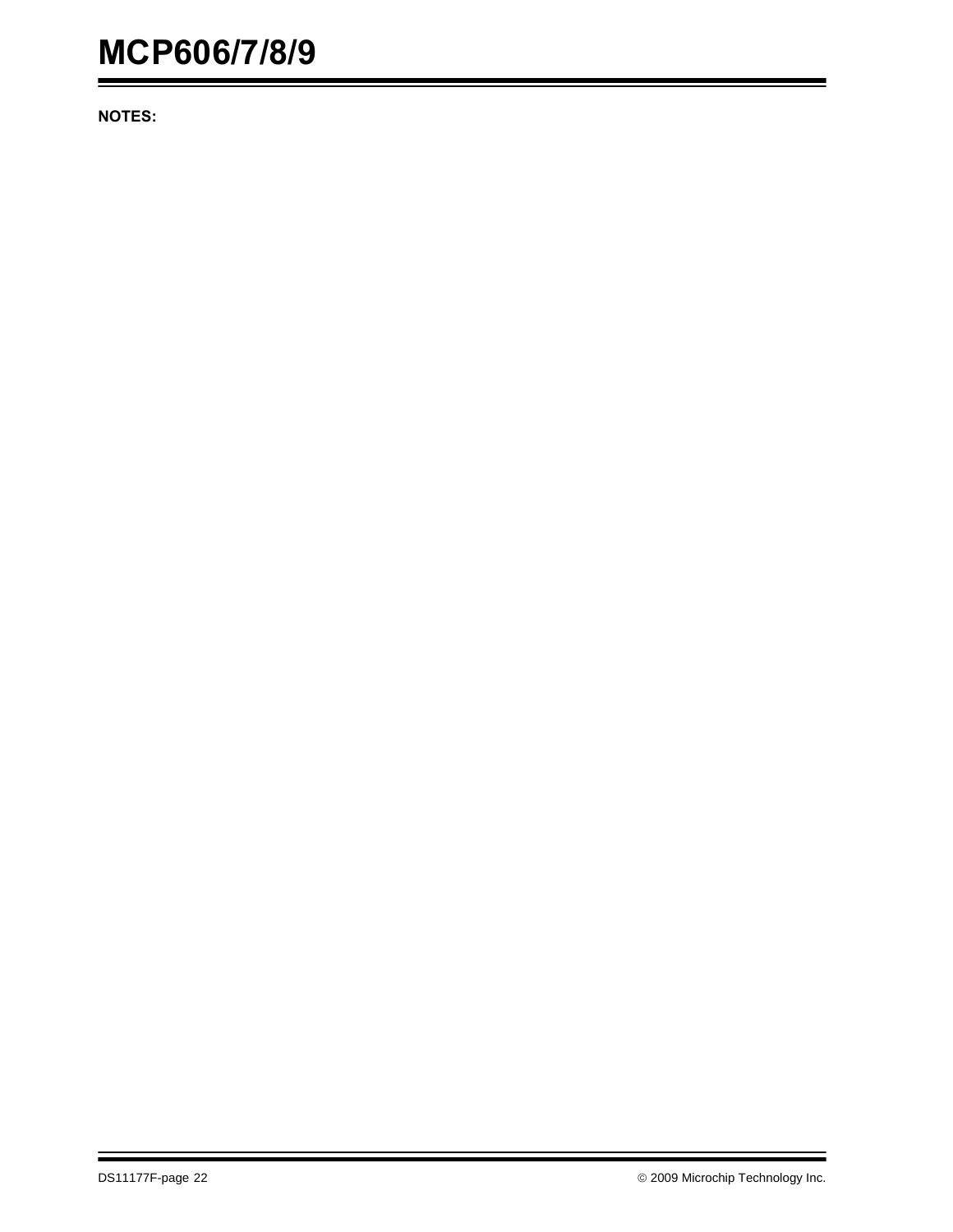#### <span id="page-22-0"></span>**6.0 PACKAGING INFORMATION**

#### **6.1 Package Marking Information**



8-Lead PDIP (300 mil) Example:





8-Lead SOIC (150 mil) Example: **MCP606** I/SN0722  $\mathbf{\Omega}$  256  $\bigcap$ 

**MCP606** I/P256  $\mathbf{\Omega}$ 0722

tu tu ti

<u>n m m n</u>



**MCP606**

ר"ז ר ГI

**1** 0936

T

**OR** |  $^{1/P}$  @3256

8-Lead TSSOP **Example:** 



606 I936 256

|       | YY.<br><b>WW</b><br><b>NNN</b><br>$\widehat{\mathsf{e}\hspace{0.5pt}\mathsf{e}\hspace{0.5pt}}$<br>$\star$ | <b>Legend:</b> XXX Customer-specific information<br>Year code (last digit of calendar year)<br>Year code (last 2 digits of calendar year)<br>Week code (week of January 1 is week '01')<br>Alphanumeric traceability code<br>Pb-free JEDEC designator for Matte Tin (Sn)<br>This package is Pb-free. The Pb-free JEDEC designator ((e3))<br>can be found on the outer packaging for this package. |
|-------|-----------------------------------------------------------------------------------------------------------|---------------------------------------------------------------------------------------------------------------------------------------------------------------------------------------------------------------------------------------------------------------------------------------------------------------------------------------------------------------------------------------------------|
| Note: |                                                                                                           | In the event the full Microchip part number cannot be marked on one line, it will<br>be carried over to the next line, thus limiting the number of available<br>characters for customer-specific information.                                                                                                                                                                                     |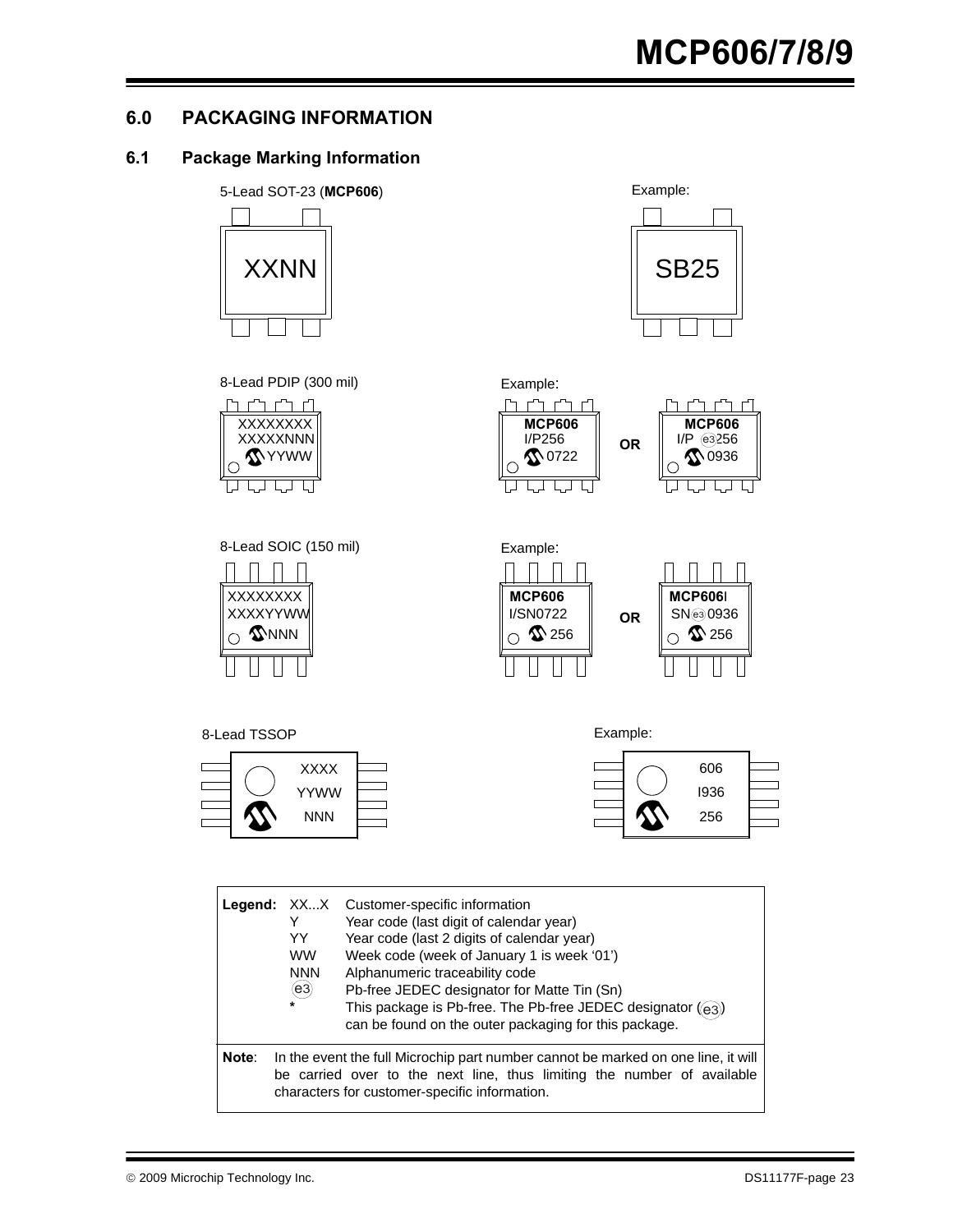#### **Package Marking Information (Continued)**





UU L

 $\mathop{\rm Hilb}\nolimits$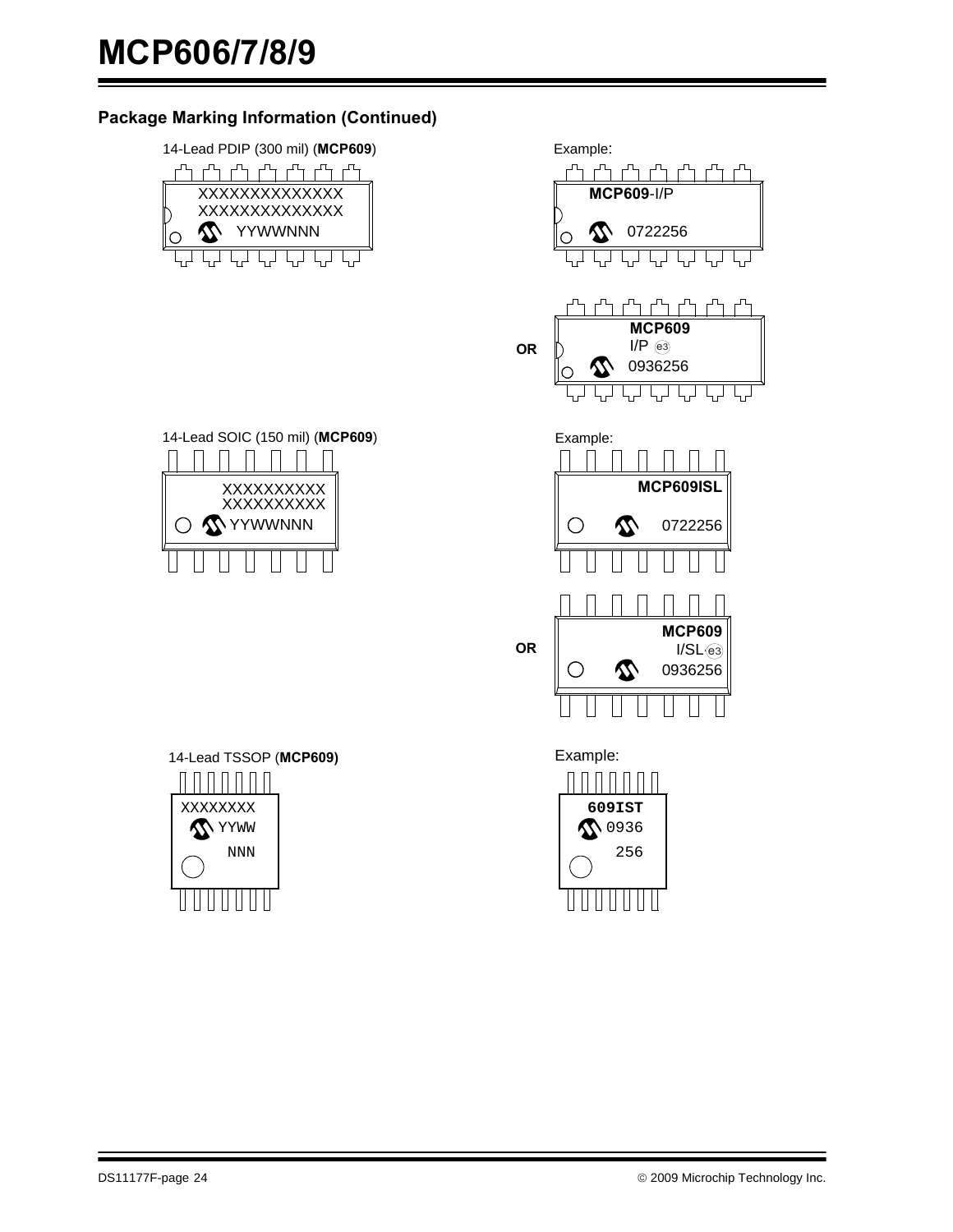#### 5-Lead Plastic Small Outline Transistor (OT) [SOT-23]

Note: For the most current package drawings, please see the Microchip Packaging Specification located at http://www.microchip.com/packaging





|                                 | <b>Units</b>     |             |            | <b>MILLIMETERS</b> |  |  |  |
|---------------------------------|------------------|-------------|------------|--------------------|--|--|--|
|                                 | Dimension Limits |             | <b>NOM</b> | <b>MAX</b>         |  |  |  |
| Number of Pins                  | N                |             | 5          |                    |  |  |  |
| Lead Pitch                      | e                |             | 0.95 BSC   |                    |  |  |  |
| <b>Outside Lead Pitch</b>       | e <sub>1</sub>   | 1.90 BSC    |            |                    |  |  |  |
| Overall Height                  | A                | 0.90        |            | 1.45               |  |  |  |
| <b>Molded Package Thickness</b> | A <sub>2</sub>   | 0.89        |            | 1.30               |  |  |  |
| Standoff                        | A <sub>1</sub>   | 0.00        |            | 0.15               |  |  |  |
| Overall Width                   | E                | 2.20        |            | 3.20               |  |  |  |
| Molded Package Width            | E <sub>1</sub>   | 1.30        |            | 1.80               |  |  |  |
| Overall Length                  | D                | 2.70        |            | 3.10               |  |  |  |
| Foot Length                     |                  | 0.10        |            | 0.60               |  |  |  |
| Footprint                       | L1               | 0.35        |            | 0.80               |  |  |  |
| Foot Angle                      | φ                | $0^{\circ}$ |            | $30^\circ$         |  |  |  |
| <b>Lead Thickness</b>           | C                | 0.08        |            | 0.26               |  |  |  |
| <b>Lead Width</b>               | b                | 0.20        |            | 0.51               |  |  |  |

#### Notes:

- 1. Dimensions D and E1 do not include mold flash or protrusions. Mold flash or protrusions shall not exceed 0.127 mm per side.
- 2. Dimensioning and tolerancing per ASME Y14.5M.

BSC: Basic Dimension. Theoretically exact value shown without tolerances.

Microchip Technology Drawing C04-091B

А

 $A<sub>1</sub>$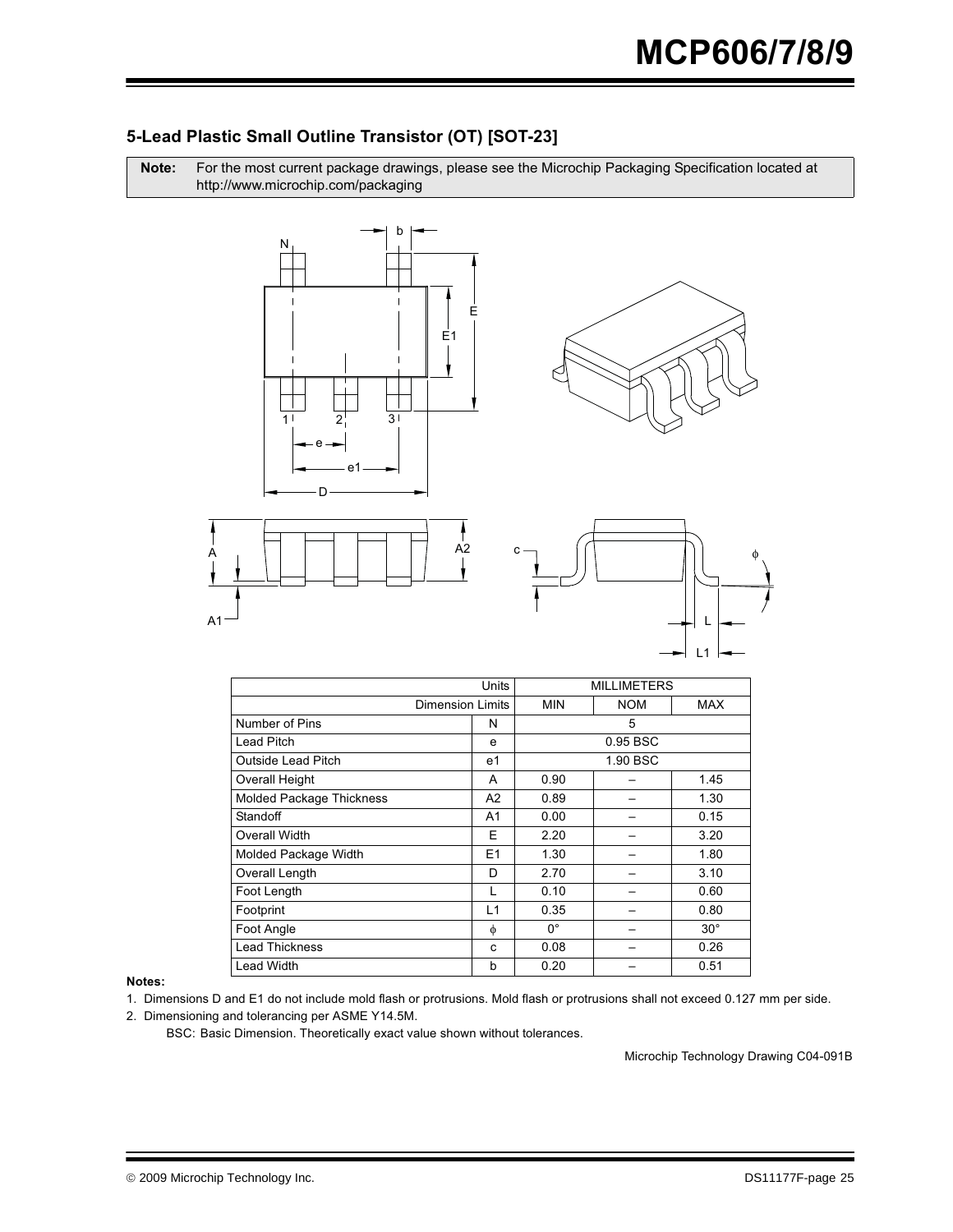#### 8-Lead Plastic Dual In-Line (P) - 300 mil Body [PDIP]

Note: For the most current package drawings, please see the Microchip Packaging Specification located at http://www.microchip.com/packaging



|                                 | Units                   |            | <b>INCHES</b> |      |
|---------------------------------|-------------------------|------------|---------------|------|
|                                 | <b>Dimension Limits</b> | <b>MIN</b> | <b>NOM</b>    | MAX  |
| Number of Pins                  | N                       |            | 8             |      |
| Pitch                           | e                       |            | .100 BSC      |      |
| Top to Seating Plane            | A                       |            |               | .210 |
| <b>Molded Package Thickness</b> | A <sub>2</sub>          | .115       | .130          | .195 |
| <b>Base to Seating Plane</b>    | A <sub>1</sub>          | .015       |               |      |
| Shoulder to Shoulder Width      | Ε                       | .290       | .310          | .325 |
| Molded Package Width            | E1                      | .240       | .250          | .280 |
| Overall Length                  | D                       | .348       | .365          | .400 |
| Tip to Seating Plane            | L                       | .115       | .130          | .150 |
| <b>Lead Thickness</b>           | C                       | .008       | .010          | .015 |
| Upper Lead Width                | b1                      | .040       | .060          | .070 |
| Lower Lead Width                | b                       | .014       | .018          | .022 |
| Overall Row Spacing §           | eВ                      |            |               | .430 |

#### Notes:

1. Pin 1 visual index feature may vary, but must be located with the hatched area.

2. § Significant Characteristic.

3. Dimensions D and E1 do not include mold flash or protrusions. Mold flash or protrusions shall not exceed .010" per side.

4. Dimensioning and tolerancing per ASME Y14.5M.

BSC: Basic Dimension. Theoretically exact value shown without tolerances.

Microchip Technology Drawing C04-018B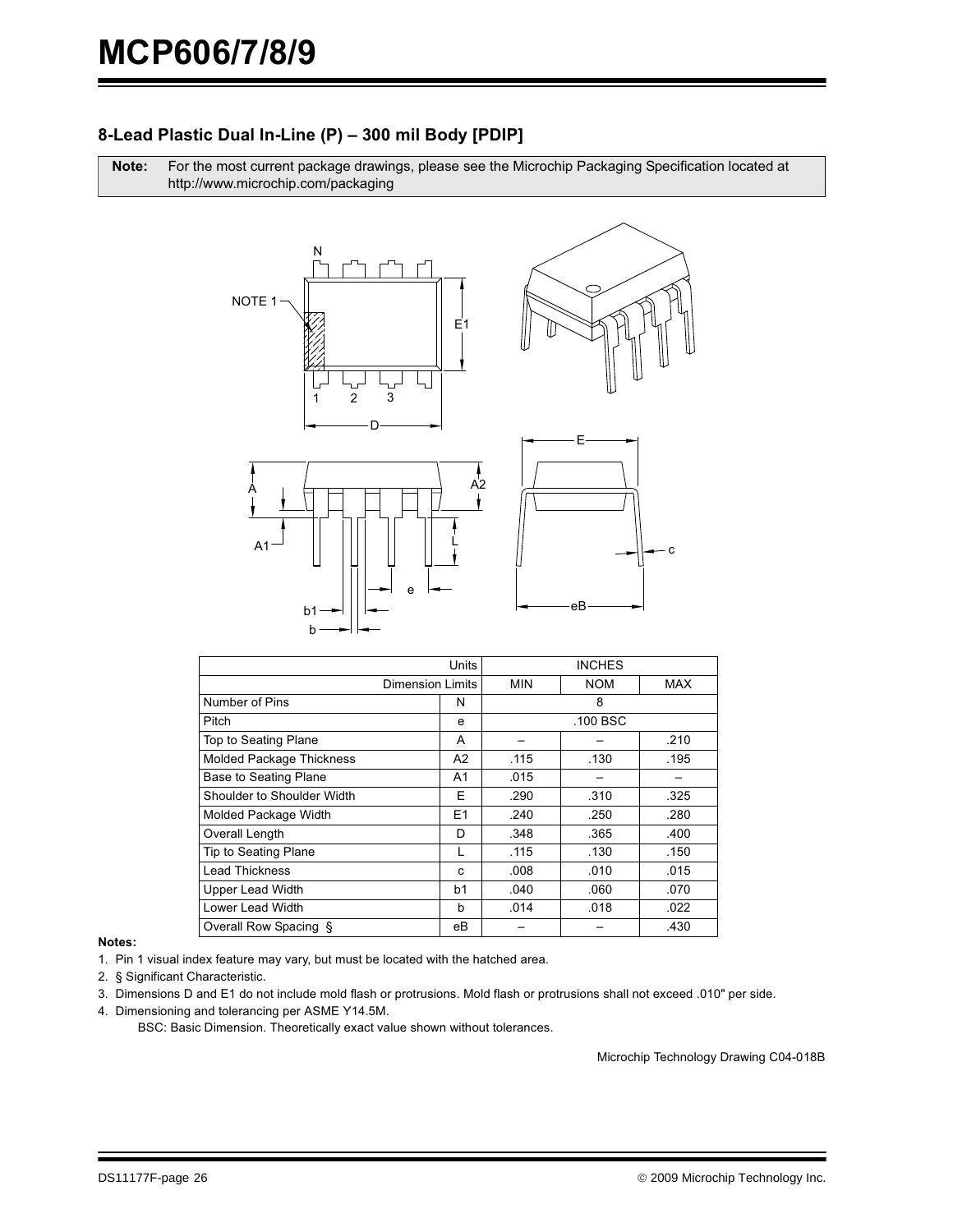#### 8-Lead Plastic Small Outline (SN) - Narrow, 3.90 mm Body [SOIC]

Note: For the most current package drawings, please see the Microchip Packaging Specification located at http://www.microchip.com/packaging



|                                 | Units                   | <b>MILLIMETERS</b> |          |              |  |
|---------------------------------|-------------------------|--------------------|----------|--------------|--|
|                                 | <b>Dimension Limits</b> |                    |          | <b>MAX</b>   |  |
| Number of Pins                  | N                       |                    | 8        |              |  |
| Pitch                           | e                       |                    | 1.27 BSC |              |  |
| Overall Height                  | A                       |                    |          | 1.75         |  |
| <b>Molded Package Thickness</b> | A <sub>2</sub>          | 1.25               |          |              |  |
| Standoff §                      | A <sub>1</sub>          | 0.10               |          | 0.25         |  |
| Overall Width                   | Ε                       | 6.00 BSC           |          |              |  |
| Molded Package Width            | E1                      | 3.90 BSC           |          |              |  |
| Overall Length                  | D                       | 4.90 BSC           |          |              |  |
| Chamfer (optional)              | h                       | 0.25               |          | 0.50         |  |
| Foot Length                     | L                       | 0.40               |          | 1.27         |  |
| Footprint                       | L1                      |                    | 1.04 REF |              |  |
| Foot Angle                      | $\phi$                  | $0^{\circ}$        |          | $8^{\circ}$  |  |
| <b>Lead Thickness</b>           | C                       | 0.17               |          | 0.25         |  |
| <b>Lead Width</b>               | b                       | 0.31               |          | 0.51         |  |
| Mold Draft Angle Top            | $\alpha$                | $5^{\circ}$        |          | $15^{\circ}$ |  |
| Mold Draft Angle Bottom         | β                       | $5^{\circ}$        |          | $15^{\circ}$ |  |

#### Notes:

1. Pin 1 visual index feature may vary, but must be located within the hatched area.

2. § Significant Characteristic.

3. Dimensions D and E1 do not include mold flash or protrusions. Mold flash or protrusions shall not exceed 0.15 mm per side.

- 4. Dimensioning and tolerancing per ASME Y14.5M.
	- BSC: Basic Dimension. Theoretically exact value shown without tolerances.

REF: Reference Dimension, usually without tolerance, for information purposes only.

Microchip Technology Drawing C04-057B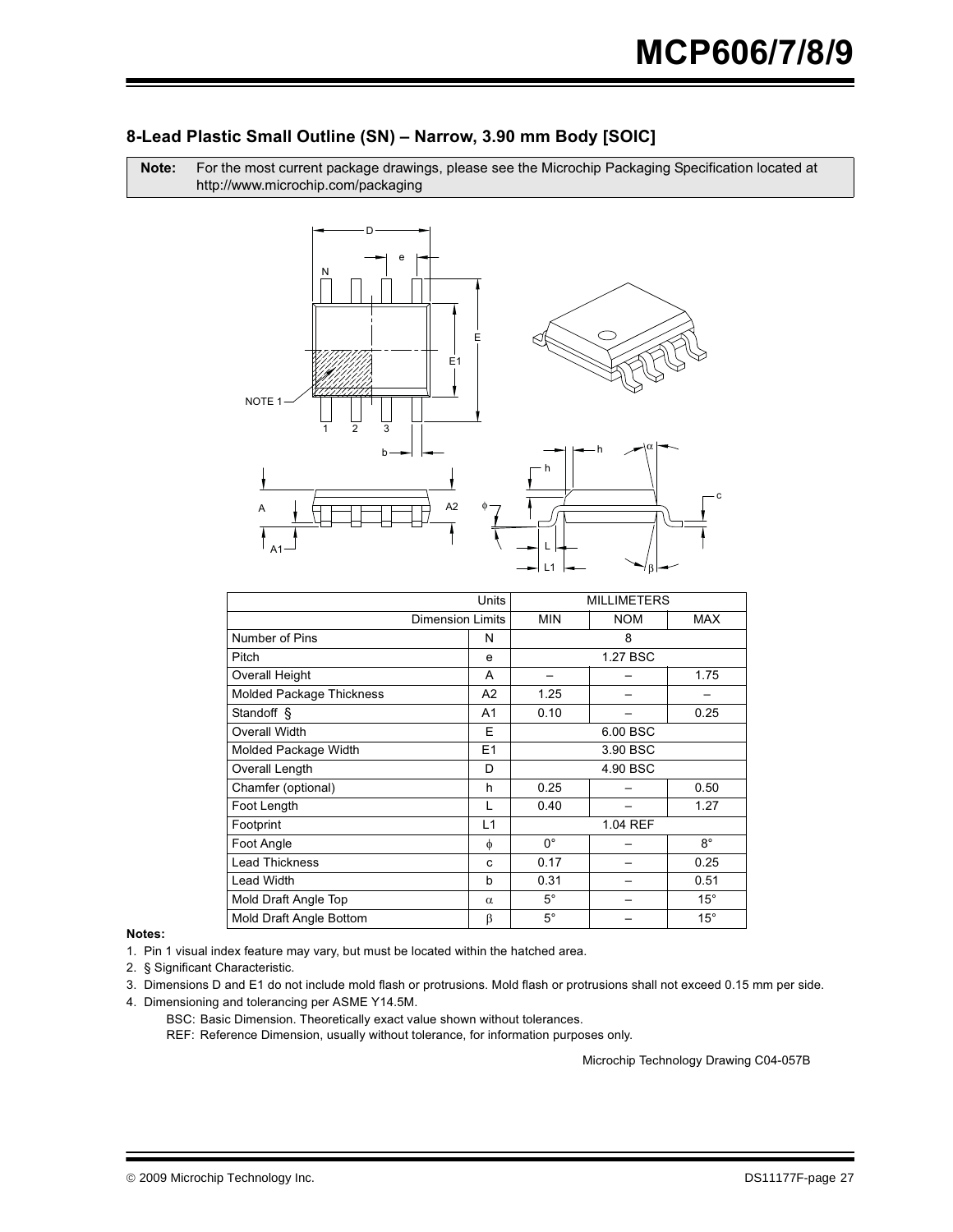#### 8-Lead Plastic Small Outline (SN) - Narrow, 3.90 mm Body [SOIC]

Note: For the most current package drawings, please see the Microchip Packaging Specification located at http://www.microchip.com/packaging



#### **RECOMMENDED LAND PATTERN**

|                         | <b>MILLIMETERS</b> |            |          |      |
|-------------------------|--------------------|------------|----------|------|
| Dimension Limits        | MIN                | <b>NOM</b> | MAX      |      |
| <b>Contact Pitch</b>    | ⊢                  |            | 1.27 BSC |      |
| Contact Pad Spacing     |                    |            | 5.40     |      |
| Contact Pad Width (X8)  | Χ1                 |            |          | 0.60 |
| Contact Pad Length (X8) |                    |            |          | 1.55 |

Notes:

1. Dimensioning and tolerancing per ASME Y14.5M

BSC: Basic Dimension. Theoretically exact value shown without tolerances.

Microchip Technology Drawing No. C04-2057A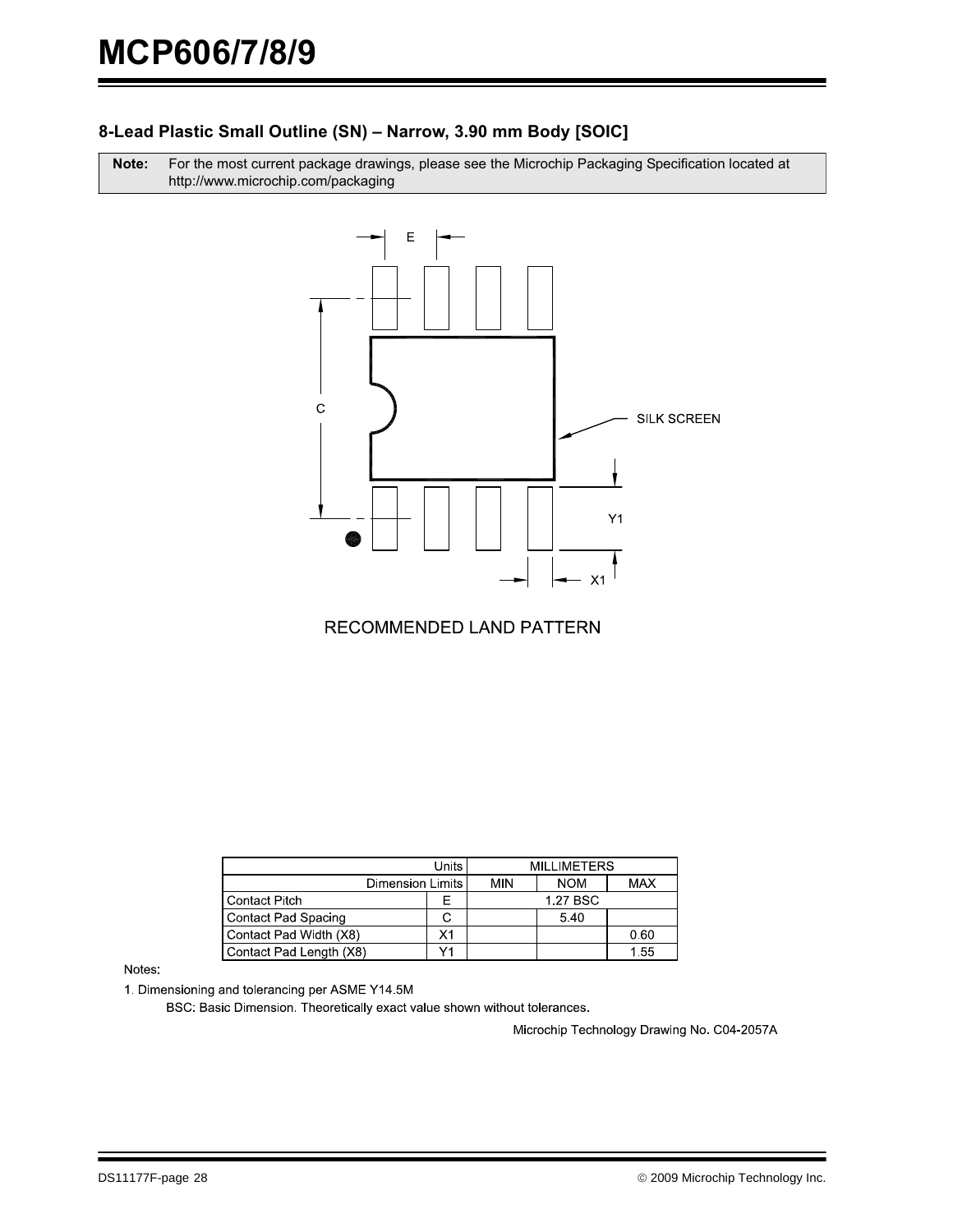#### 8-Lead Plastic Thin Shrink Small Outline (ST) - 4.4 mm Body [TSSOP]

Note: For the most current package drawings, please see the Microchip Packaging Specification located at http://www.microchip.com/packaging



|                          | Units | <b>MILLIMETERS</b> |            |             |  |
|--------------------------|-------|--------------------|------------|-------------|--|
| Dimension Limits         |       | <b>MIN</b>         | <b>NOM</b> | MAX         |  |
| Number of Pins           | N     |                    | 8          |             |  |
| Pitch                    | e     |                    | 0.65 BSC   |             |  |
| Overall Height           | A     |                    |            | 1.20        |  |
| Molded Package Thickness | A2    | 0.80               | 1.00       | 1.05        |  |
| Standoff                 | A1    | 0.05               |            | 0.15        |  |
| Overall Width            | Е     |                    | 6.40 BSC   |             |  |
| Molded Package Width     | E1    | 4.30               | 4.40       | 4.50        |  |
| Molded Package Length    | D     | 2.90               | 3.00       | 3.10        |  |
| Foot Length              | L     | 0.45               | 0.60       | 0.75        |  |
| Footprint                | L1    |                    | 1.00 REF   |             |  |
| Foot Angle               | φ     | $0^{\circ}$        |            | $8^{\circ}$ |  |
| <b>Lead Thickness</b>    | C     | 0.09               |            | 0.20        |  |
| <b>Lead Width</b>        | b     | 0.19               |            | 0.30        |  |

#### Notes:

1. Pin 1 visual index feature may vary, but must be located within the hatched area.

2. Dimensions D and E1 do not include mold flash or protrusions. Mold flash or protrusions shall not exceed 0.15 mm per side.

- 3. Dimensioning and tolerancing per ASME Y14.5M.
	- BSC: Basic Dimension. Theoretically exact value shown without tolerances.
	- REF: Reference Dimension, usually without tolerance, for information purposes only.

Microchip Technology Drawing C04-086B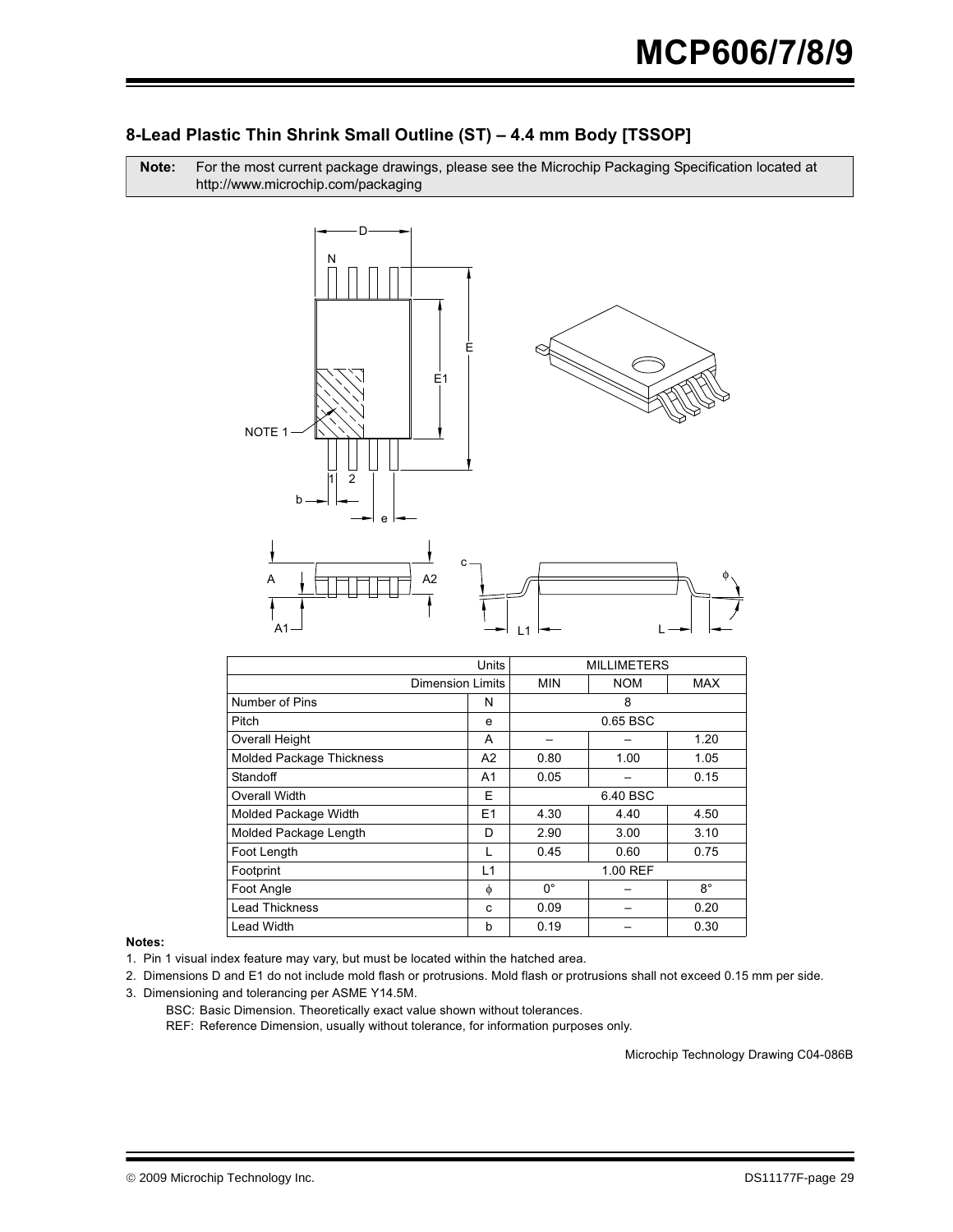8-Lead Plastic Thin Shrink Small Outline (ST) - 4.4 mm Body [TSSOP]

**Note:** For the most current package drawings, please see the Microchip Packaging Specification located at http://www.microchip.com/packaging



#### RECOMMENDED LAND PATTERN

|                            | Units | <b>MILLIMETERS</b> |            |            |
|----------------------------|-------|--------------------|------------|------------|
| Dimension Limits           |       | MIN                | <b>NOM</b> | <b>MAX</b> |
| <b>Contact Pitch</b>       | ⊢     |                    | 0.65 BSC   |            |
| <b>Contact Pad Spacing</b> | C1    |                    | 5.90       |            |
| Contact Pad Width (X28)    | Χ1    |                    |            | 0.45       |
| Contact Pad Length (X28)   | V1    |                    |            | 145        |
| Distance Between Pads      |       | 0.20               |            |            |

Notes:

1. Dimensioning and tolerancing per ASME Y14.5M

BSC: Basic Dimension. Theoretically exact value shown without tolerances.

Microchip Technology Drawing No. C04-2086A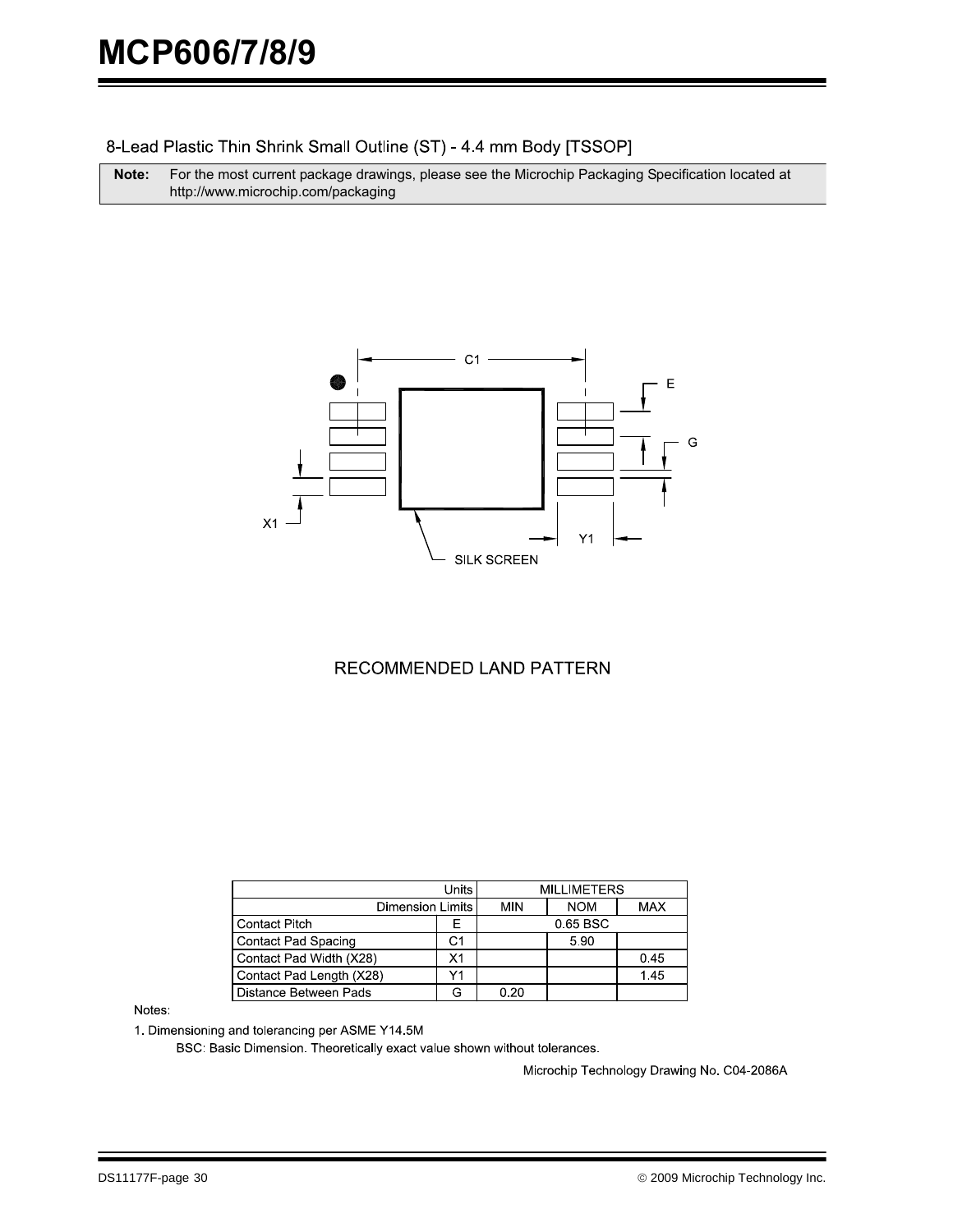#### 14-Lead Plastic Dual In-Line (P) - 300 mil Body [PDIP]

Note: For the most current package drawings, please see the Microchip Packaging Specification located at http://www.microchip.com/packaging



|                                 | <b>Units</b>            |          | <b>INCHES</b> |            |  |  |
|---------------------------------|-------------------------|----------|---------------|------------|--|--|
|                                 | <b>Dimension Limits</b> |          | <b>NOM</b>    | <b>MAX</b> |  |  |
| Number of Pins                  | N                       | 14       |               |            |  |  |
| Pitch                           | e                       | .100 BSC |               |            |  |  |
| Top to Seating Plane            | A                       | .210     |               |            |  |  |
| <b>Molded Package Thickness</b> | A2                      | .115     | .130          | .195       |  |  |
| <b>Base to Seating Plane</b>    | A1                      | .015     |               |            |  |  |
| Shoulder to Shoulder Width      | E                       | .290     | .310          | .325       |  |  |
| Molded Package Width            | E <sub>1</sub>          | .240     | .250          | .280       |  |  |
| Overall Length                  | D                       | .735     | .750          | .775       |  |  |
| Tip to Seating Plane            | L                       | .115     | .130          | .150       |  |  |
| <b>Lead Thickness</b>           | C                       | .008     | .010          | .015       |  |  |
| Upper Lead Width                | b1                      | .045     | .060          | .070       |  |  |
| Lower Lead Width                | b                       | .014     | .018          | .022       |  |  |
| Overall Row Spacing §           | eВ                      |          |               | .430       |  |  |

#### Notes:

- 1. Pin 1 visual index feature may vary, but must be located with the hatched area.
- 2. § Significant Characteristic.
- 3. Dimensions D and E1 do not include mold flash or protrusions. Mold flash or protrusions shall not exceed .010" per side.
- 4. Dimensioning and tolerancing per ASME Y14.5M.

BSC: Basic Dimension. Theoretically exact value shown without tolerances.

Microchip Technology Drawing C04-005B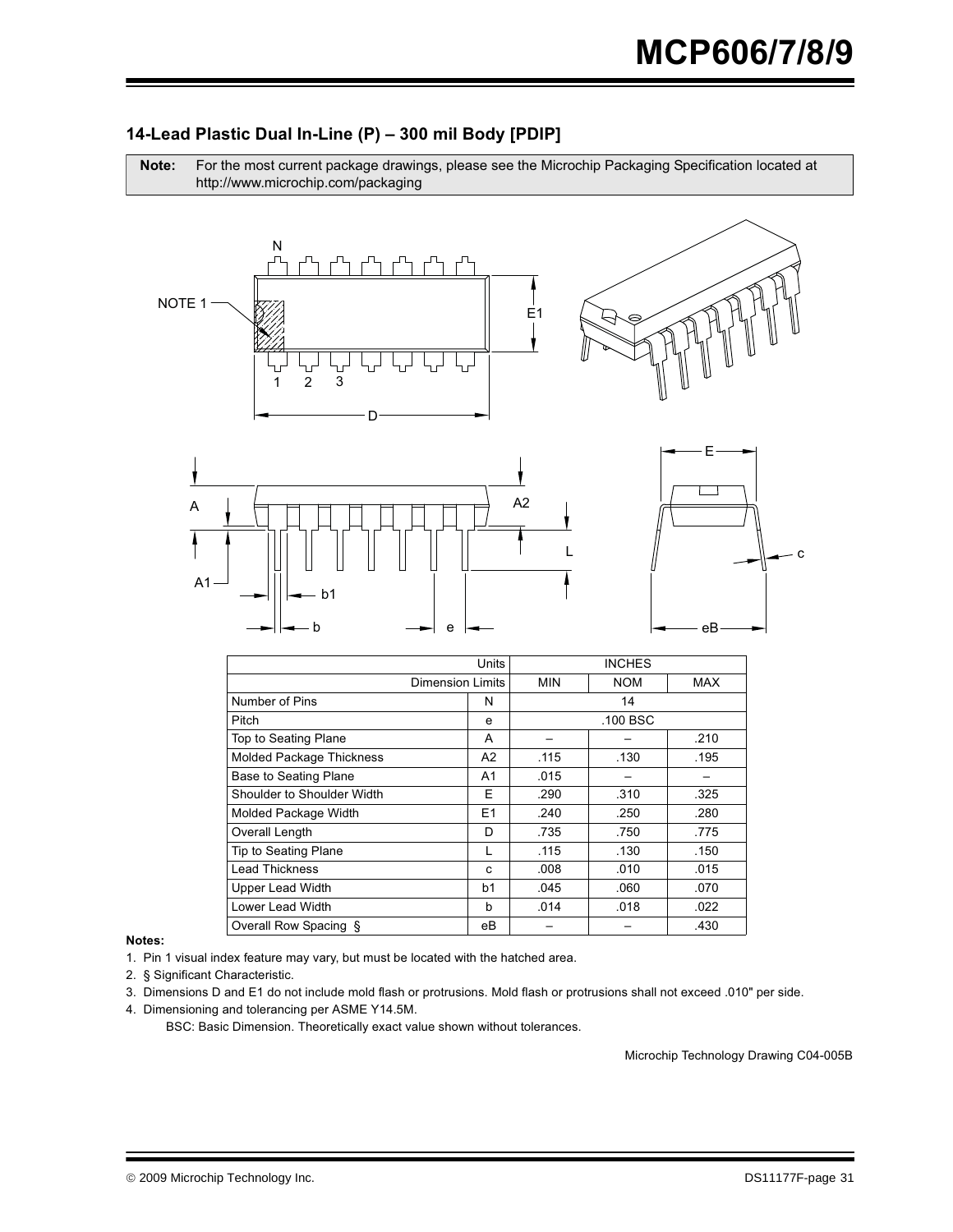#### 14-Lead Plastic Small Outline (SL) - Narrow, 3.90 mm Body [SOIC]

For the most current package drawings, please see the Microchip Packaging Specification located at Note: http://www.microchip.com/packaging





|                                 | Units                   |                             | <b>MILLIMETERS</b> |              |  |
|---------------------------------|-------------------------|-----------------------------|--------------------|--------------|--|
|                                 | <b>Dimension Limits</b> | <b>MIN</b><br><b>NOM</b>    |                    | <b>MAX</b>   |  |
| Number of Pins                  | N                       |                             | 14                 |              |  |
| Pitch                           | e                       | 1.27 BSC                    |                    |              |  |
| Overall Height                  | A                       |                             |                    | 1.75         |  |
| <b>Molded Package Thickness</b> | A2                      | 1.25                        |                    |              |  |
| Standoff §                      | A <sub>1</sub>          | 0.10<br>0.25                |                    |              |  |
| Overall Width                   | Е                       | 6.00 BSC                    |                    |              |  |
| Molded Package Width            | E1                      | 3.90 BSC                    |                    |              |  |
| Overall Length                  | D                       | 8.65 BSC                    |                    |              |  |
| Chamfer (optional)              | h                       | 0.25<br>0.50                |                    |              |  |
| Foot Length                     | L                       | 0.40<br>1.27                |                    |              |  |
| Footprint                       | L1                      | 1.04 REF                    |                    |              |  |
| Foot Angle                      | $\phi$                  | $0^{\circ}$                 |                    | $8^{\circ}$  |  |
| <b>Lead Thickness</b>           | C                       | 0.17<br>0.25                |                    |              |  |
| Lead Width                      | b                       | 0.31                        |                    | 0.51         |  |
| Mold Draft Angle Top            | $\alpha$                | $5^{\circ}$<br>$15^{\circ}$ |                    |              |  |
| Mold Draft Angle Bottom         | β                       | $5^{\circ}$                 |                    | $15^{\circ}$ |  |

Notes:

1. Pin 1 visual index feature may vary, but must be located within the hatched area.

2. § Significant Characteristic.

3. Dimensions D and E1 do not include mold flash or protrusions. Mold flash or protrusions shall not exceed 0.15 mm per side.

- 4. Dimensioning and tolerancing per ASME Y14.5M.
	- BSC: Basic Dimension. Theoretically exact value shown without tolerances.

REF: Reference Dimension, usually without tolerance, for information purposes only.

Microchip Technology Drawing C04-065B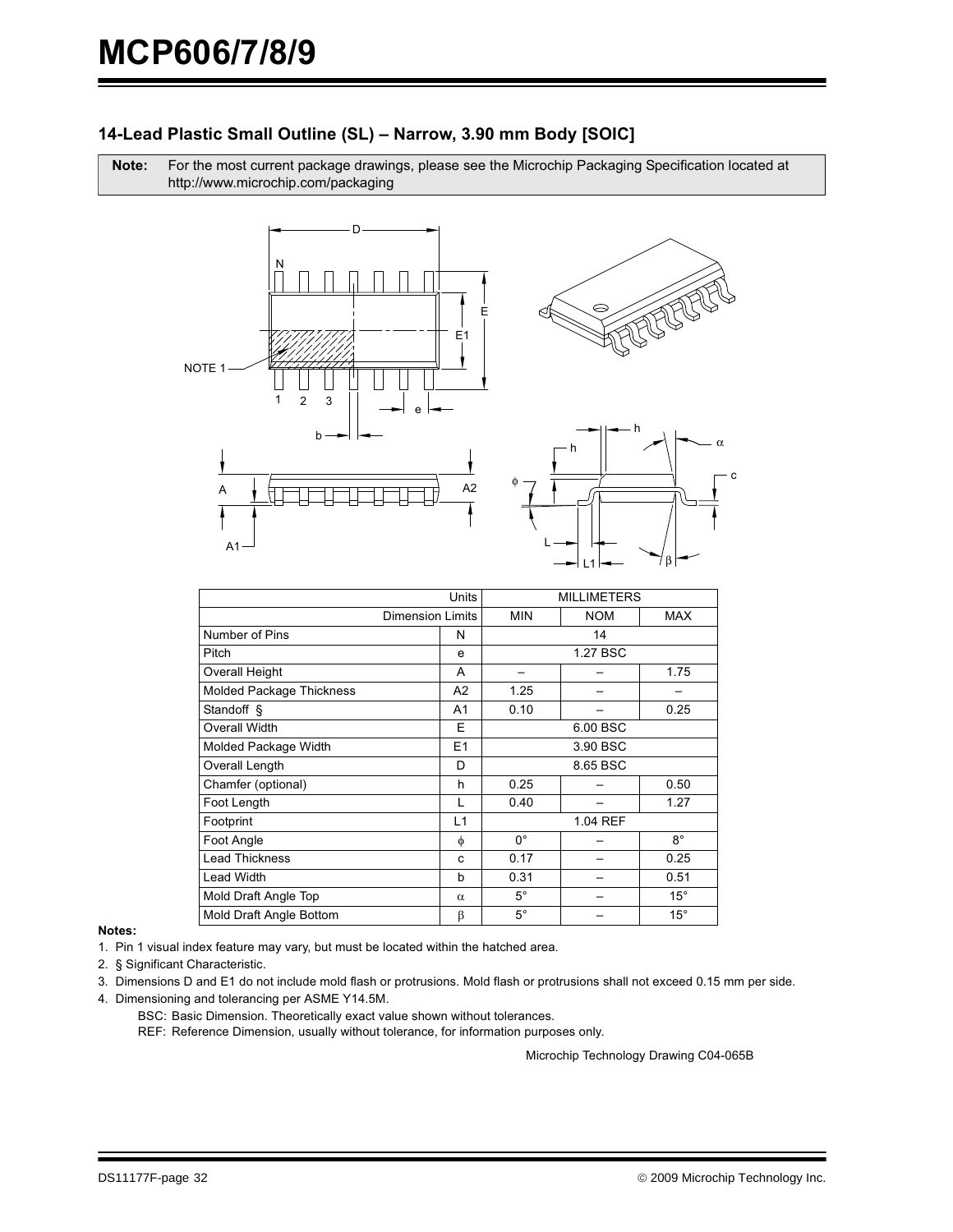14-Lead Plastic Small Outline (SL) - Narrow, 3.90 mm Body [SOIC]

Note: For the most current package drawings, please see the Microchip Packaging Specification located at http://www.microchip.com/packaging



#### RECOMMENDED LAND PATTERN

|                            | Units            | <b>MILLIMETERS</b> |            |            |
|----------------------------|------------------|--------------------|------------|------------|
|                            | Dimension Limits |                    | <b>NOM</b> | <b>MAX</b> |
| <b>Contact Pitch</b>       | Е                | 1.27 BSC           |            |            |
| <b>Contact Pad Spacing</b> |                  |                    | 5.40       |            |
| Contact Pad Width          |                  |                    |            | 0.60       |
| Contact Pad Length         |                  |                    |            | 1.50       |
| Distance Between Pads      | Gx               | 0.67               |            |            |
| Distance Between Pads      |                  | 3.90               |            |            |

Notes:

1. Dimensioning and tolerancing per ASME Y14.5M

BSC: Basic Dimension. Theoretically exact value shown without tolerances.

Microchip Technology Drawing No. C04-2065A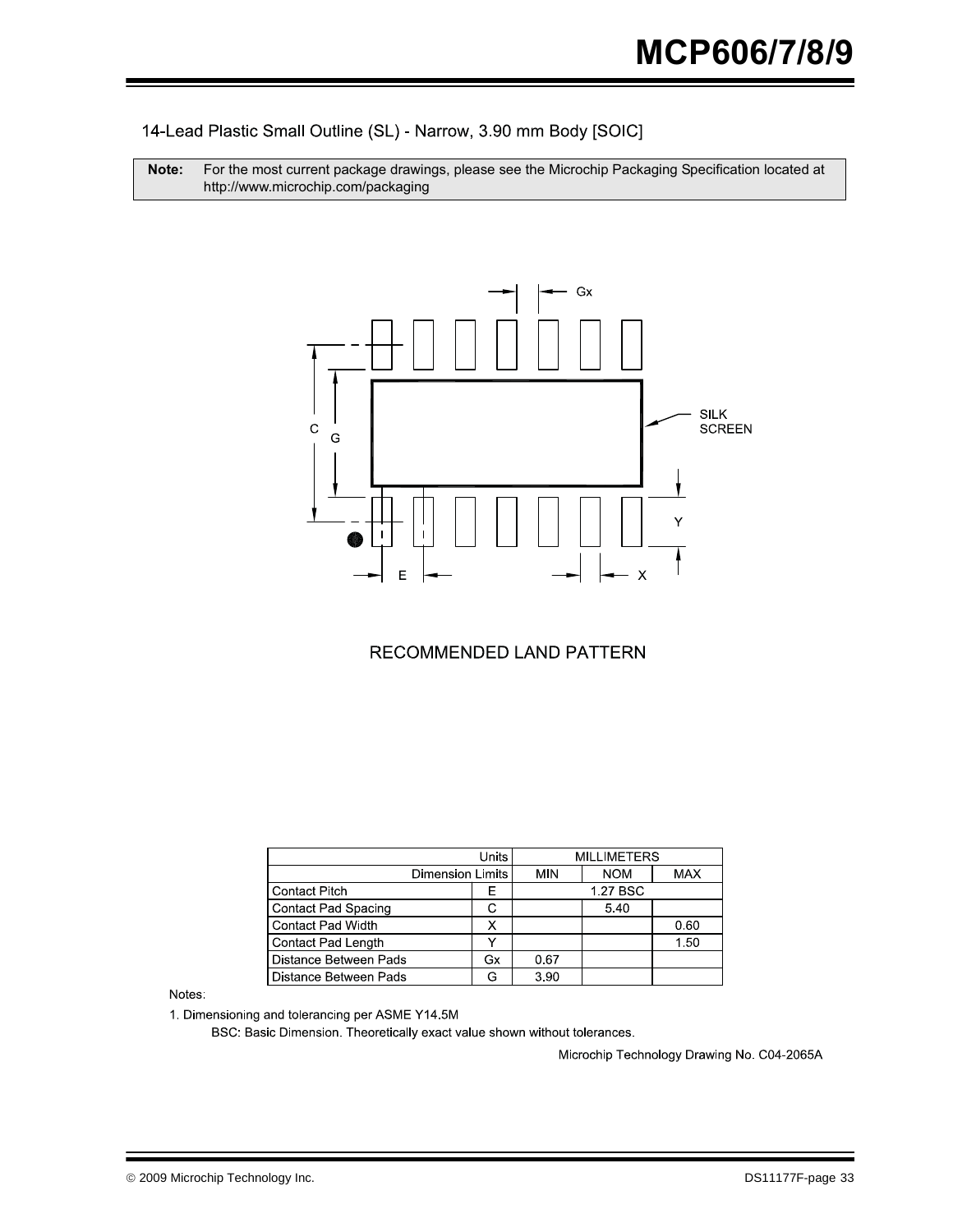#### 14-Lead Plastic Thin Shrink Small Outline (ST) - 4.4 mm Body [TSSOP]

Note: For the most current package drawings, please see the Microchip Packaging Specification located at http://www.microchip.com/packaging



|                                 | Units                   |                      | <b>MILLIMETERS</b> |             |  |
|---------------------------------|-------------------------|----------------------|--------------------|-------------|--|
|                                 | <b>Dimension Limits</b> | <b>MIN</b>           | <b>NOM</b>         | <b>MAX</b>  |  |
| Number of Pins                  | N                       | 14                   |                    |             |  |
| Pitch                           | e                       | 0.65 BSC             |                    |             |  |
| <b>Overall Height</b>           | A                       |                      |                    | 1.20        |  |
| <b>Molded Package Thickness</b> | A <sub>2</sub>          | 0.80                 | 1.00               | 1.05        |  |
| Standoff                        | A <sub>1</sub>          | 0.05                 |                    | 0.15        |  |
| Overall Width                   | E                       | 6.40 BSC             |                    |             |  |
| Molded Package Width            | E <sub>1</sub>          | 4.30<br>4.40<br>4.50 |                    |             |  |
| Molded Package Length           | D                       | 4.90<br>5.00         |                    | 5.10        |  |
| Foot Length                     | L                       | 0.45                 | 0.60               | 0.75        |  |
| Footprint                       | L1                      | 1.00 REF             |                    |             |  |
| Foot Angle                      | φ                       | $0^{\circ}$          |                    | $8^{\circ}$ |  |
| <b>Lead Thickness</b>           | C                       | 0.09                 |                    | 0.20        |  |
| Lead Width                      | b                       | 0.19                 |                    | 0.30        |  |

#### Notes:

1. Pin 1 visual index feature may vary, but must be located within the hatched area.

2. Dimensions D and E1 do not include mold flash or protrusions. Mold flash or protrusions shall not exceed 0.15 mm per side.

- 3. Dimensioning and tolerancing per ASME Y14.5M.
	- BSC: Basic Dimension. Theoretically exact value shown without tolerances.

REF: Reference Dimension, usually without tolerance, for information purposes only.

Microchip Technology Drawing C04-087B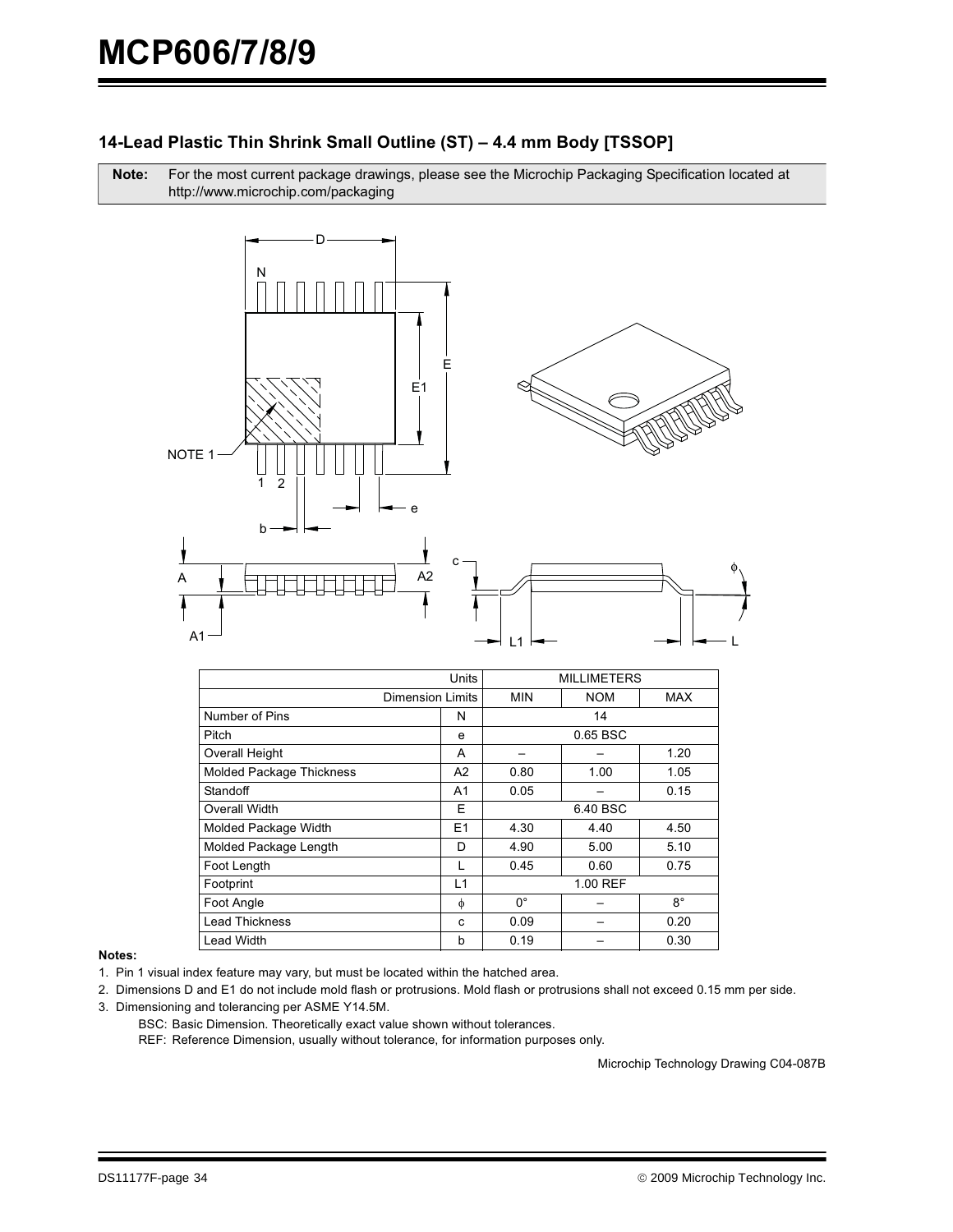#### 14-Lead Plastic Thin Shrink Small Outline (ST) - 4.4 mm Body [TSSOP]

**Note:** For the most current package drawings, please see the Microchip Packaging Specification located at http://www.microchip.com/packaging



#### RECOMMENDED LAND PATTERN

| Units                    |    | <b>MILLIMETERS</b> |            |            |
|--------------------------|----|--------------------|------------|------------|
| <b>Dimension Limits</b>  |    | MIN                | <b>NOM</b> | <b>MAX</b> |
| <b>Contact Pitch</b>     | E  | 0.65 BSC           |            |            |
| Contact Pad Spacing      | C1 |                    | 5.90       |            |
| Contact Pad Width (X28)  | Χ1 | 0.45               |            |            |
| Contact Pad Length (X28) |    |                    |            | 1.45       |
| Distance Between Pads    | э  | 0.20               |            |            |

Notes:

1. Dimensioning and tolerancing per ASME Y14.5M

BSC: Basic Dimension. Theoretically exact value shown without tolerances.

Microchip Technology Drawing No. C04-2087A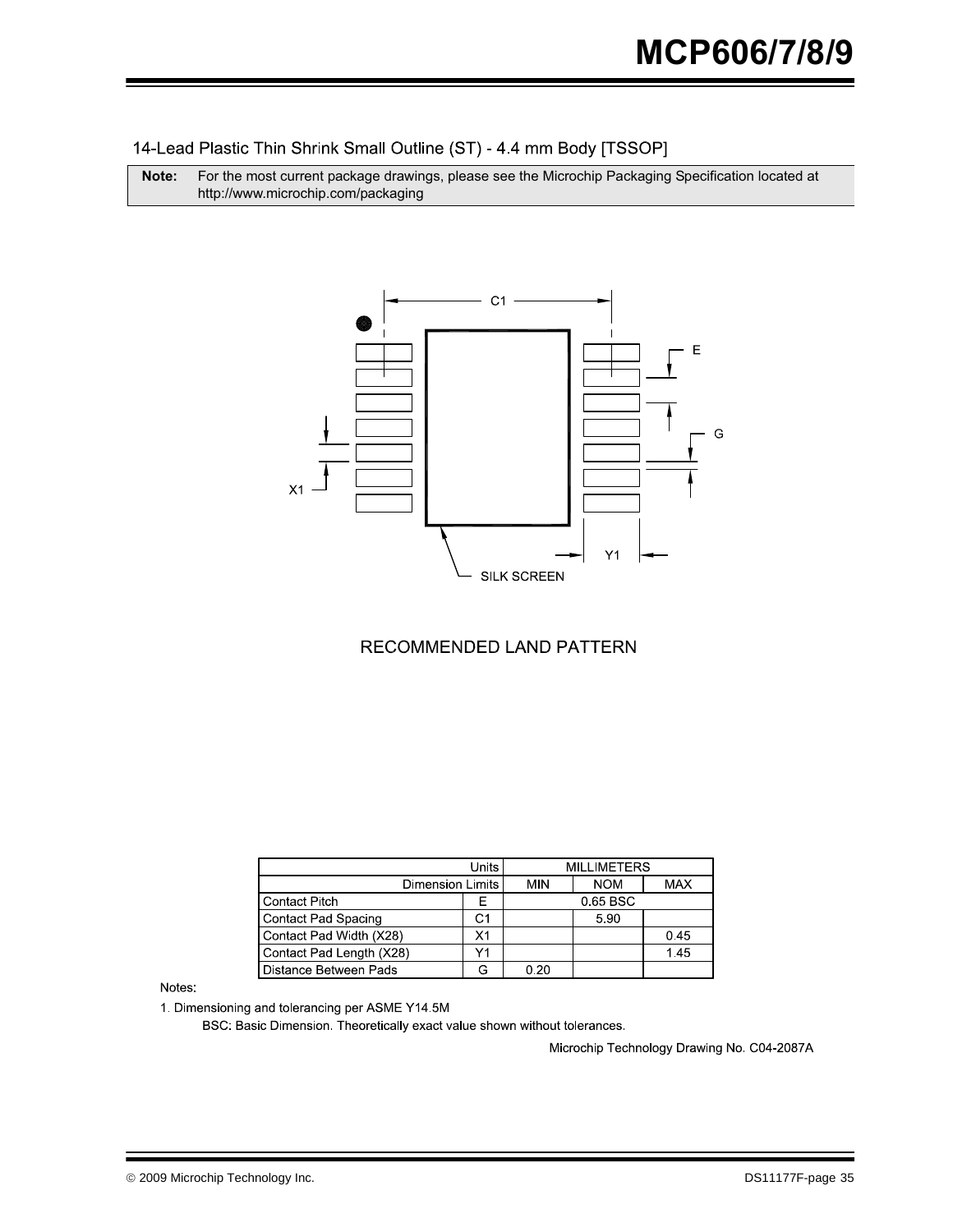**NOTES:**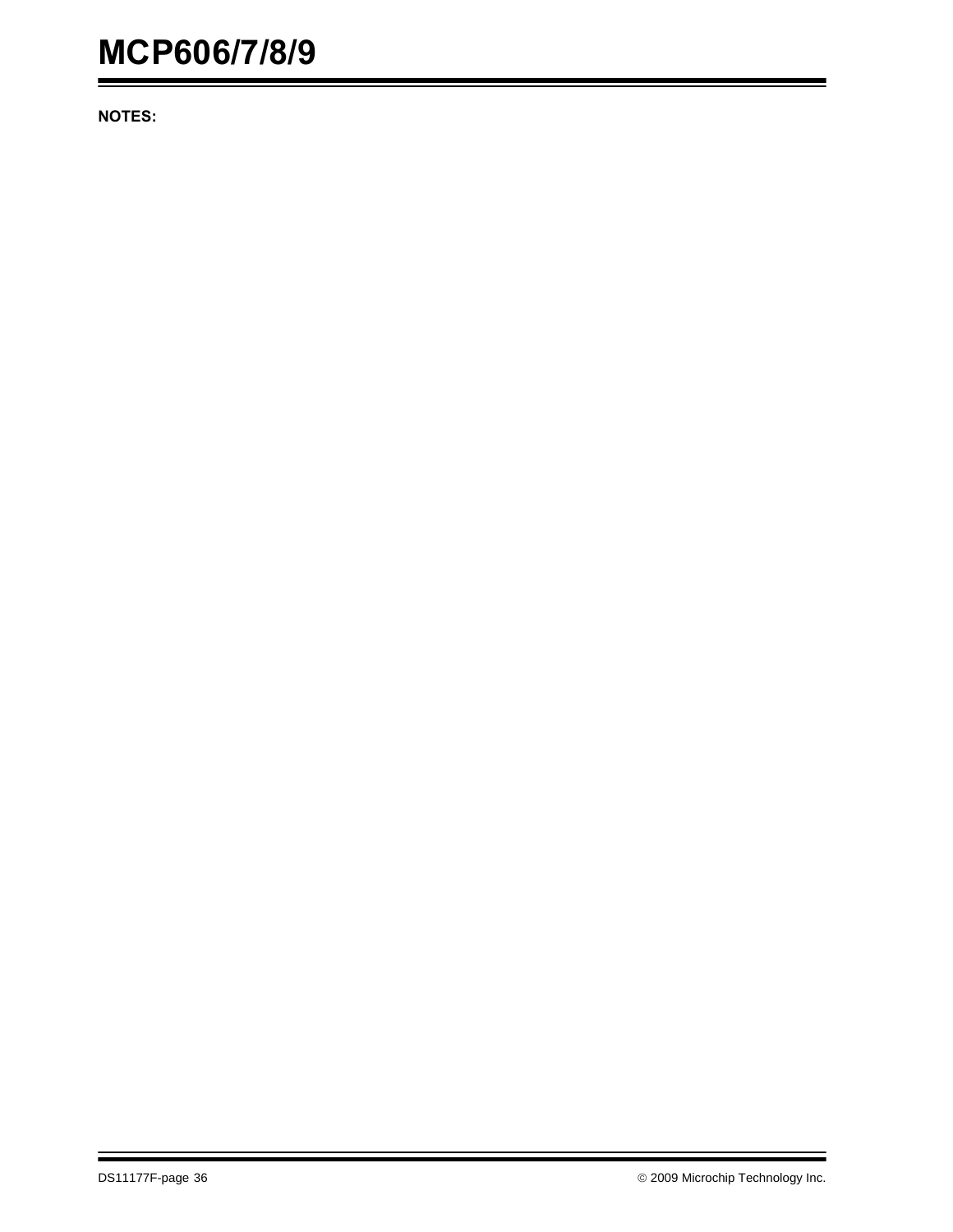#### **APPENDIX A: REVISION HISTORY**

#### **Revision F (September 2009)**

The following is the list of modifications:

- 1. Corrected RL text in [Figure 2-22](#page-9-1) in **[Section 2.0](#page-6-0) ["Typical Performance Curves"](#page-6-0)**.
- 2. Corrected devices' pins in [Table 3-1](#page-12-2) (**[Section 3.0 "Pin Descriptions"](#page-12-1)**).
- 3. Updated **[Section 6.0 "Packaging Informa](#page-22-0)[tion"](#page-22-0)**. Updated package outline drawings.

#### **Revision E (March 2008)**

The following is the list of modifications:

- 1. Increased maximum operating  $V_{DD}$ .
- 2. Added test circuits.
- 3. Updated performance curves.
- 4. Added [Figure 2-31](#page-11-1).
- 5. Added **[Section 4.1.1 "Phase Reversal"](#page-14-4)**, **[Section 4.1.2 "Input Voltage and Current](#page-14-5) [Limits"](#page-14-5)**, ad **[Section 4.1.3 "Normal Opera](#page-14-6)[tion"](#page-14-6)**.
- 6. Updated **[Section 5.0 "Design Aids"](#page-20-0)**
- 7. Updated **[Section 6.0 "Packaging Informa](#page-22-0)[tion"](#page-22-0)**. Updated package outline drawings.

#### **Revision D (February 2005)**

The following is the list of modifications:

- 1. Added **[Section 3.0 "Pin Descriptions"](#page-12-1)**.
- 2. Updated **[Section 4.0 "Applications Information"](#page-14-7)**.
- 3. Added **[Section 4.3 "Capacitive Loads"](#page-15-3)**
- 4. Updated **[Section 5.0 "Design Aids"](#page-20-0)** to include FilterLab® and to point to the latest SPICE macro model.
- 5. Corrected and updated **[Section 6.0 "Packaging](#page-22-0) [Information"](#page-22-0)**.
- 6. Added **Appendix A: "Revision History"**.

#### **Revision C (January 2001)**

• Undocumented changes

#### **Revision B (May 2000)**

• Undocumented changes

#### **Revision A (January 2000)**

• Original Release of this Document.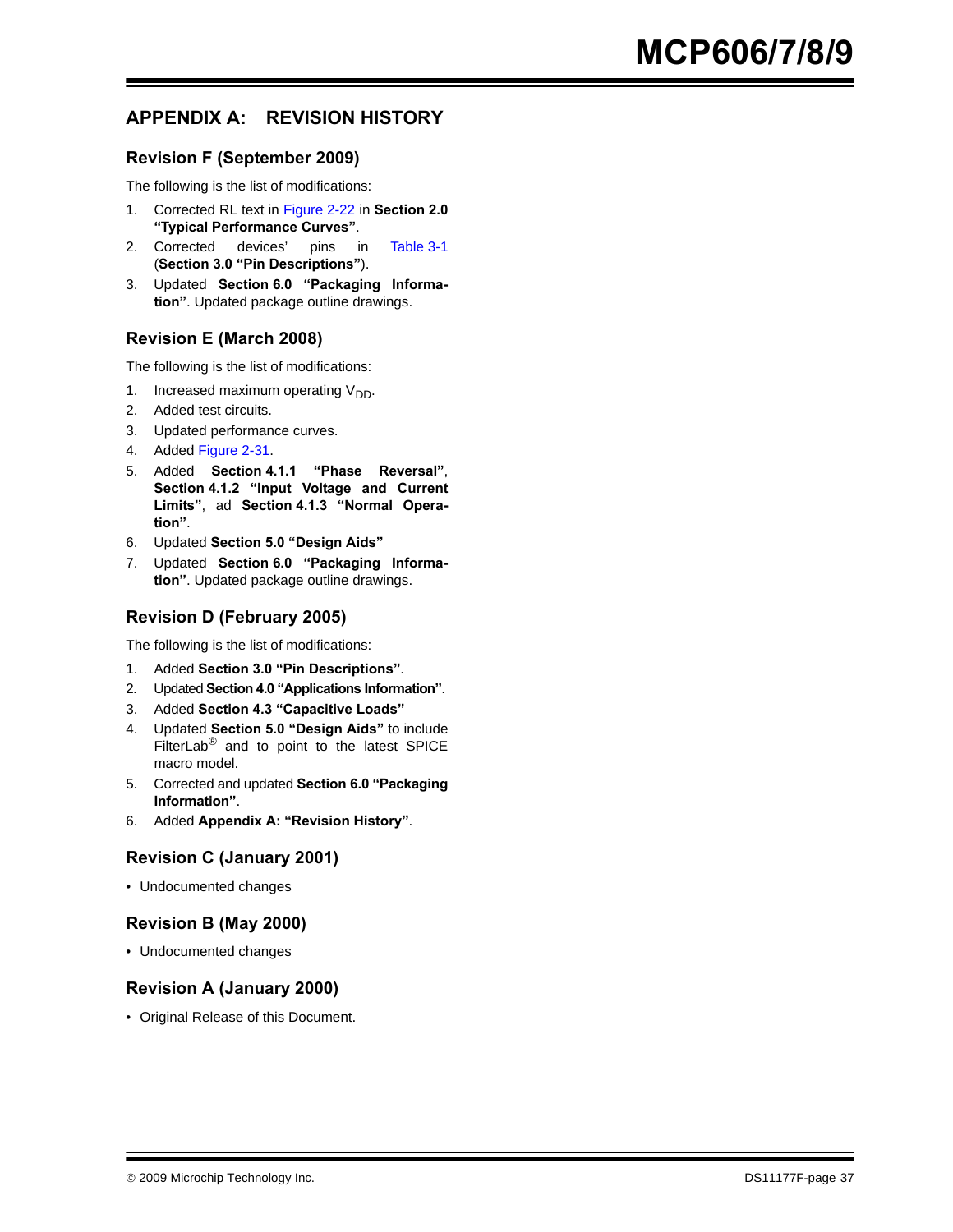**NOTES:**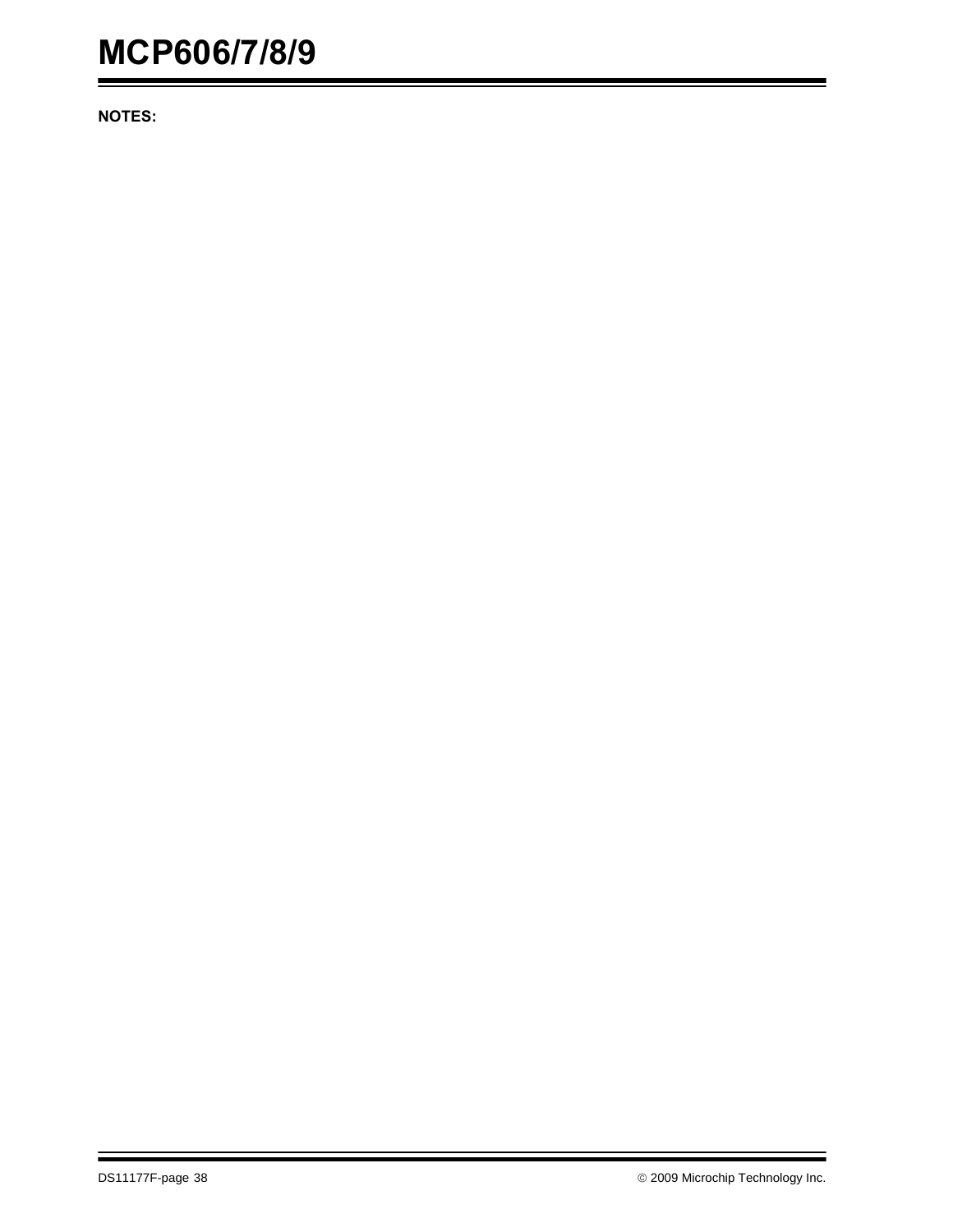#### **PRODUCT IDENTIFICATION SYSTEM**

To order or obtain information, e.g., on pricing or delivery, refer to the factory or the listed sales office.

| PART NO.          | ×<br><b>XX</b>                                                                                                                                                                                                                       | <b>Examples:</b>                   |                                                                  |
|-------------------|--------------------------------------------------------------------------------------------------------------------------------------------------------------------------------------------------------------------------------------|------------------------------------|------------------------------------------------------------------|
| <b>Device</b>     | <b>Temperature</b><br>Package                                                                                                                                                                                                        | MCP606-I/P:<br>a)                  | Industrial Temperature,<br>8LD PDIP package.                     |
|                   | Range                                                                                                                                                                                                                                | b)<br>MCP606-I/SN:                 | Industrial Temperature,<br>8LD SOIC package.                     |
| Device            | $MCP606 =$ Single Op Amp<br>$MCP606T =$ Single Op Amp<br>Tape and Reel (SOIC, TSSOP)                                                                                                                                                 | MCP606T-I/SN: Tape and Reel,<br>c) | Industrial Temperature,<br>8LD SOIC package.                     |
|                   | $MCP607 = Dual Op Amp$<br>$MCP607T = Dual Op Amp$                                                                                                                                                                                    | MCP606-I/ST:<br>d)                 | Industrial Temperature,<br>8LD TSSOP package.                    |
|                   | Tape and Reel (SOIC, TSSOP)<br>MCP608 = Single Op Amp with $\overline{CS}$<br>$MCP608T =$ Single Op Amp with CS<br>Tape and Reel (SOIC, TSSOP)                                                                                       | MCP606T-I/OT:<br>e)                | Tape and Reel,<br>Industrial Temperature,<br>5LD SOT-23 package. |
|                   | $MCP609 = Quad Op Amp$<br>$MCP609T = Quad Op Amp$                                                                                                                                                                                    | MCP607-I/P:<br>a)                  | Industrial Temperature,<br>8LD PDIP package.                     |
| Temperature Range | Tape and Reel (SOIC, TSSOP)<br>$-40^{\circ}$ C to $+85^{\circ}$ C<br>$=$                                                                                                                                                             | MCP607T-I/SN: Tape and Reel,<br>b) | Industrial Temperature,<br>8LD SOIC package.                     |
| Package           | <b>OT</b><br>Plastic SOT-23, 5-lead<br>$=$                                                                                                                                                                                           | MCP608-I/SN:<br>a)                 | Industrial Temperature,<br>8LD SOIC package.                     |
|                   | P<br>Plastic DIP (300 mil Body), 8-lead, 14-lead<br>$=$<br>Plastic SOIC (3.90 mm body), 8-lead<br><b>SN</b><br>$=$<br><b>SL</b><br>Plastic SOIC (3.90 mm body), 14-lead<br>$=$<br><b>ST</b><br>Plastic TSSOP, 8-lead, 14-lead<br>$=$ | MCP608T-I/SN: Tape and Reel,<br>b) | Industrial Temperature,<br>8LD SOIC package.                     |
|                   |                                                                                                                                                                                                                                      | MCP609-I/P:<br>a)                  | Industrial Temperature,<br>14LD PDIP package.                    |
|                   |                                                                                                                                                                                                                                      | MCP609T-I/SL:<br>b)                | Tape and Reel,<br>Industrial Temperature,<br>14LD SOIC package.  |
|                   |                                                                                                                                                                                                                                      |                                    |                                                                  |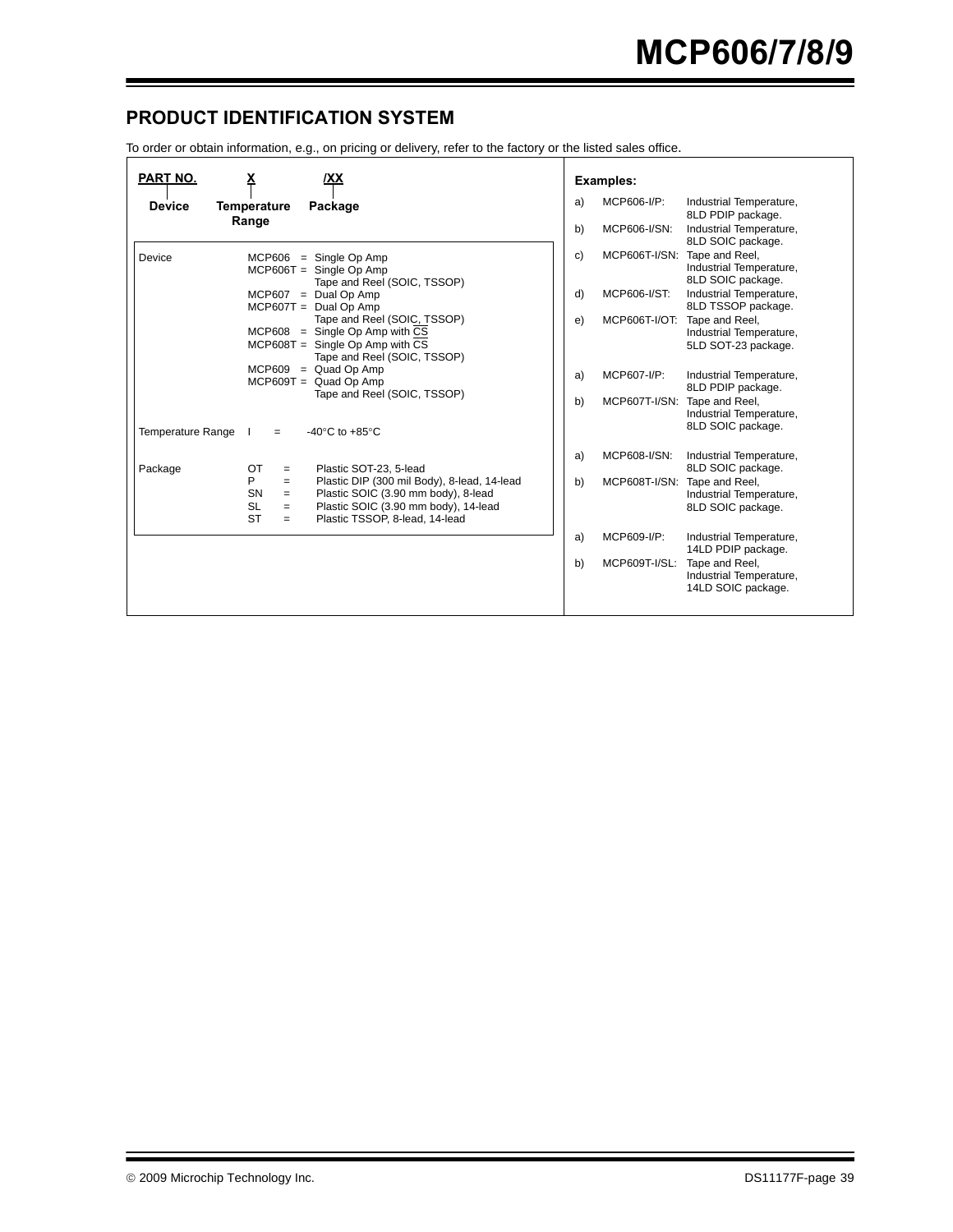**NOTES:**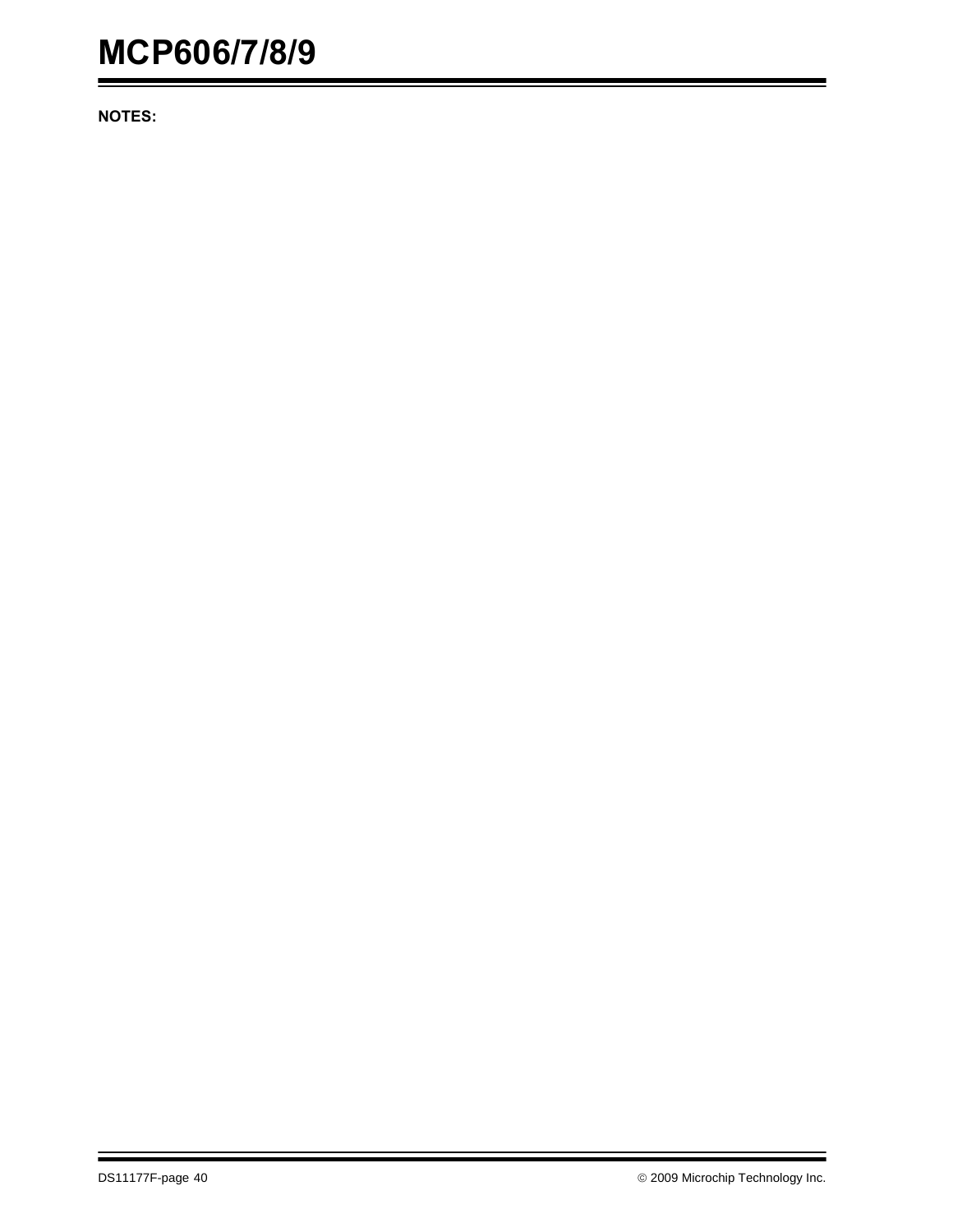#### **Note the following details of the code protection feature on Microchip devices:**

- Microchip products meet the specification contained in their particular Microchip Data Sheet.
- Microchip believes that its family of products is one of the most secure families of its kind on the market today, when used in the intended manner and under normal conditions.
- There are dishonest and possibly illegal methods used to breach the code protection feature. All of these methods, to our knowledge, require using the Microchip products in a manner outside the operating specifications contained in Microchip's Data Sheets. Most likely, the person doing so is engaged in theft of intellectual property.
- Microchip is willing to work with the customer who is concerned about the integrity of their code.
- Neither Microchip nor any other semiconductor manufacturer can guarantee the security of their code. Code protection does not mean that we are guaranteeing the product as "unbreakable."

Code protection is constantly evolving. We at Microchip are committed to continuously improving the code protection features of our products. Attempts to break Microchip's code protection feature may be a violation of the Digital Millennium Copyright Act. If such acts allow unauthorized access to your software or other copyrighted work, you may have a right to sue for relief under that Act.

Information contained in this publication regarding device applications and the like is provided only for your convenience and may be superseded by updates. It is your responsibility to ensure that your application meets with your specifications. MICROCHIP MAKES NO REPRESENTATIONS OR WARRANTIES OF ANY KIND WHETHER EXPRESS OR IMPLIED, WRITTEN OR ORAL, STATUTORY OR OTHERWISE, RELATED TO THE INFORMATION, INCLUDING BUT NOT LIMITED TO ITS CONDITION, QUALITY, PERFORMANCE, MERCHANTABILITY OR FITNESS FOR PURPOSE**.** Microchip disclaims all liability arising from this information and its use. Use of Microchip devices in life support and/or safety applications is entirely at the buyer's risk, and the buyer agrees to defend, indemnify and hold harmless Microchip from any and all damages, claims, suits, or expenses resulting from such use. No licenses are conveyed, implicitly or otherwise, under any Microchip intellectual property rights.

#### **Trademarks**

The Microchip name and logo, the Microchip logo, dsPIC, KEELOQ, KEELOQ logo, MPLAB, PIC, PICmicro, PICSTART, rfPIC and UNI/O are registered trademarks of Microchip Technology Incorporated in the U.S.A. and other countries.

FilterLab, Hampshire, HI-TECH C, Linear Active Thermistor, MXDEV, MXLAB, SEEVAL and The Embedded Control Solutions Company are registered trademarks of Microchip Technology Incorporated in the U.S.A.

Analog-for-the-Digital Age, Application Maestro, CodeGuard, dsPICDEM, dsPICDEM.net, dsPICworks, dsSPEAK, ECAN, ECONOMONITOR, FanSense, HI-TIDE, In-Circuit Serial Programming, ICSP, Mindi, MiWi, MPASM, MPLAB Certified logo, MPLIB, MPLINK, mTouch, Octopus, Omniscient Code Generation, PICC, PICC-18, PICDEM, PICDEM.net, PICkit, PICtail, PIC<sup>32</sup> logo, REAL ICE, rfLAB, Select Mode, Total Endurance, TSHARC, UniWinDriver, WiperLock and ZENA are trademarks of Microchip Technology Incorporated in the U.S.A. and other countries.

SQTP is a service mark of Microchip Technology Incorporated in the U.S.A.

All other trademarks mentioned herein are property of their respective companies.

© 2009, Microchip Technology Incorporated, Printed in the U.S.A., All Rights Reserved.



### **OUALITY MANAGEMENT SYSTEM CERTIFIED BY DNV**  $=$  ISO/TS 16949:2002  $=$

*Microchip received ISO/TS-16949:2002 certification for its worldwide headquarters, design and wafer fabrication facilities in Chandler and Tempe, Arizona; Gresham, Oregon and design centers in California and India. The Company's quality system processes and procedures are for its PIC® MCUs and dsPIC® DSCs, KEELOQ® code hopping devices, Serial EEPROMs, microperipherals, nonvolatile memory and analog products. In addition, Microchip's quality system for the design and manufacture of development systems is ISO 9001:2000 certified.*